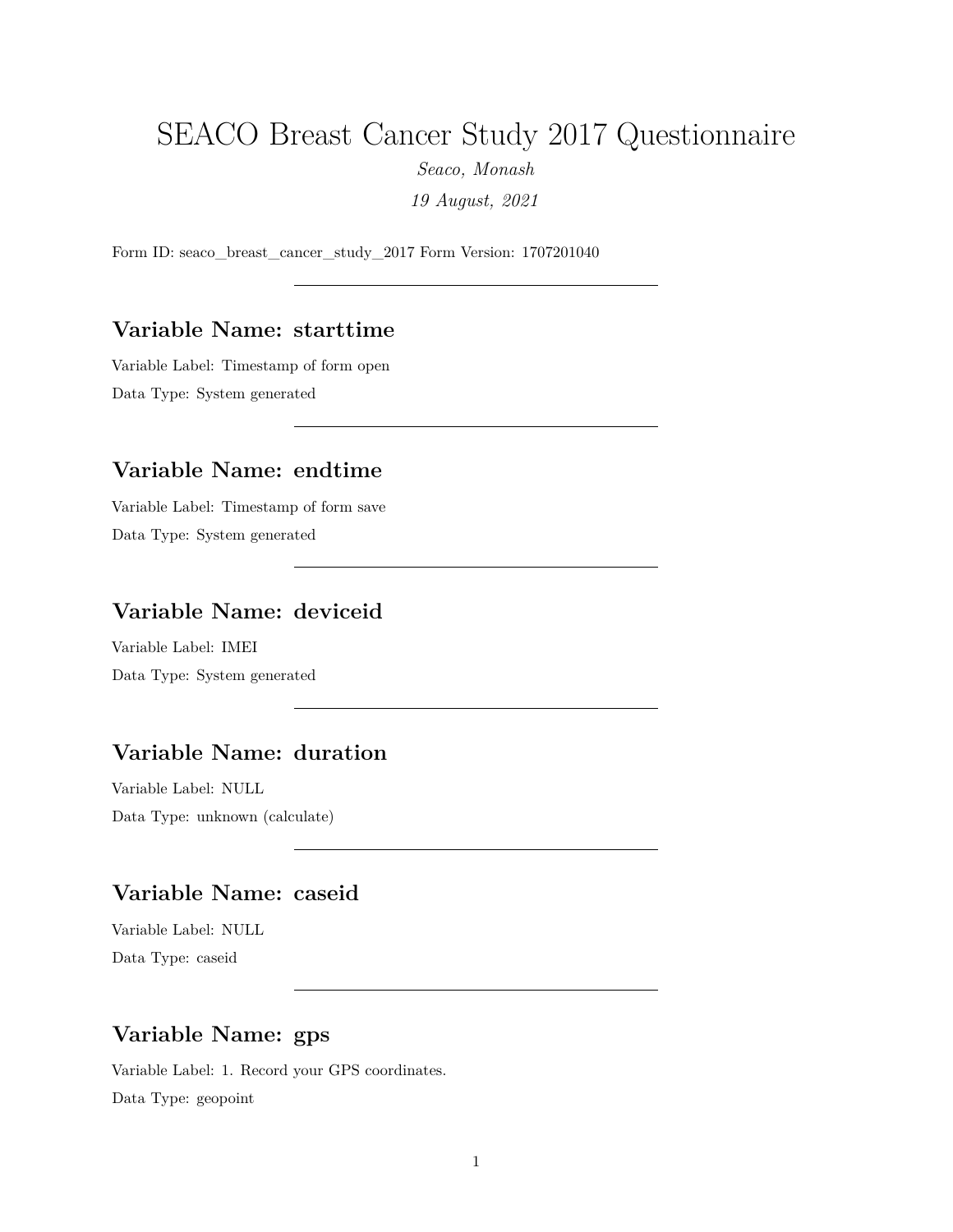#### **Variable Name: participants\_name\_search**

Variable Label: Search by participant's name: Data Type: string

### **Variable Name: participants\_name\_searchlist**

Variable Label: Please select appropriate name:

Data Type: factor (select one)

| Value | Label |
|-------|-------|
| id    | name  |

### **Variable Name: known\_participant\_name**

Variable Label: Is your name \${injected\_name}?

Data Type: factor (select one)

| Value         | Label |
|---------------|-------|
|               | Yes   |
| $\mathcal{P}$ | Nο    |

#### **Variable Name: known\_participant\_name\_re-enter**

Variable Label: 4. What is the participant's full name? Data Type: string

# **Variable Name: participant\_be\_contacted**

Variable Label: 5. Could the participant be contacted? Data Type: factor (select one)

| Value | Label |
|-------|-------|
| L     | Yes   |
| ۰,    | Nο    |
|       |       |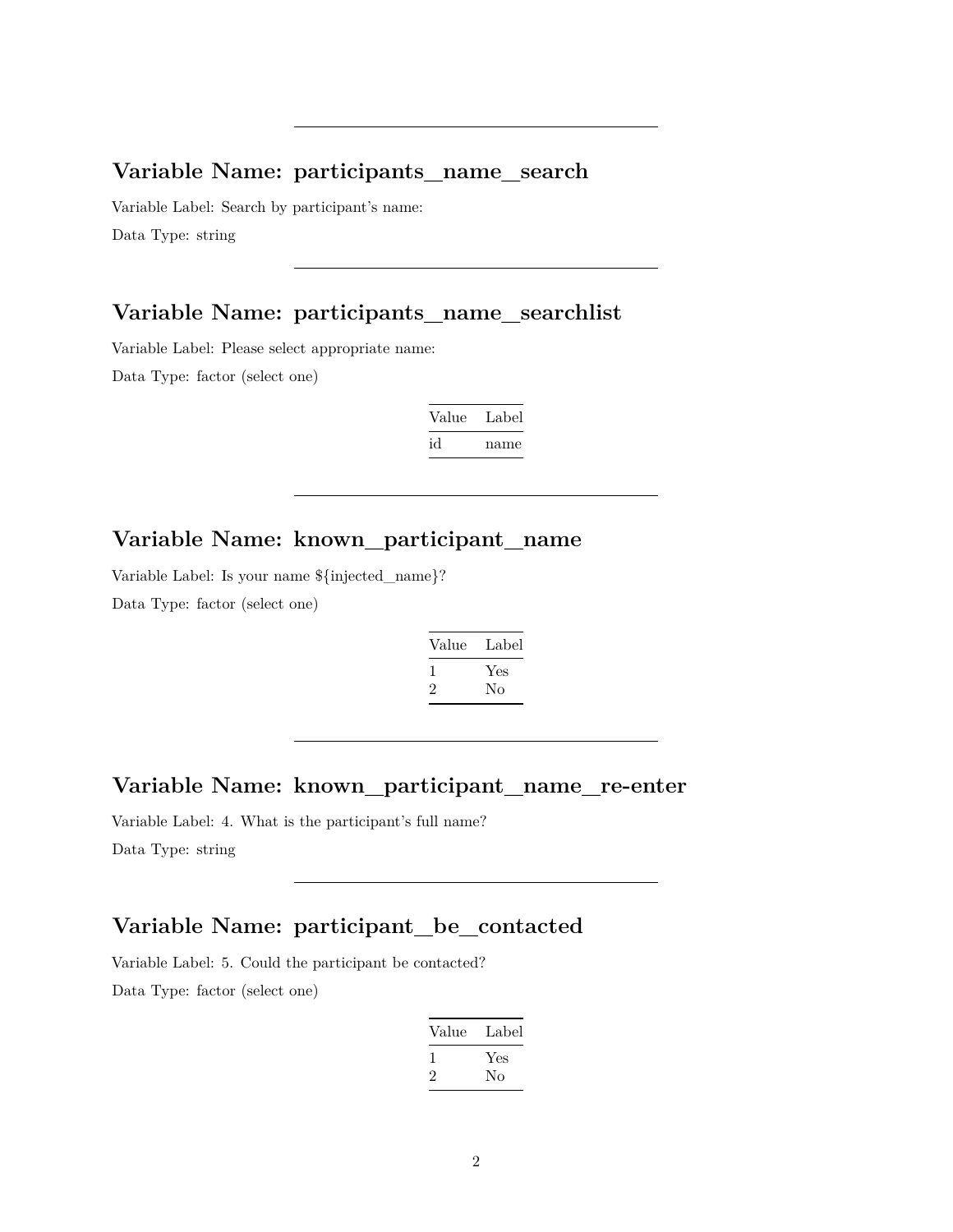#### **Variable Name: reason\_couldnt\_contact**

Variable Label: 6. Why couldn't the woman be contacted? Data Type: factor (select one)

| Value Label |             |
|-------------|-------------|
| ı           | Not at home |
| 2           | Moved       |
| 3           | Passed away |

#### **Variable Name: not\_home**

Variable Label: 7. Will she be available in the next 2 weeks? Data Type: factor (select one)

| Value | Label |
|-------|-------|
| L     | Yes   |
| ۰,    | Nο    |

### **Variable Name: not\_home\_yes**

Variable Label: 8. Appointment for next visit Data Type: date

### **Variable Name: not\_home\_no**

Variable Label: Save and close - Record as not available Data Type: acknowledge

### **Variable Name: reason\_couldnt\_contact\_moved**

Variable Label: Save and close - Record as Moved Data Type: acknowledge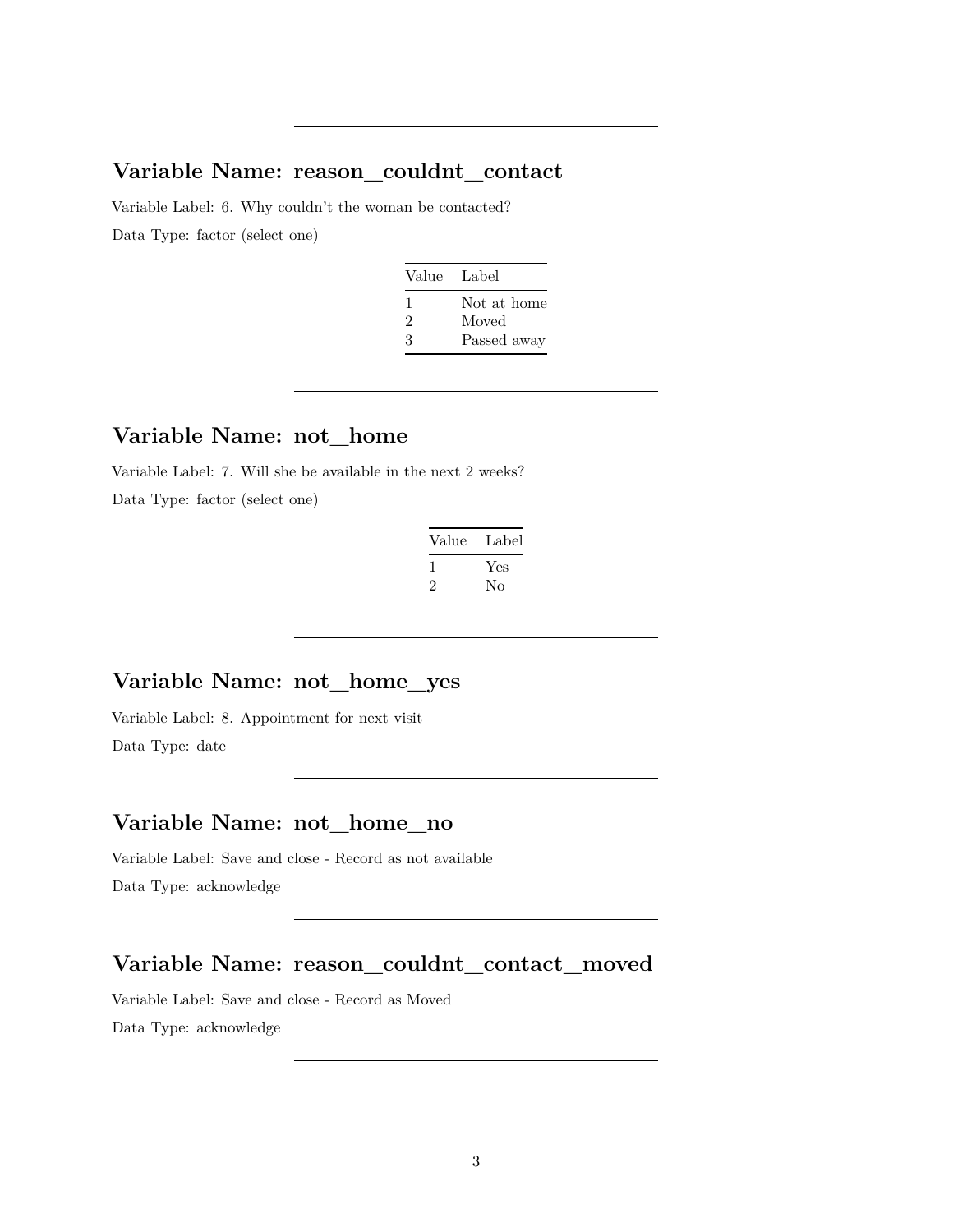#### **Variable Name: reason\_couldnt\_contact\_passed\_away**

Variable Label: Save and close - Record as Passed Away Data Type: acknowledge

## **Variable Name: HouseDetails\_Number**

Variable Label: 9. Type of the lot number/house number/pole number of that dwelling? Data Type: factor (select one)

| Value Label |                |
|-------------|----------------|
| 1           | Lot number     |
| 2           | House number   |
| 3           | Pole number    |
|             | Not applicable |

### **Variable Name: HouseDetails\_Number2**

Variable Label: 10. Please specify the lot number/house number/pole number of that dwelling? Data Type: string

### **Variable Name: HouseDetails\_Number3**

Variable Label: 11. Type of the lot number/house number/pole number of that dwelling? Data Type: factor (select one)

| Value Label    |                |
|----------------|----------------|
| 1              | Lot number     |
| $\mathfrak{D}$ | House number   |
| 3              | Pole number    |
| 4              | Not applicable |

### **Variable Name: HouseDetails\_Number4**

Variable Label: 12. Please specify the lot number/house number/pole number of that dwelling? Data Type: string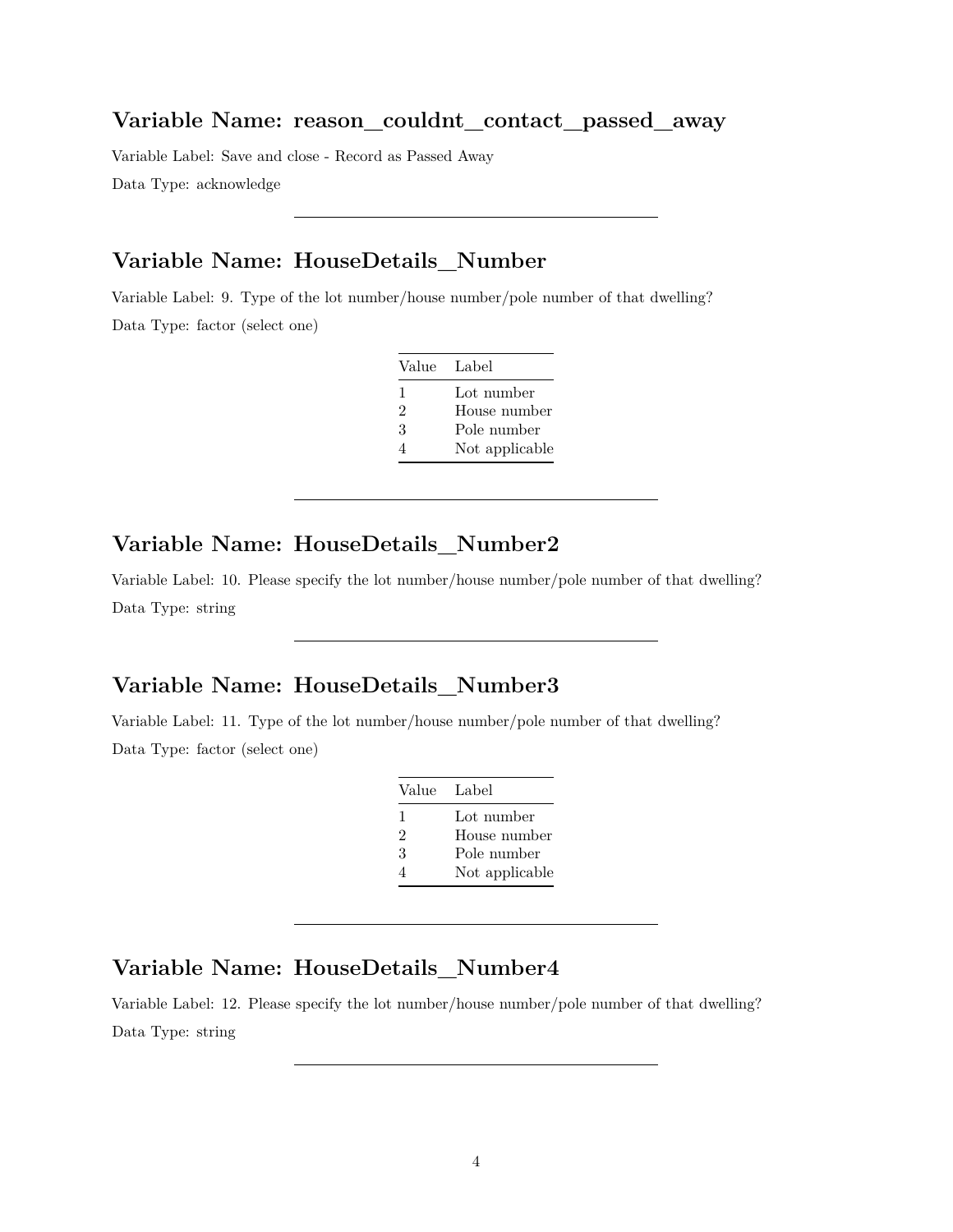#### **Variable Name: HouseDetails\_Street**

Variable Label: 13. Type of the street/lorong of that dwelling? Data Type: factor (select one)

| Value Label  |                |
|--------------|----------------|
| $\mathbf{I}$ | Jalan          |
| 2            | Lorong         |
| З            | Not applicable |

### **Variable Name: HouseDetails\_Street2**

Variable Label: 14. Please specify the street name/lorong of that dwelling? Data Type: string

# **Variable Name: HouseDetails\_Street3**

Variable Label: 15. Type of the street/lorong of that dwelling? Data Type: factor (select one)

| Value Label   |                |
|---------------|----------------|
| $\mathbf{I}$  | Jalan          |
| $\mathcal{D}$ | Lorong         |
| 3             | Not applicable |
|               |                |

# **Variable Name: HouseDetails\_Street4**

Variable Label: 16. Please specify the street name/lorong of that dwelling? Data Type: string

# **Variable Name: HouseDetails\_Area**

Variable Label: 17. Type of the taman/kampung/Felda/Felcra of that dwelling? Data Type: factor (select one)

| Value Label |                |
|-------------|----------------|
| 1           | Taman          |
| 2           | Kampung        |
| 3           | Felda          |
|             | Not applicable |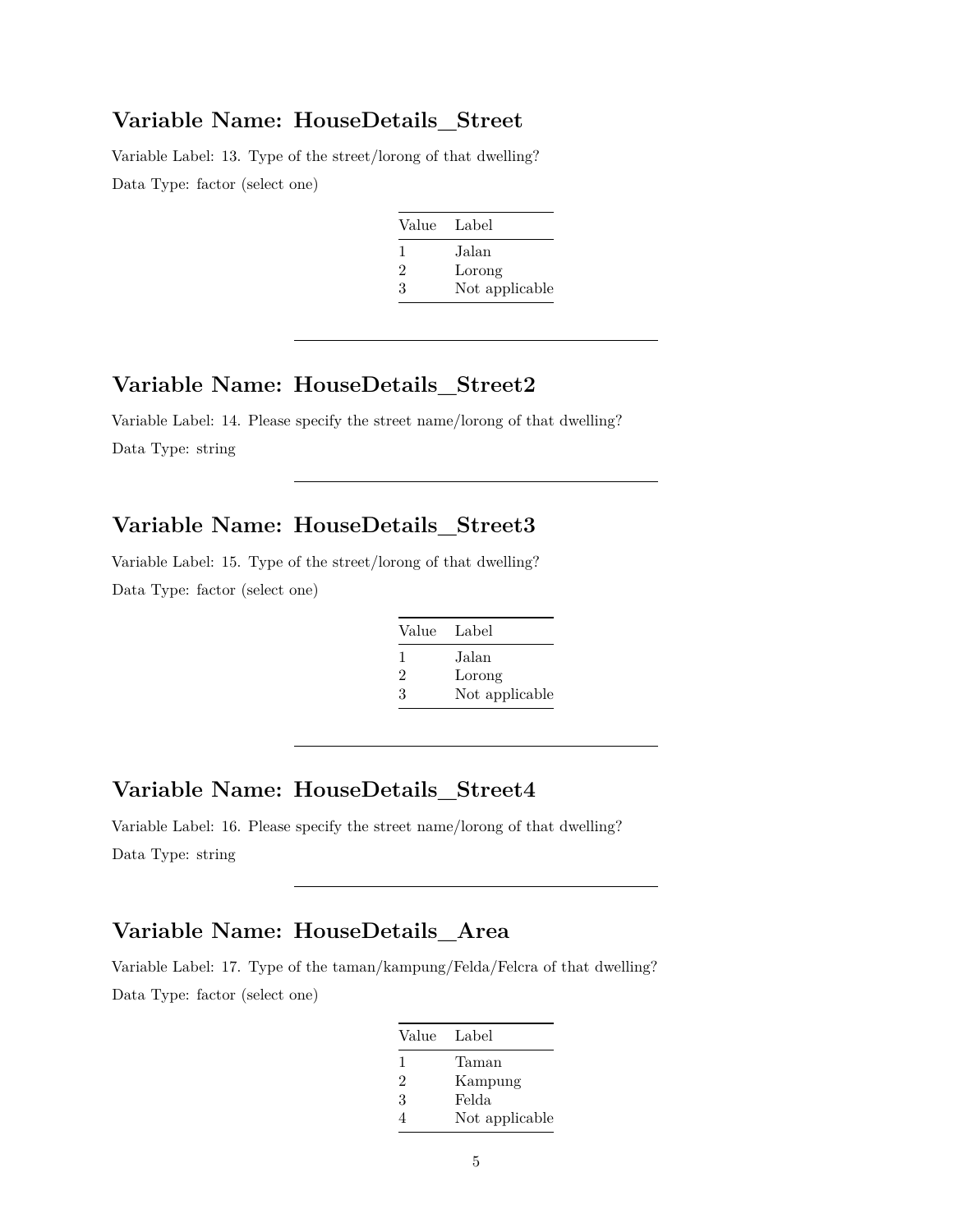# **Variable Name: HouseDetails\_Area2**

Variable Label: 18. Please specify the taman/kampung/Felda/Felcra of that dwelling? Data Type: string

### **Variable Name: HouseDetails\_Area3**

Variable Label: 19. Type of the taman/kampung/Felda/Felcra of that dwelling? Data Type: factor (select one)

| Value Label    |                |
|----------------|----------------|
| 1              | Taman          |
| $\mathfrak{D}$ | Kampung        |
| 3              | Felda          |
| 4              | Not applicable |

### **Variable Name: HouseDetails\_Area4**

Variable Label: 20. Please specify the taman/kampung/Felda/Felcra of that dwelling? Data Type: string

### **Variable Name: HouseDetails\_Batu**

Variable Label: 21. Which batu is that dwelling along? Data Type: string

### **Variable Name: HouseDetails\_Mukim**

Variable Label: 22. Which mukim is that dwelling in? Data Type: factor (select one)

| Value Label |                |
|-------------|----------------|
| 1           | Bekok          |
| 2           | Chaah          |
| 3           | Gemereh        |
| 4           | Jabi           |
| 5           | Sungai Segamat |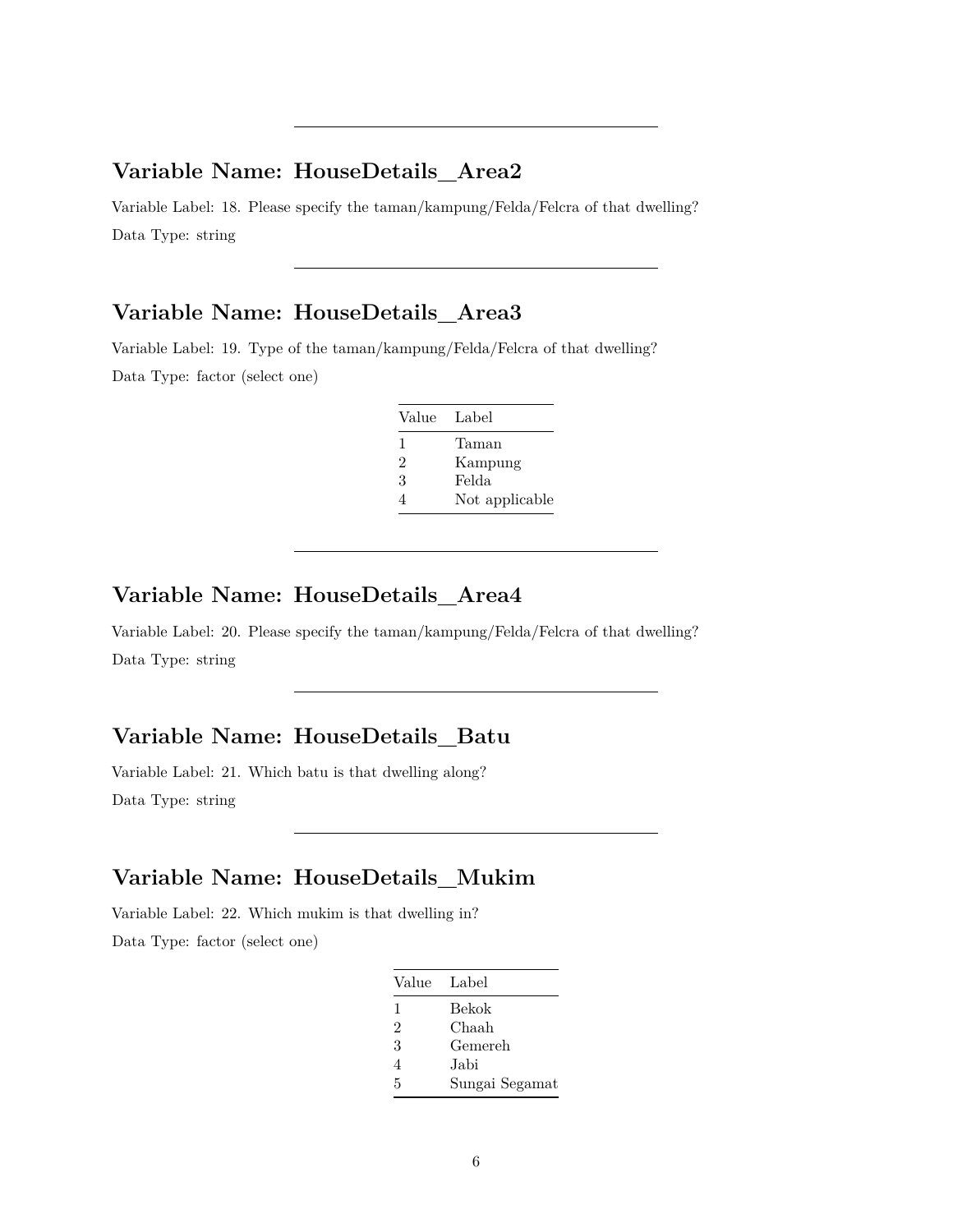#### **Variable Name: ic\_1**

Variable Label: 23. Does the respondent have a Malaysian government issued ID (i.e: MyKad, MyKID, MyPolis, MyTentera or MyPR)

Data Type: factor (select one)

| Value | Label     |
|-------|-----------|
| 1     | MyKad     |
| 2     | MyKID     |
| 3     | MyPolis   |
| 4     | MyTentera |
| 5     | MyPR      |
| 6     | $\rm No$  |
|       |           |

### **Variable Name: ic\_2**

Variable Label: 24. Please scan the respondent's ID using the IC reader.

Data Type: acknowledge

## **Variable Name: ic\_3**

Variable Label: 25. ID Data Data Type: string

# **Variable Name: ic\_4**

Variable Label: 26. Were you able to scan the respondent's ID? Data Type: factor (select one)

| Value | Label |
|-------|-------|
|       | Yes   |
| '2    | Nο    |

# **Variable Name: ic\_5**

Variable Label: 27. Enter the ID number Data Type: string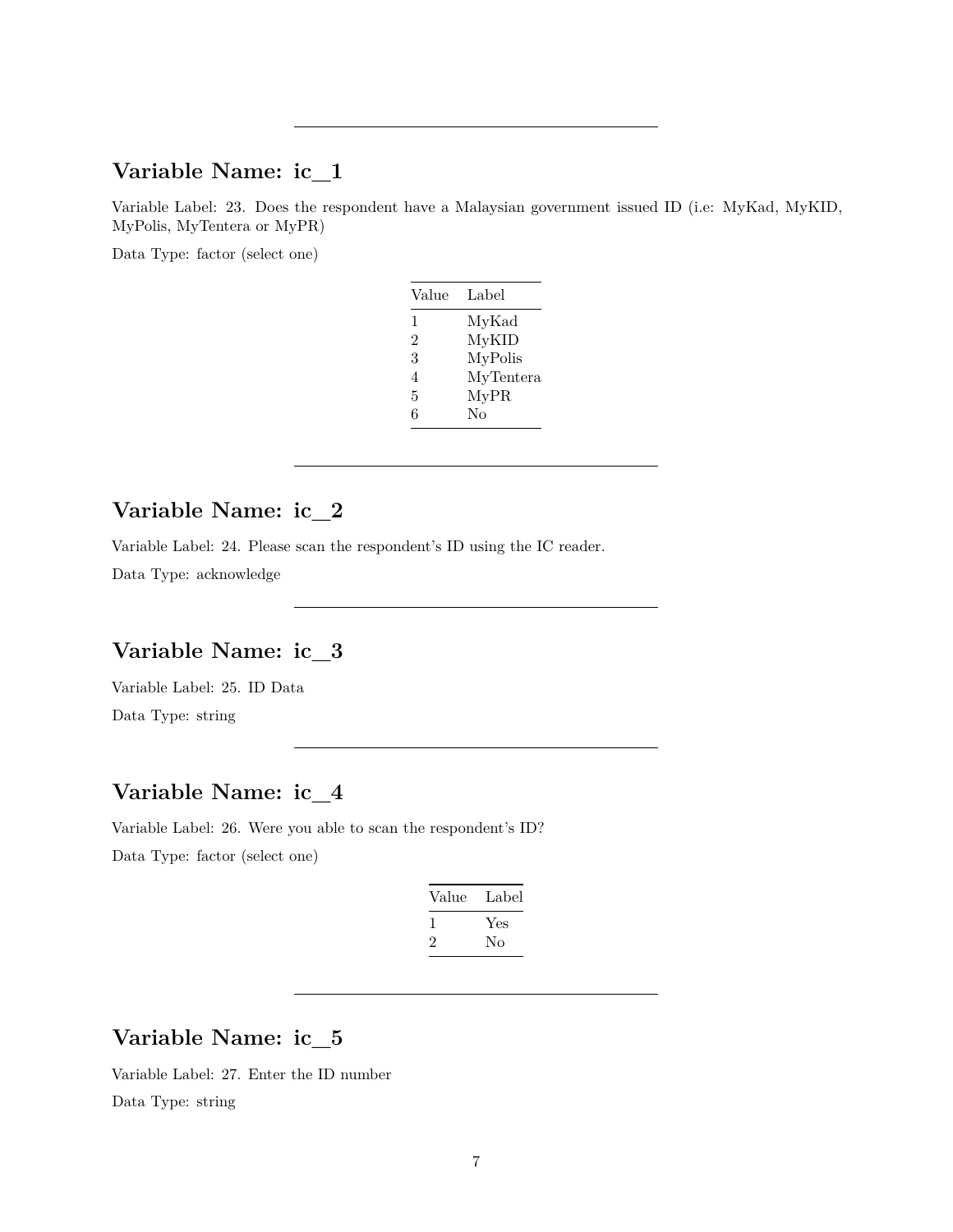#### **Variable Name: ic\_6**

Variable Label: 28. Enter ID number (repeat) Data Type: string

# **Variable Name: ic\_7**

Variable Label: 29. What other identification does the respondent have? Data Type: factor (select one)

| Value Label |                   |
|-------------|-------------------|
| -9          | Don't Know        |
| -8          | Refused to answer |
| 1           | Foreign passport  |
| 2           | Other             |
| 3           | ID missing        |

# **Variable Name: ic\_8**

Variable Label: 30. Please specify other Data Type: string

# **Variable Name: ic\_9**

Variable Label: 31. Please enter the ID number Data Type: string

### **Variable Name: ic\_10**

Variable Label: IC No: Data Type: unknown (calculate)

### **Variable Name: language\_chosen**

Variable Label: 32. What is the language chosen for this interview?

Data Type: factor (select one)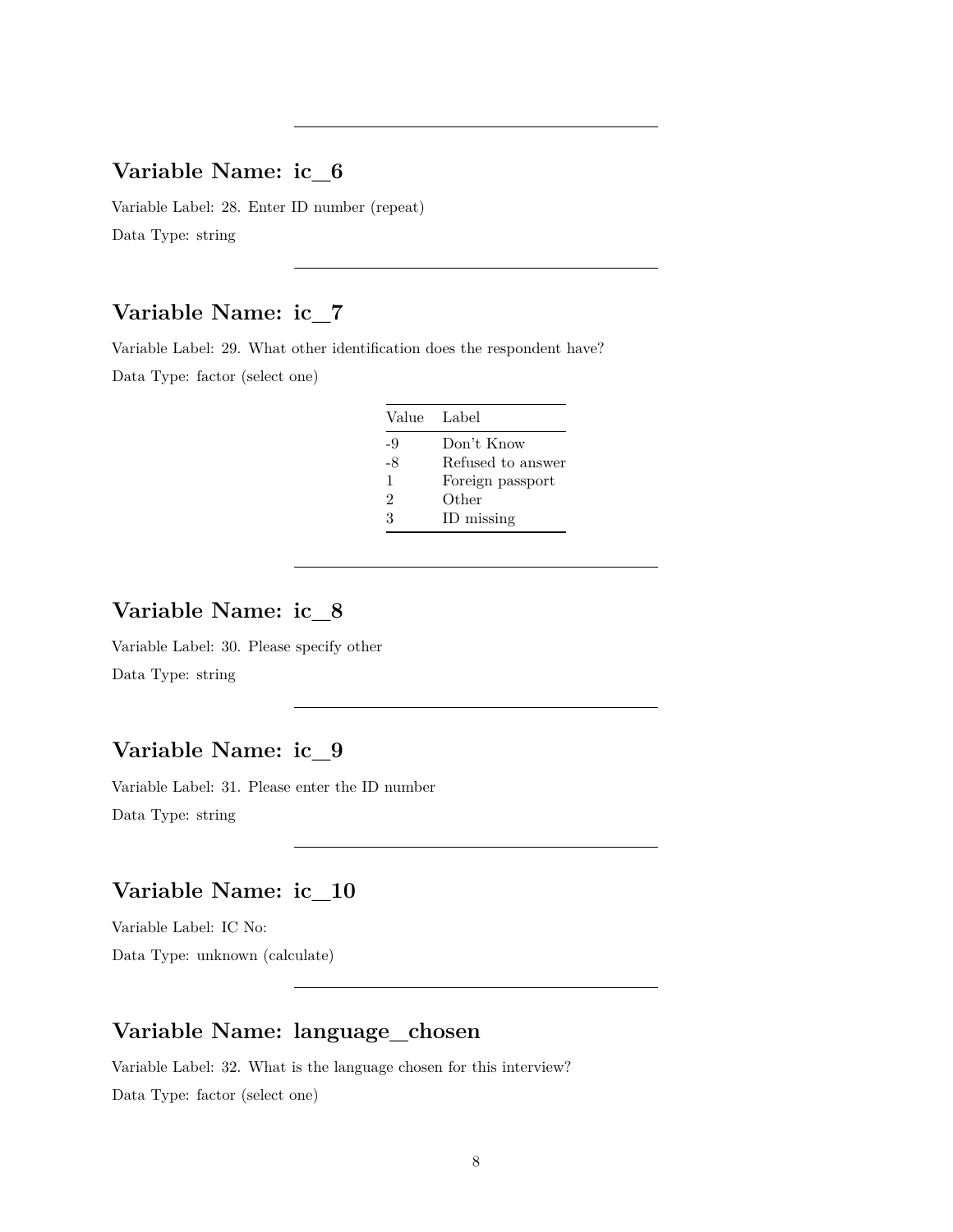| Value | Label   |
|-------|---------|
| I.    | English |
| 2     | Malay   |
| 3     | Chinese |

# **Variable Name: respondent\_dob**

Variable Label: 33. What is respondent's date of birth Data Type: date

## **Variable Name: respondent\_age**

Variable Label: Calculated age Data Type: unknown (calculate)

### **Variable Name: age**

Variable Label: 34. What was respondent current age? (Estimated age of birthday is: \${respondent\_age}) Data Type: integer

# **Variable Name: eligible\_age**

Variable Label: 36. 40 years old and above

Data Type: factor (select one)

| Value   | Label |
|---------|-------|
|         | Yes   |
| $\cdot$ | Nο    |

# **Variable Name: communicate\_well**

Variable Label: 37. Can communicate well

Data Type: factor (select one)

| Value        | Label |
|--------------|-------|
| $\mathbf{I}$ | Yes   |
| $\cdot$      | Nο    |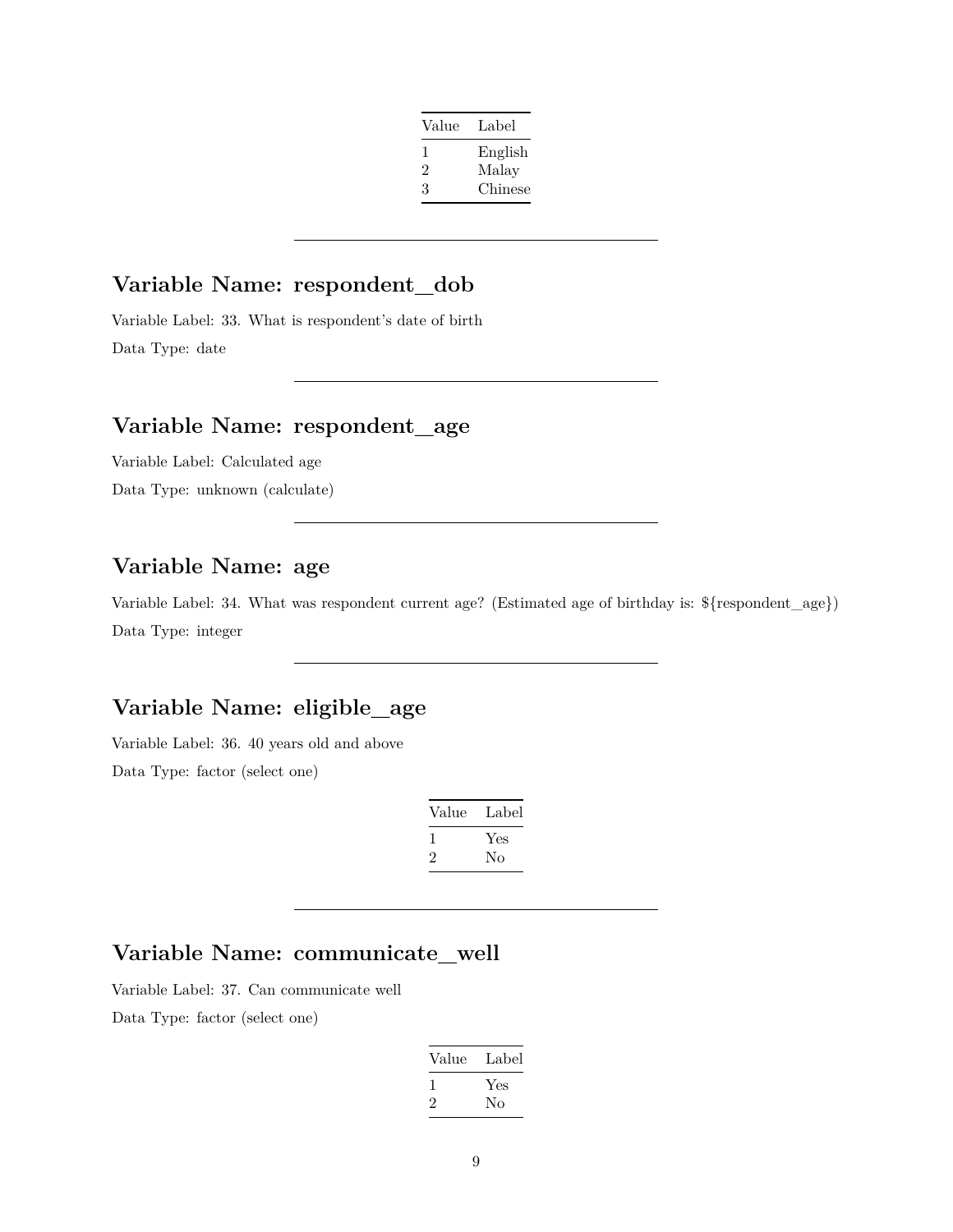### **Variable Name: acute\_illness**

Variable Label: 38. Patient is sick at the time of interiew Data Type: factor (select one)

| Value   | Label |
|---------|-------|
|         | Yes   |
| $\cdot$ | Nο    |
|         |       |

# **Variable Name: eligiblity\_no**

Variable Label: Save and close - Record as not eligible Data Type: acknowledge

# **Variable Name: willing\_to\_participate**

Variable Label: 38. Is the participant willing to participate in the interview now? Data Type: factor (select one)

| Value        | Label |
|--------------|-------|
| $\mathbf{I}$ | Yes   |
| 2            | No    |
|              |       |

## **Variable Name: not\_willing\_reason**

Variable Label: 39. Why is she not willing to participate? Data Type: factor (select one)

| Value Label   |                                           |
|---------------|-------------------------------------------|
|               | Doesn?t want to be interviewed by this DC |
| $\mathcal{D}$ | Not the right time for interview          |
| 3             | Refused to answer                         |
|               | Others                                    |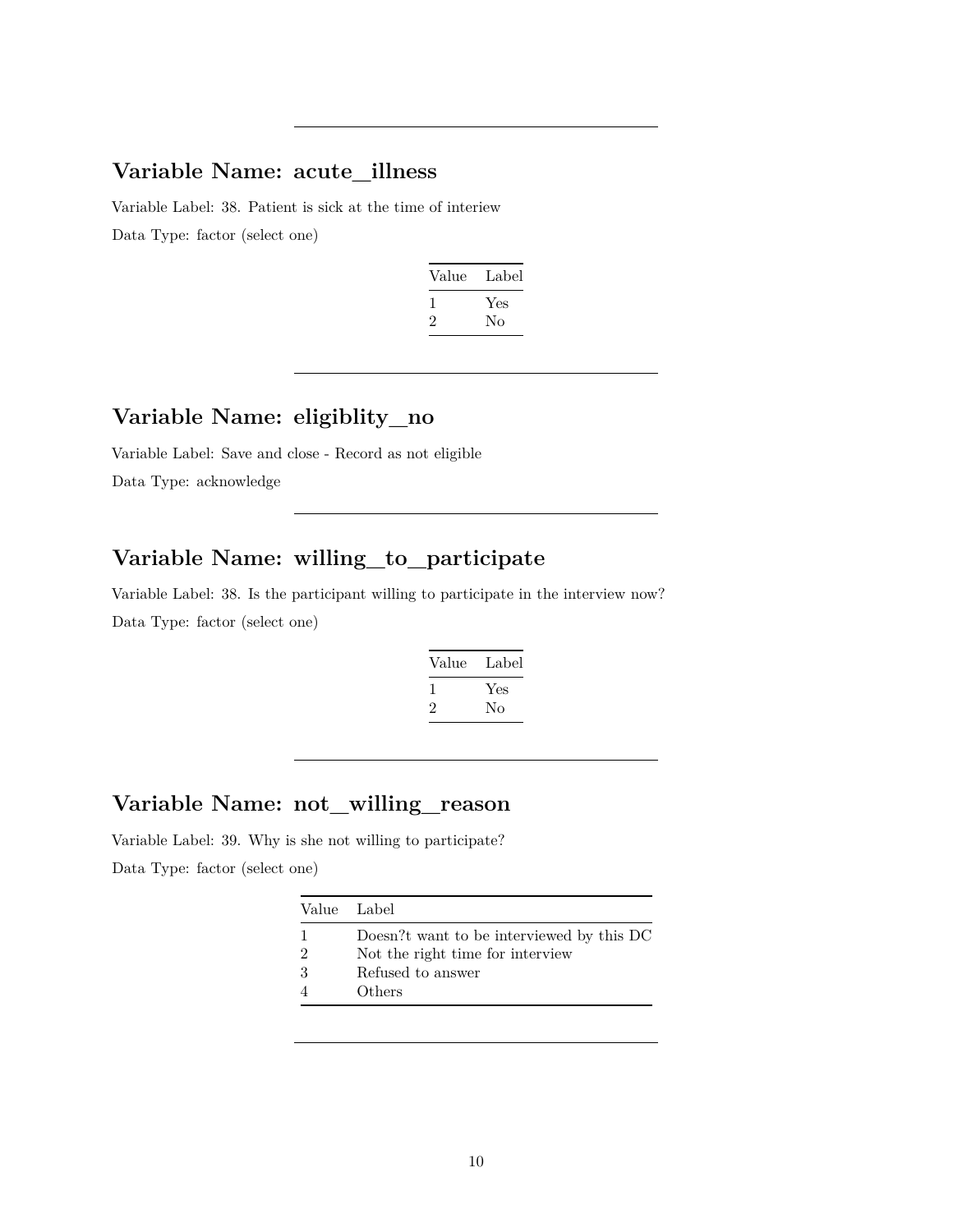#### **Variable Name: not\_willing\_reason\_another\_DC**

Variable Label: Appointment for another data collector Data Type: acknowledge

# **Variable Name: not\_willing\_reason\_time**

Variable Label: Fix an appointment and collect the phone number Data Type: acknowledge

#### **Variable Name: not\_willing\_reason\_others**

Variable Label: Specify Data Type: string

### **Variable Name: unwilling**

Variable Label: Save and close - Record as not willing Data Type: acknowledge

### **Variable Name: consent\_choice**

Variable Label: 40. Do you prefer a signed consent form or a video recording? Data Type: factor (select one)

| Value Label   |                     |
|---------------|---------------------|
| -1            | Signed consent form |
| $\mathcal{D}$ | Video recording     |

#### **Variable Name: consent\_1**

Variable Label: 41. To be interviewed by the data collector Data Type: factor (select one)

| Value | Label |
|-------|-------|
| L     | Yes   |
| ۰,    | Nο    |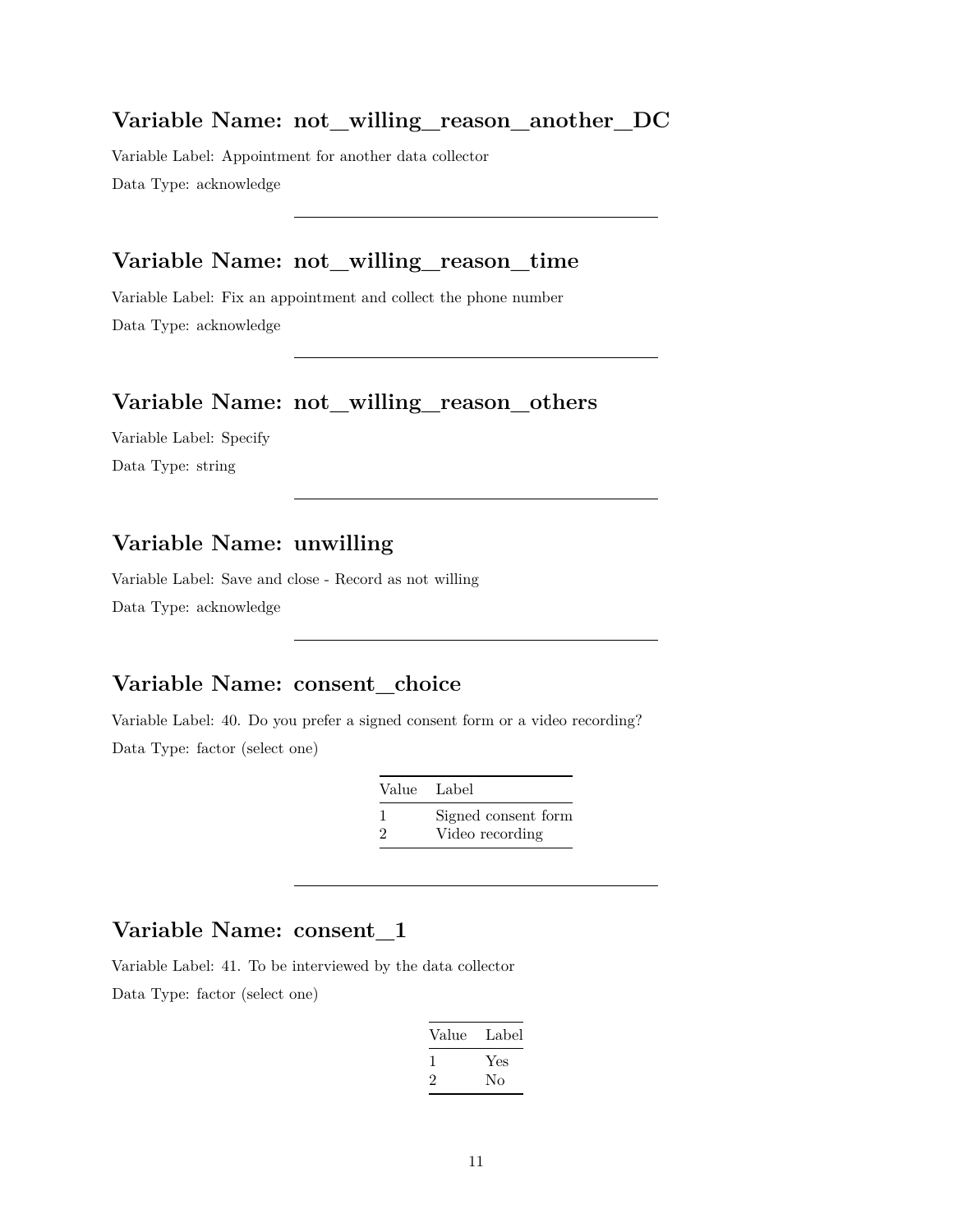#### **Variable Name: consent\_2**

Variable Label: 42. To allow the interview to be audio-taped and/or video-taped Data Type: factor (select one)

| Label |
|-------|
| Yes   |
| Nο    |
|       |

# **Variable Name: consent\_3**

Variable Label: 43. My participitation is voluntary and I may withdraw from the data collection at any time without any penalty or disadvantage.

Data Type: factor (select one)

| Value   | Label |
|---------|-------|
|         | Yes   |
| $\cdot$ | Nο    |

### **Variable Name: consent\_4**

Variable Label: 44. I may withdraw from the study at any future time. On my withdrawal, all my identifying information on the database will be destroyed, but my anonymised, non-identifying, data will remain and may be used in the future research.

Data Type: factor (select one)

| Value | Label |
|-------|-------|
|       | Yes   |
| ۰,    | Nο    |

### **Variable Name: consent\_5**

Variable Label: 45. Any information I provide is confidential. Without my expressed permission, no information arising from the research that could lead to my identification will be disclosed in any reports or publications, or to any other party.

Data Type: factor (select one)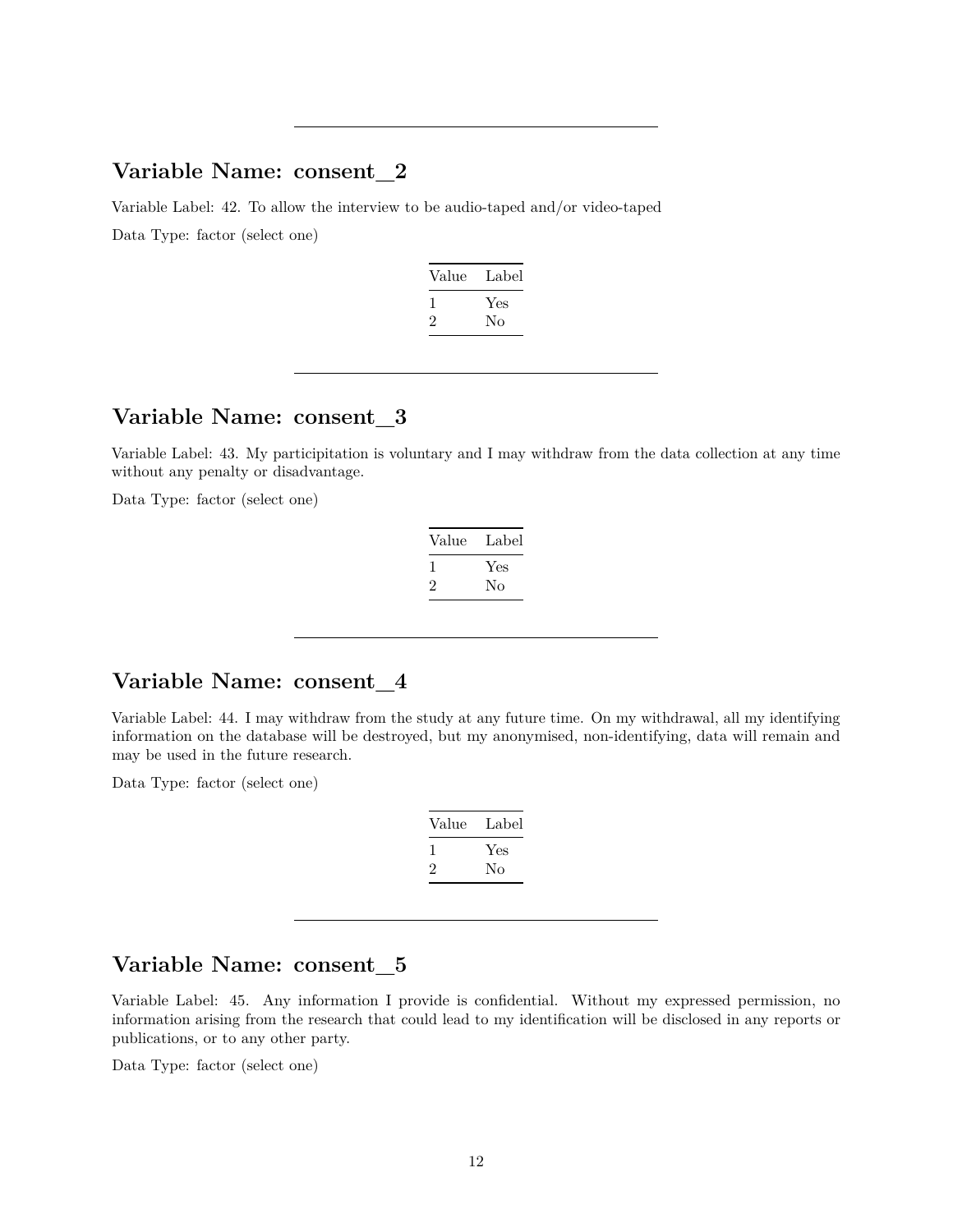| Value | Label |
|-------|-------|
|       | Yes   |
| '2    | No    |
|       |       |

#### **Variable Name: consent\_6**

Variable Label: 46. The data will be kept in secure storage and only accessible to the research team. Data Type: factor (select one)

| Value | Label |
|-------|-------|
|       | Yes   |
| ۰,    | Nο    |

### **Variable Name: consent\_7**

Variable Label: 47. Data may be released for analysis to other researchers after identifying information has been removed.

Data Type: factor (select one)

| Value | Label |
|-------|-------|
|       | Yes   |
| '2    | Nο    |
|       |       |

### **Variable Name: consent\_video**

Variable Label: Record the participant on video saying what is written on the consent form.

Data Type: video

# **Variable Name: consent\_signature**

Variable Label: Signature of the participant Data Type: image

#### **Variable Name: not\_consented**

Variable Label: Save and close - Record as not consented Data Type: acknowledge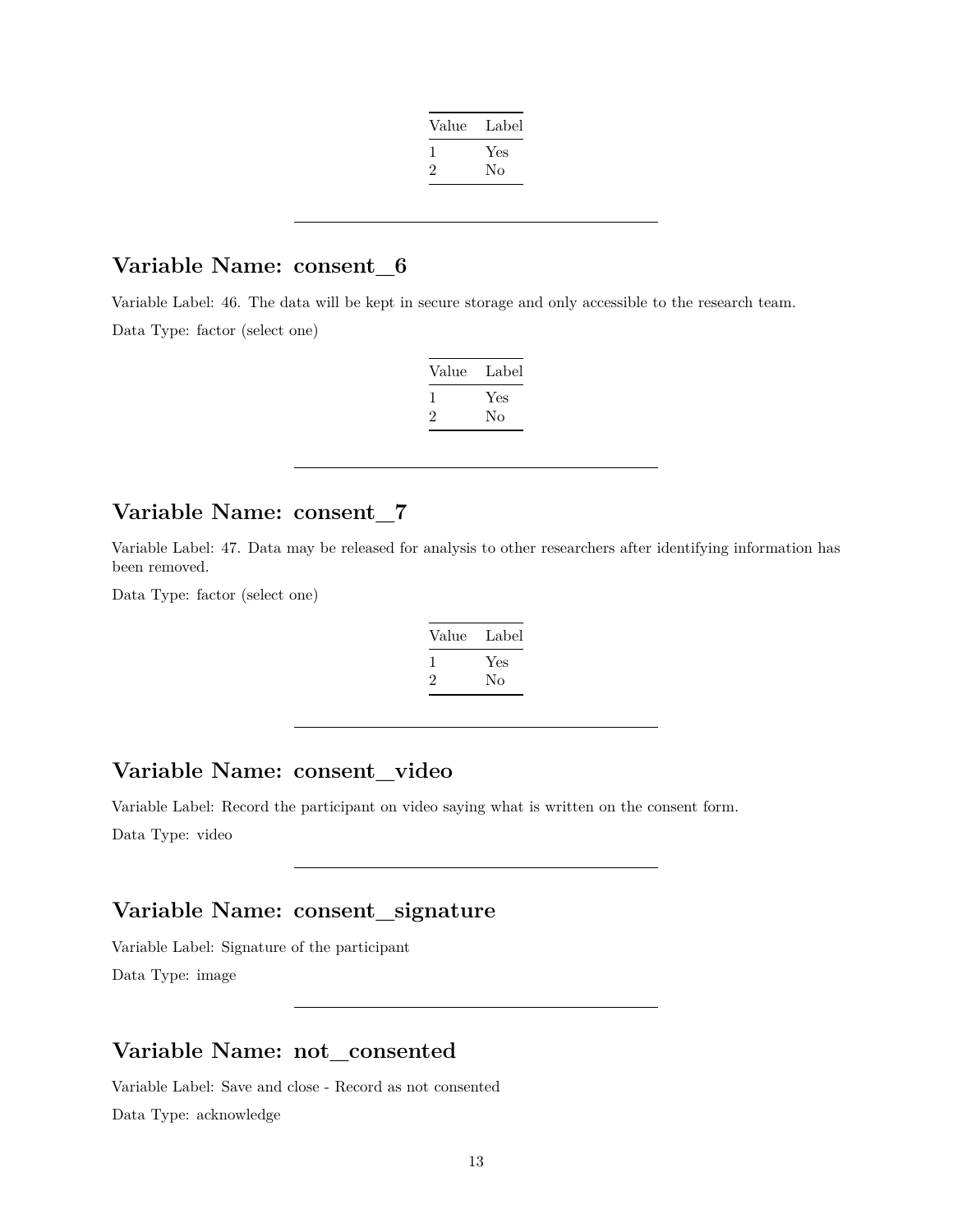# **Variable Name: school**

Variable Label: 48. What is the highest level of education you have completed? Data Type: factor (select one)

| Value          | Label                         |
|----------------|-------------------------------|
| 1              | Primary year 1                |
| $\overline{2}$ | Primary year 2                |
| 3              | Primary year 3                |
| 4              | Primary year 4                |
| 5              | Primary year 5                |
| 6              | Primary year 6                |
| 7              | Secondary form1               |
| 8              | Secondary form2               |
| 9              | Secondary form3               |
| 10             | Secondary form4               |
| 11             | Secondary form5               |
| 12             | Secondary form6/preuniversity |
| 13             | college/university            |
| 14             | No formal schooling           |

# **Variable Name: marital\_status**

Variable Label: 49. What is your current marital status?

Data Type: factor (select one)

| Value          | Label             |
|----------------|-------------------|
| -8             | Refused to answer |
| 1              | Never married     |
| $\overline{2}$ | Married           |
| 3              | Separated         |
| $\overline{4}$ | Divorced          |
| 5              | Widow             |
| 6              | Cohabiting        |
| 7              | Other             |

# **Variable Name: marital\_status\_other**

Variable Label: Specify

Data Type: string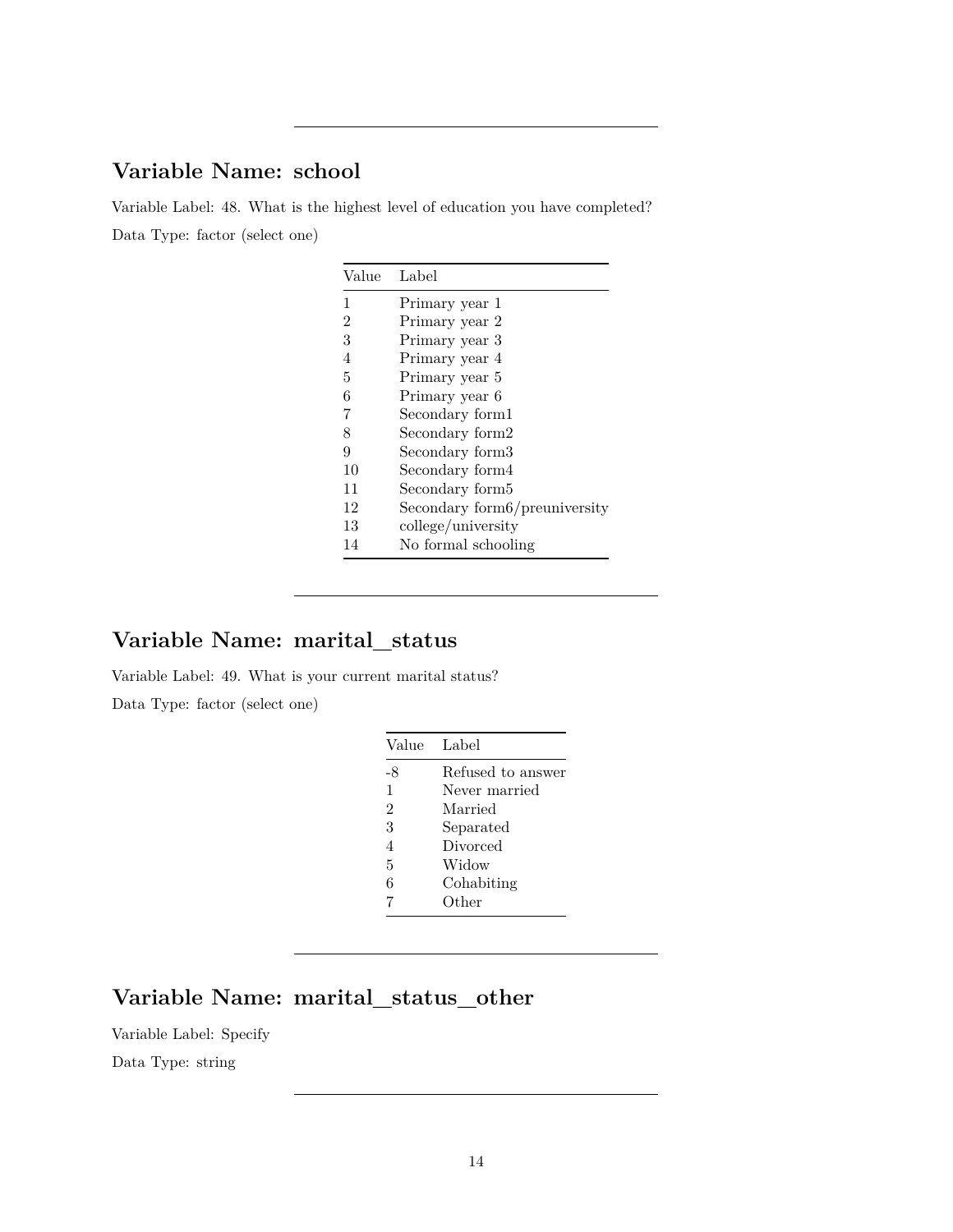#### **Variable Name: employment\_status**

Variable Label: 50. What work did you do over the past 30 days? Data Type: factor (select one)

| Value          | Label               |
|----------------|---------------------|
| -9             | Refused to answer   |
| -8             | Others              |
| 1              | Housewife           |
| $\overline{2}$ | Not Working         |
| 3              | Casual Jobs         |
| 4              | Working Part-time   |
| 5              | Working Full-Time   |
| 6              | Pensioners/Pensions |
| 7              | Self Employed       |

### **Variable Name: employment\_status\_other**

Variable Label: Specify Data Type: string

# **Variable Name: total\_household\_income**

Variable Label: 51. What is your total household monthly income from all the sources (RM)? Data Type: integer

#### **Variable Name: total\_household\_income\_repeat**

Variable Label: 52. What is your total household monthly income from all the sources (RM)(repeat)? Data Type: integer

# **Variable Name: heard\_of\_brca**

Variable Label: 53. Have you heard of breast cancer? Data Type: factor (select one)

| Value | Label |
|-------|-------|
|       | Yes   |
| ۰,    | Nο    |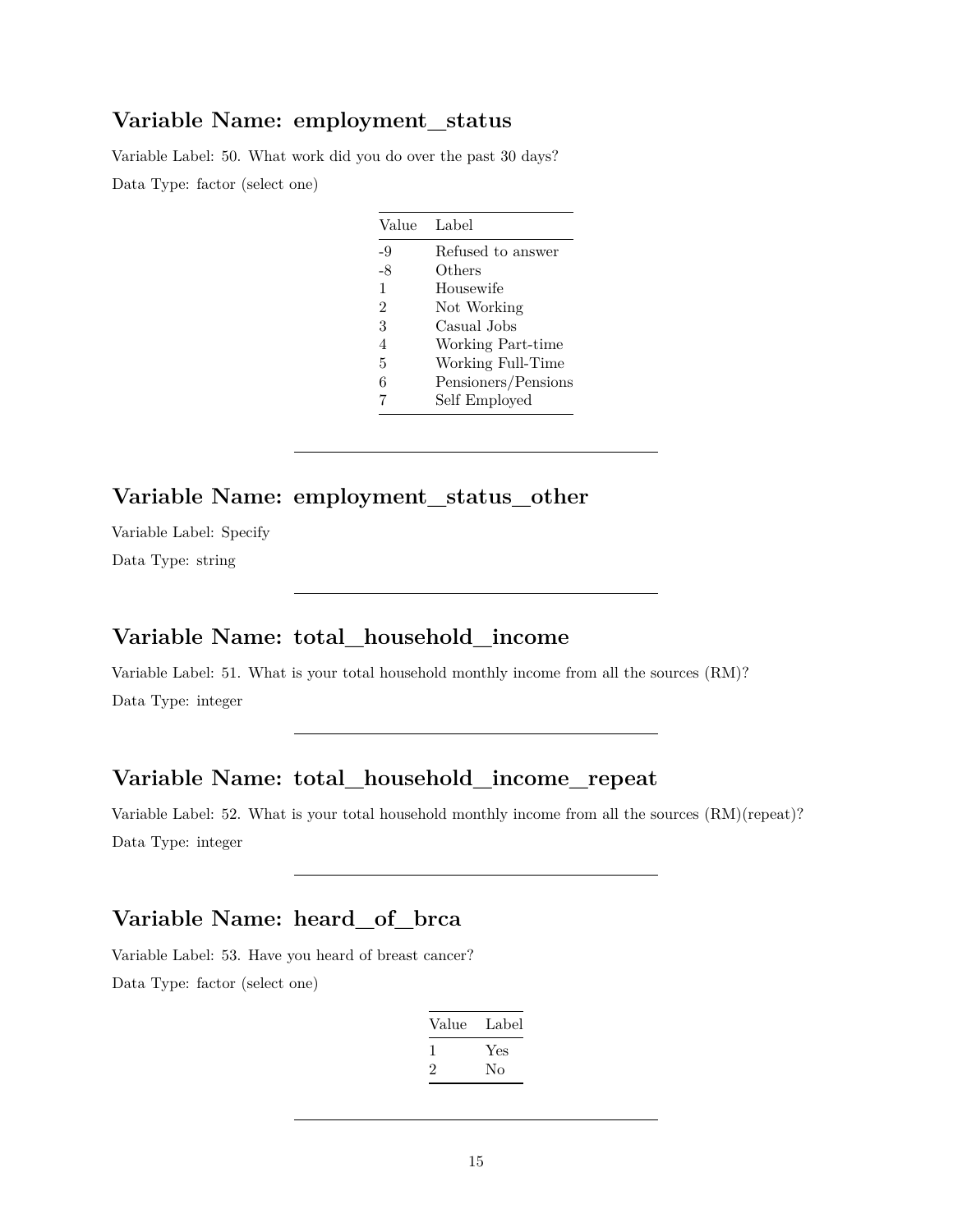#### **Variable Name: brca\_health\_problem**

Variable Label: 54. Do you think breast cancer is a health problem in your population? Data Type: factor (select one)

| Value | Label |
|-------|-------|
|       | Yes   |
| '2    | Nο    |

### **Variable Name: chance\_of\_brca**

Variable Label: 55. What do you think is the chance of a woman in Malaysia to get breast cancer in her lifetime?

Data Type: factor (select one)

| Value | Label       |
|-------|-------------|
| ı     | 1 in 3      |
| 2     | $1$ in $20$ |
| 3     | 1in 100     |
| 4     | 1 in 1000   |

#### **Variable Name: rate\_breast\_cancer**

Variable Label: How do you rate breast cancer as a life threatening disease? Score of 1 to 10- pictorial representations

Data Type: factor (select one)

| Value          | Label          |
|----------------|----------------|
| 1              | 1              |
| $\overline{2}$ | $\overline{2}$ |
| 3              | 3              |
| 4              | 4              |
| 5              | 5              |
| 6              | 6              |
| 7              | 7              |
| 8              | 8              |
| 9              | 9              |
| 10             | 10             |
|                |                |

### **Variable Name: brca\_be\_prevented**

Variable Label: 56. Do you think breast cancer can be prevented?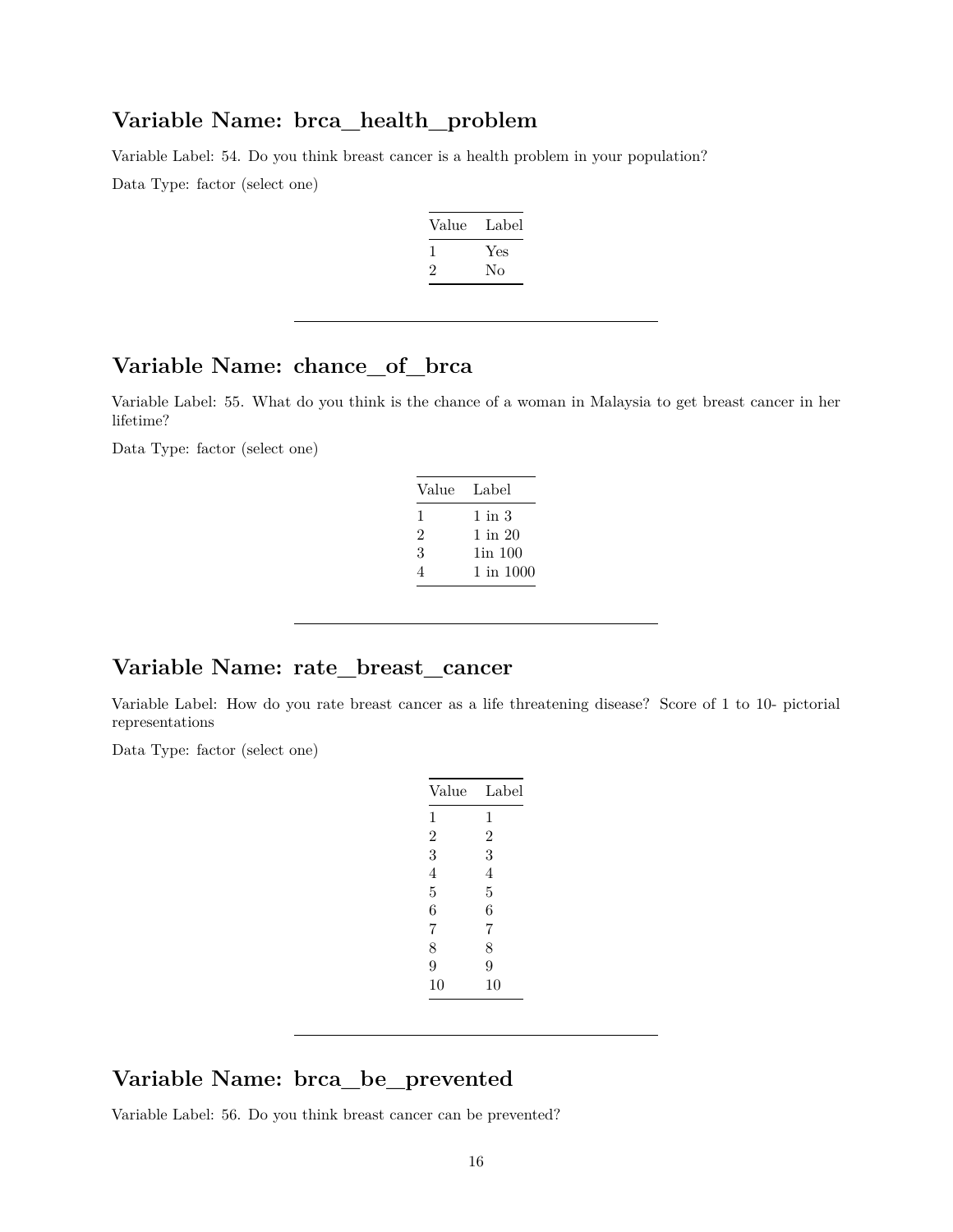Data Type: factor (select one)

| Value          | Label             |
|----------------|-------------------|
| 1              | Strongly agree    |
| $\mathfrak{D}$ | Agree             |
| 3              | Neutral           |
| 4              | Disagree          |
| 5              | Strongly disagree |

### **Variable Name: brca\_be\_treated**

Variable Label: 57. Do you think breast cancer can be treated? Data Type: factor (select one)

| Value | Label             |
|-------|-------------------|
| 1     | Strongly agree    |
| 2     | Agree             |
| 3     | Neutral           |
| 4     | Disagree          |
| 5     | Strongly disagree |

# **Variable Name: brca\_fatal\_untreated**

Variable Label: 58. Do you think breast cancer can be fatal if left untreated? Data Type: factor (select one)

| Value | Label             |
|-------|-------------------|
| 1     | Strongly agree    |
| 2     | Agree             |
| 3     | Neutral           |
| 4     | Disagree          |
| 5     | Strongly disagree |

### **Variable Name: first\_menstruation**

Variable Label: 59. At what age did you first have menstruation (attain menarche)? Data Type: integer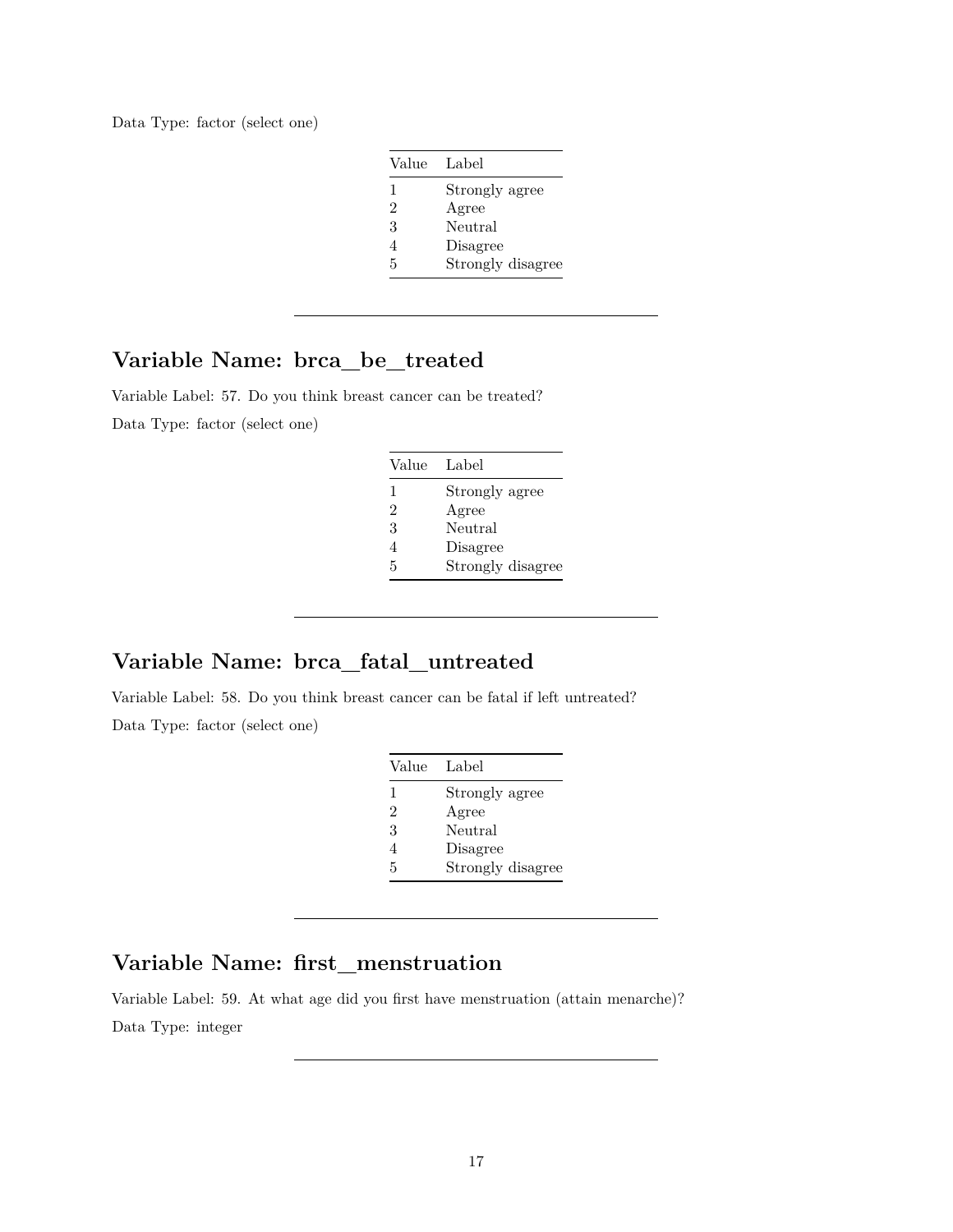# **Variable Name: ever\_pregnancy**

Variable Label: 60. Have you ever become pregnant? Data Type: factor (select one)

| Value | Label |
|-------|-------|
|       | Yes   |
| ۰,    | No    |
|       |       |

#### **Variable Name: currently\_pregnant**

Variable Label: 61. Are you currently pregnant? Data Type: factor (select one)

| Label |
|-------|
| Yes   |
| Nο    |
|       |

## **Variable Name: fullterm\_pregnancy**

Variable Label: 62. Have you ever had a full term pregnancy? Data Type: factor (select one)

| Value   | Label |
|---------|-------|
|         | Yes   |
| $\cdot$ | Nο    |

### **Variable Name: first\_fullterm\_age**

Variable Label: 63. What was your age at the first full term pregnancy

Data Type: integer

# **Variable Name: total\_living\_child**

Variable Label: 64. What is the total number of live births (total number of deliveries where the baby was born live)?

Data Type: integer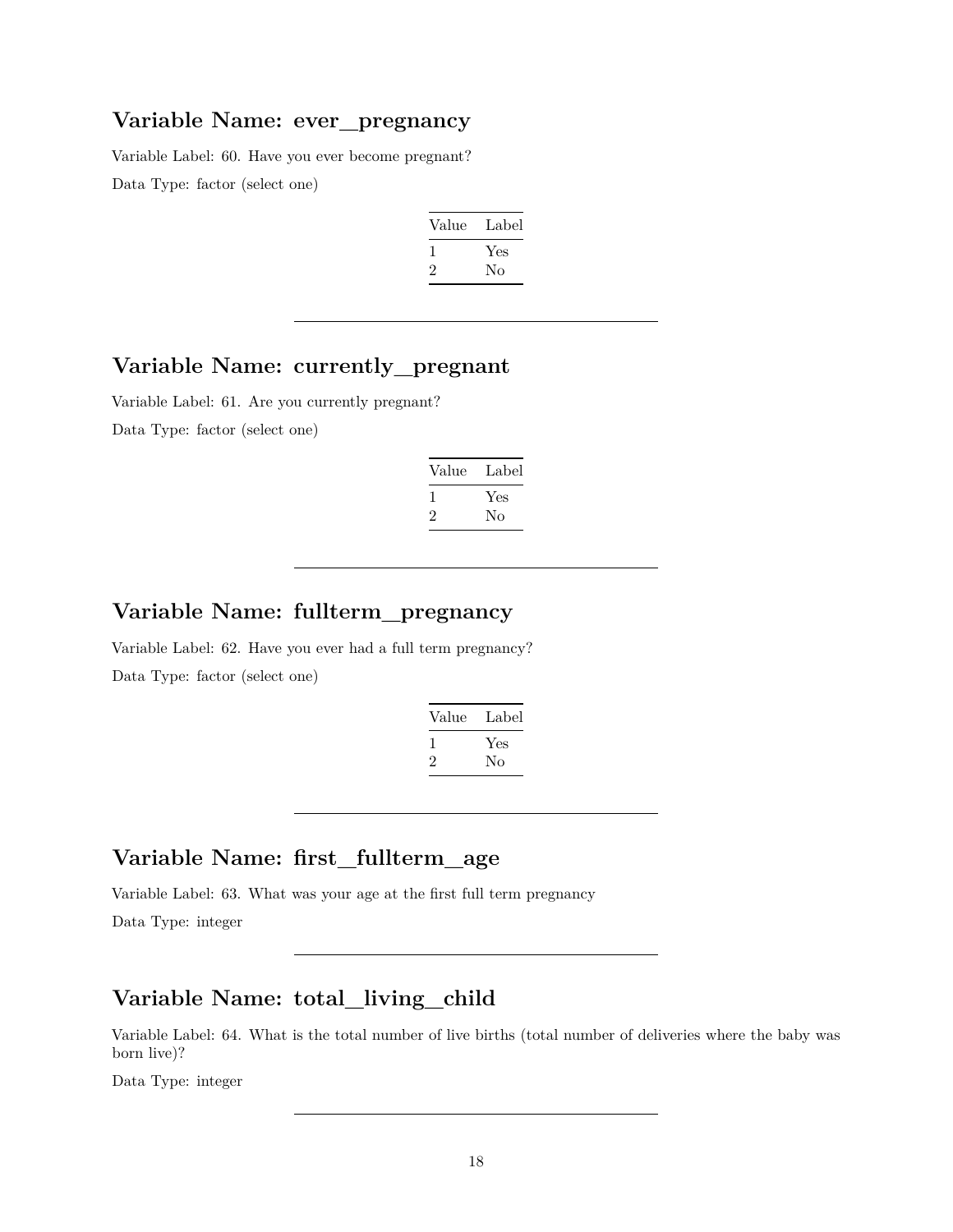### **Variable Name: menopause**

Variable Label: 65. Have you attained menopause? Data Type: factor (select one)

| Label |
|-------|
| Yes   |
| No    |
|       |

### **Variable Name: menopause\_age**

Variable Label: 66. Age of menopause Data Type: integer

# **Variable Name: breast\_surgery\_biopsy**

Variable Label: 67. Have you ever had any type of breast surgery or biopsy? Data Type: factor (select one)

| Value | Label |
|-------|-------|
|       | Yes   |
| '2    | Nο    |

### **Variable Name: surgery\_biopsy\_age**

Variable Label: 68. Age of surgery/biopsy

Data Type: integer

### **Variable Name: histo\_result**

Variable Label: 69. What was the results of surgery/biopsy specimen? Data Type: factor (select one)

|   | Value Label                        |
|---|------------------------------------|
|   | Cancerous                          |
| 2 | Non-cancerous                      |
| 3 | Suspicious of cancer /precancerous |
|   | Others                             |
|   |                                    |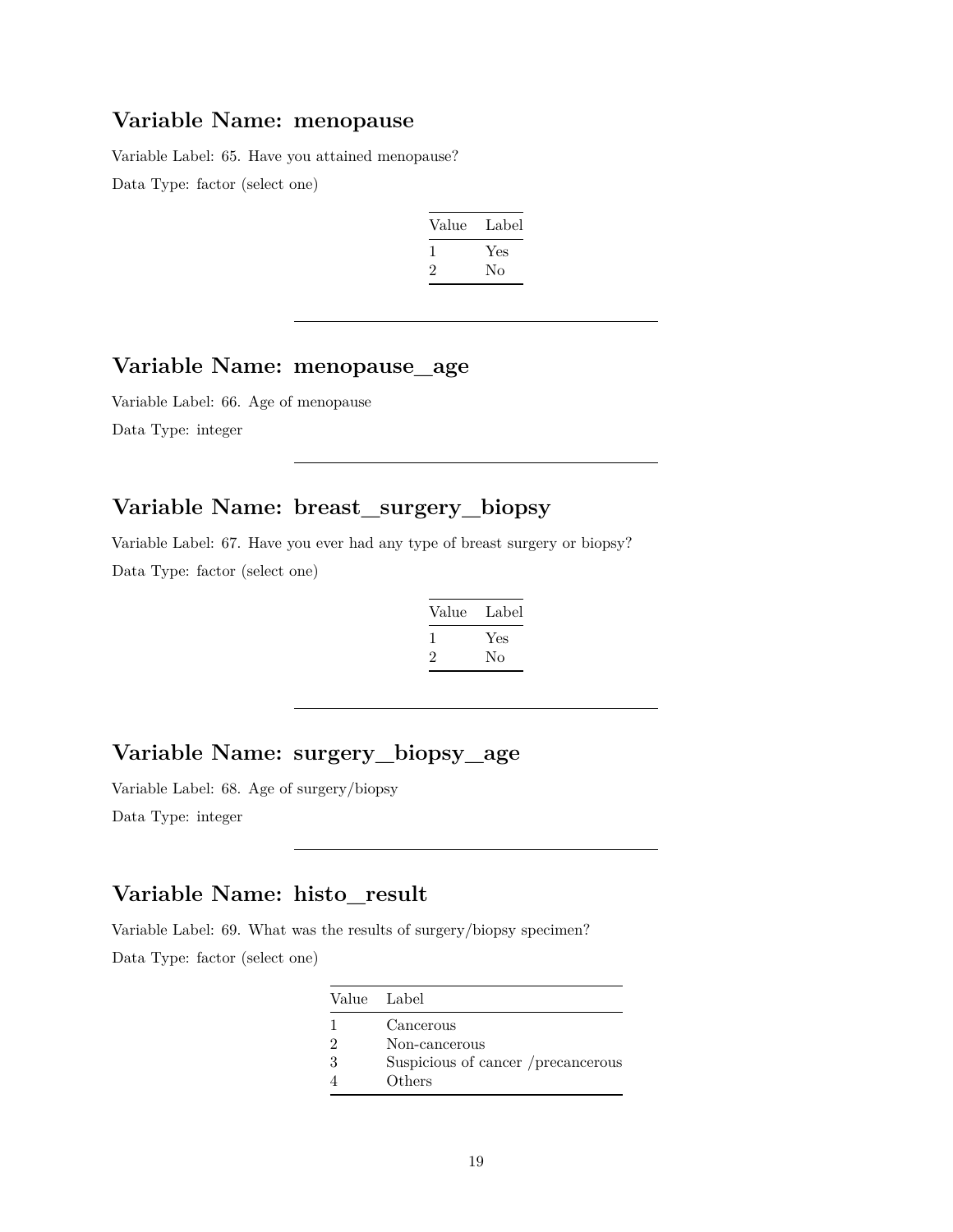# **Variable Name: histo\_result\_others**

Variable Label: Specify Data Type: string

#### **Variable Name: hysterectomy**

Variable Label: 70. Have you had a hysterectomy (surgery to remove uterus)? Data Type: factor (select one)

| Value   | Label |
|---------|-------|
|         | Yes   |
| $\cdot$ | Nο    |

### **Variable Name: hysterectomy\_age**

Variable Label: 71. Age of hysterectomy Data Type: integer

# **Variable Name: ovaries\_removed**

Variable Label: 72. Have you had one or both of your ovaries removed? Data Type: factor (select one)

| Value | Label |
|-------|-------|
|       | Yes   |
| 2     | Nο    |

# **Variable Name: ovaries\_removed\_age**

Variable Label: 73. Age of ovary removal surgery Data Type: integer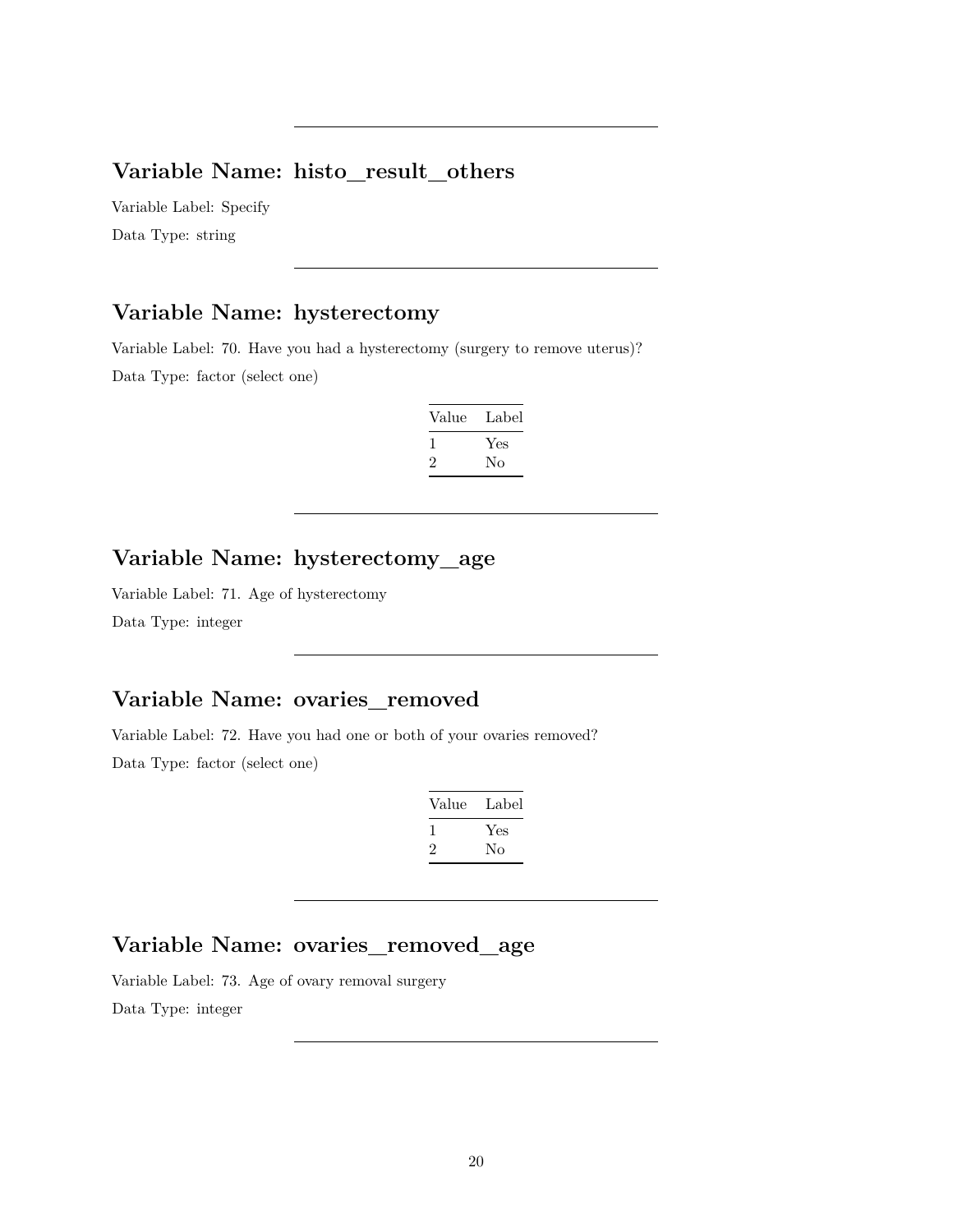#### **Variable Name: hrt\_used**

Variable Label: 74. Do you currently take or have you ever taken any type of hormone replacement after menopause?

Data Type: factor (select one)

| Value | Label |
|-------|-------|
|       | Yes   |
| ۰,    | No    |

### **Variable Name: hrt\_used\_period\_yr**

Variable Label: 75. How long (in years)? Data Type: integer

# **Variable Name: hrt\_used\_period\_mon**

Variable Label: 76. How long (in months)? Data Type: integer

### **Variable Name: hrt\_used\_period\_day**

Variable Label: 77. How long (in days)? Data Type: integer

# **Variable Name: currently\_smoke**

Variable Label: 78. Do you currently smoke? Data Type: factor (select one)

| Value   | Label     |
|---------|-----------|
| L<br>۰, | Yes<br>Nο |
|         |           |

### **Variable Name: alcohol\_consumed**

Variable Label: 79. Do you currently consume alcohol? Data Type: factor (select one)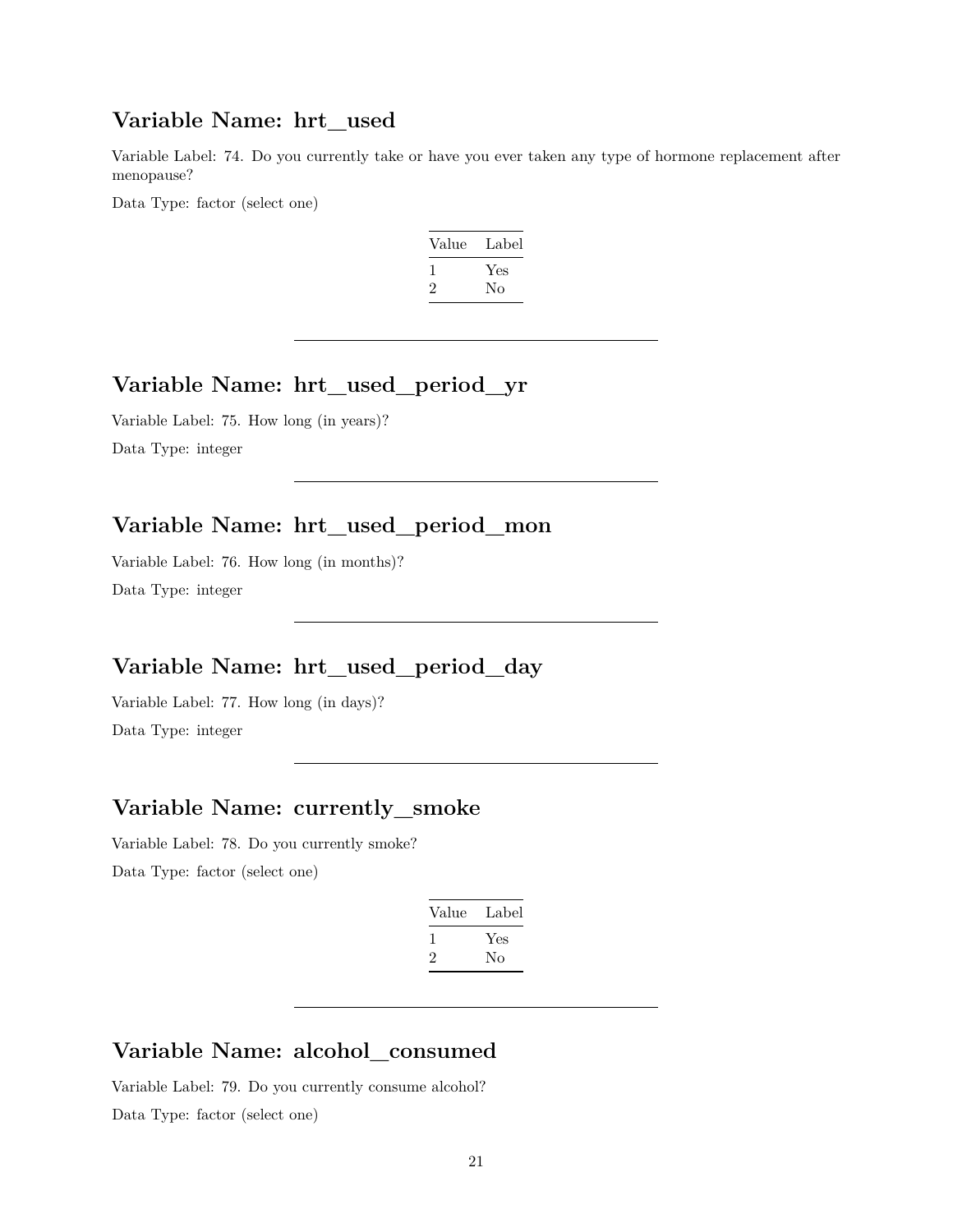| Value | Label |
|-------|-------|
|       | Yes   |
| '2    | Nο    |
|       |       |

### **Variable Name: physical\_activity**

Variable Label: 80. Do you do physical activity for at least 30 min a day for at least 5 days a week? Data Type: factor (select one)

| Value | Label |
|-------|-------|
|       | Yes   |
| ۰,    | Nο    |

# **Variable Name: brca\_history**

Variable Label: 81. Do you have any family history of breast cancer (father?s or mother?s family)? Data Type: factor (select one)

| Value | Label |
|-------|-------|
|       | Yes   |
| ۰,    | Nο    |

# **Variable Name: brca\_history\_relation\_mother**

Variable Label: 82. Mother's side?

Data Type: factor (select one)

| Value        | Label |
|--------------|-------|
| $\mathbf{I}$ | Yes   |
| $\cdot$      | Nο    |

# **Variable Name: brca\_history\_relation\_mother\_number**

Variable Label: 83. How many?

Data Type: integer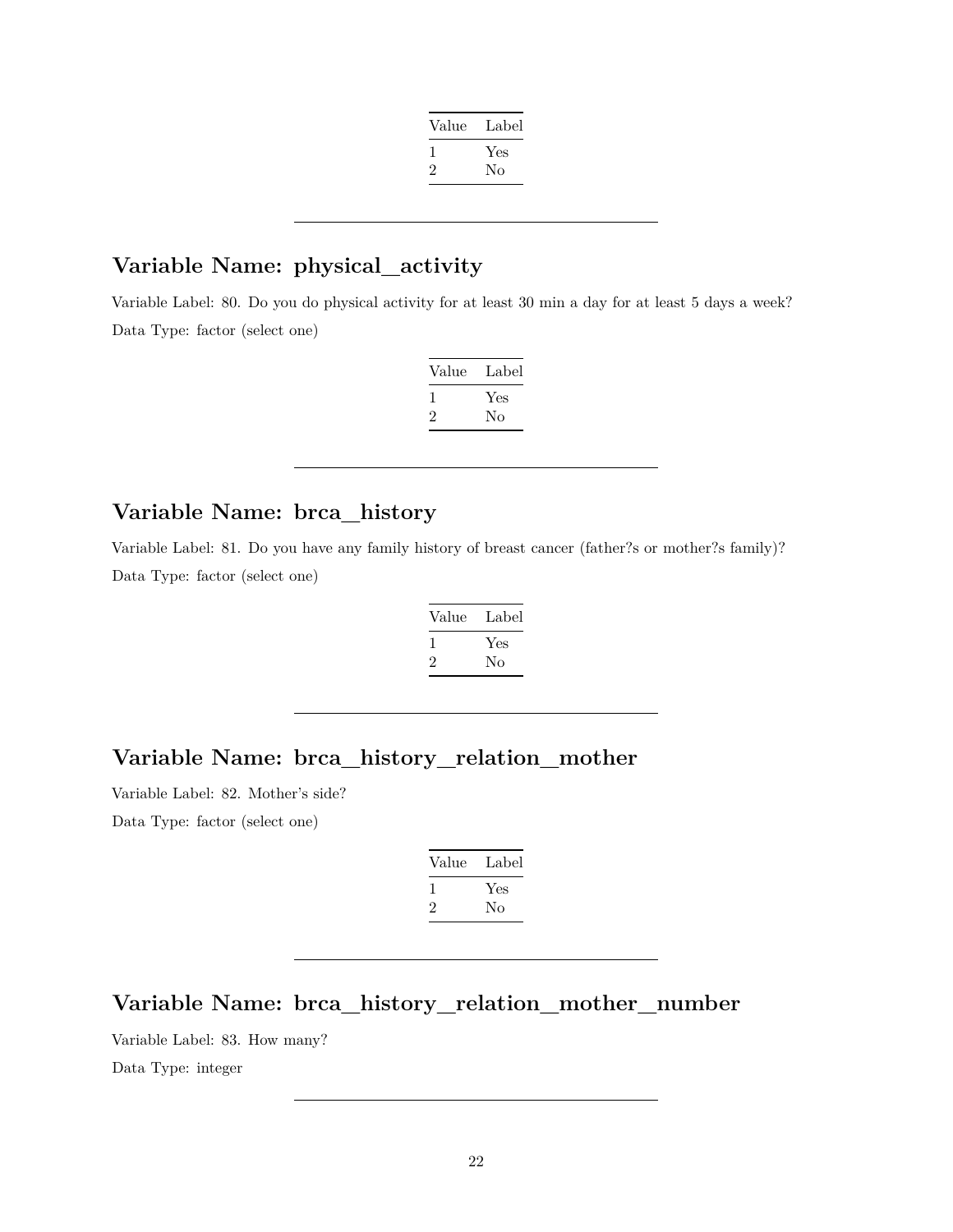### **Variable Name: brca\_hx\_mother\_relation**

Variable Label: Relation: Data Type: string

# **Variable Name: brca\_history\_mother\_age**

Variable Label: Age at diagnosis Data Type: integer

## **Variable Name: brca\_history\_relation\_father**

Variable Label: 84. Father's side? Data Type: factor (select one)

| Value | Label     |
|-------|-----------|
|       | Yes<br>Nο |

**Variable Name: brca\_history\_relation\_father\_number**

Variable Label: 85. How many? Data Type: integer

# **Variable Name: brca\_hx\_father\_relation**

Variable Label: Relation: Data Type: string

# **Variable Name: brca\_history\_father\_age**

Variable Label: Age at diagnosis Data Type: integer

# **Variable Name: brca\_diagnosed**

Variable Label: 86. Have you ever been diagnosed with breast cancer?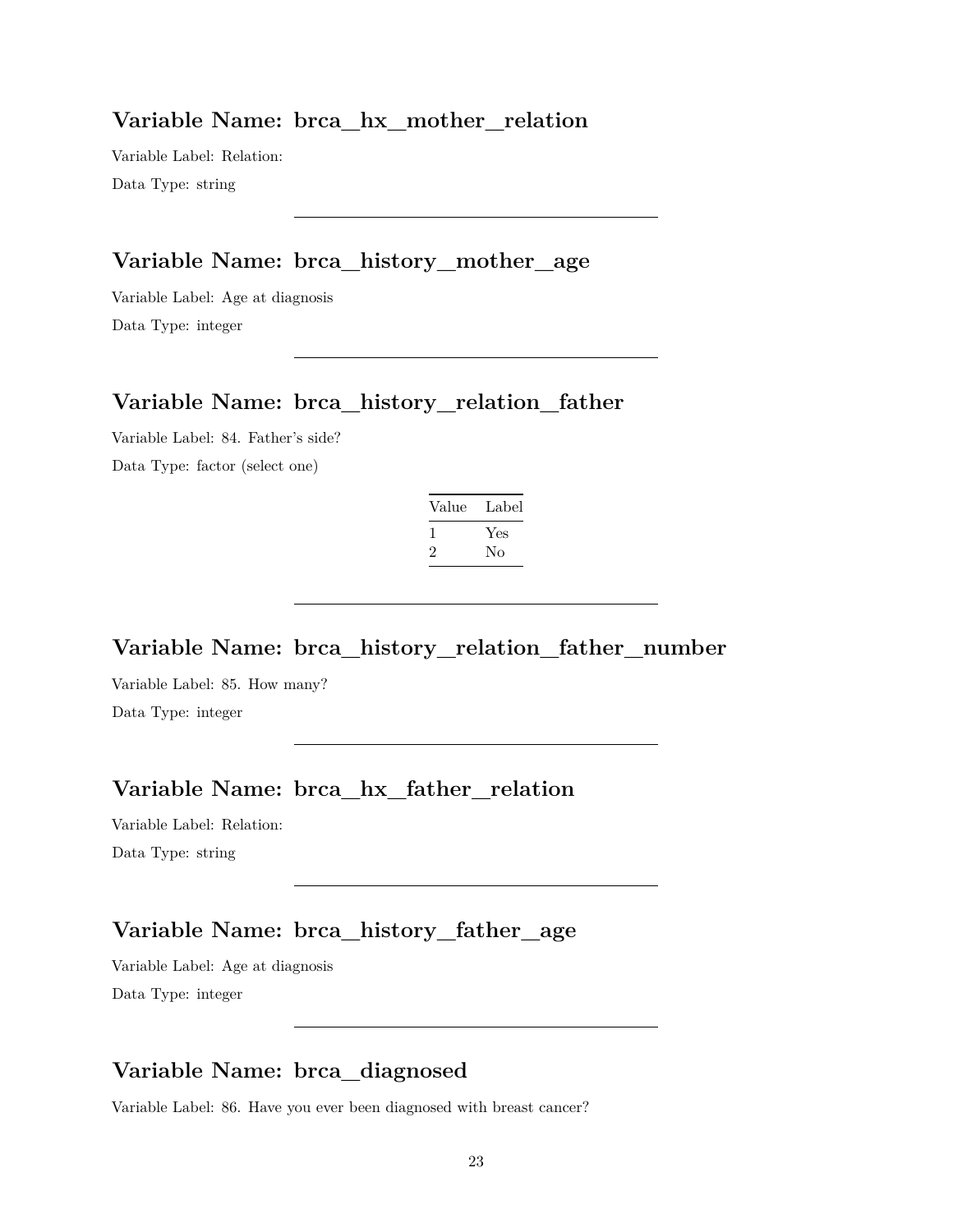Data Type: factor (select one)

| Value        | Label |
|--------------|-------|
| $\mathbf{I}$ | Yes   |
| $\cdot$      | Nο    |

## **Variable Name: brca\_diagnosed\_age**

Variable Label: 87. At what age were you diagnosed? Data Type: integer

### **Variable Name: brca\_side**

Variable Label: 88. Which breast(s)?

Data Type: factor (select one)

| Value | Label |
|-------|-------|
| 1     | Right |
| '2    | Left  |
| 3     | Both  |

# **Variable Name: symptom\_all**

Variable Label: 89. What were the symptoms you had?

Data Type: factor (select multiple)

| Value | Label                                     |
|-------|-------------------------------------------|
| 1     | Change in position of your nipple         |
| 2     | Pulling in of your nipple                 |
| 3     | Pain in breasts or armpits                |
| 4     | Puckering or dimpling of your breast      |
| 5     | Discharge or bleeding from your nipple    |
| 6     | Lump or thickening of your breast         |
| 7     | Nipple rash                               |
| 8     | Redness of your breast skin               |
| 9     | Lump or thickening of your armpits        |
| 10    | Changes in size of your breast or nipple  |
| 11    | Changes in shape of your breast or nipple |
| 12    | Others                                    |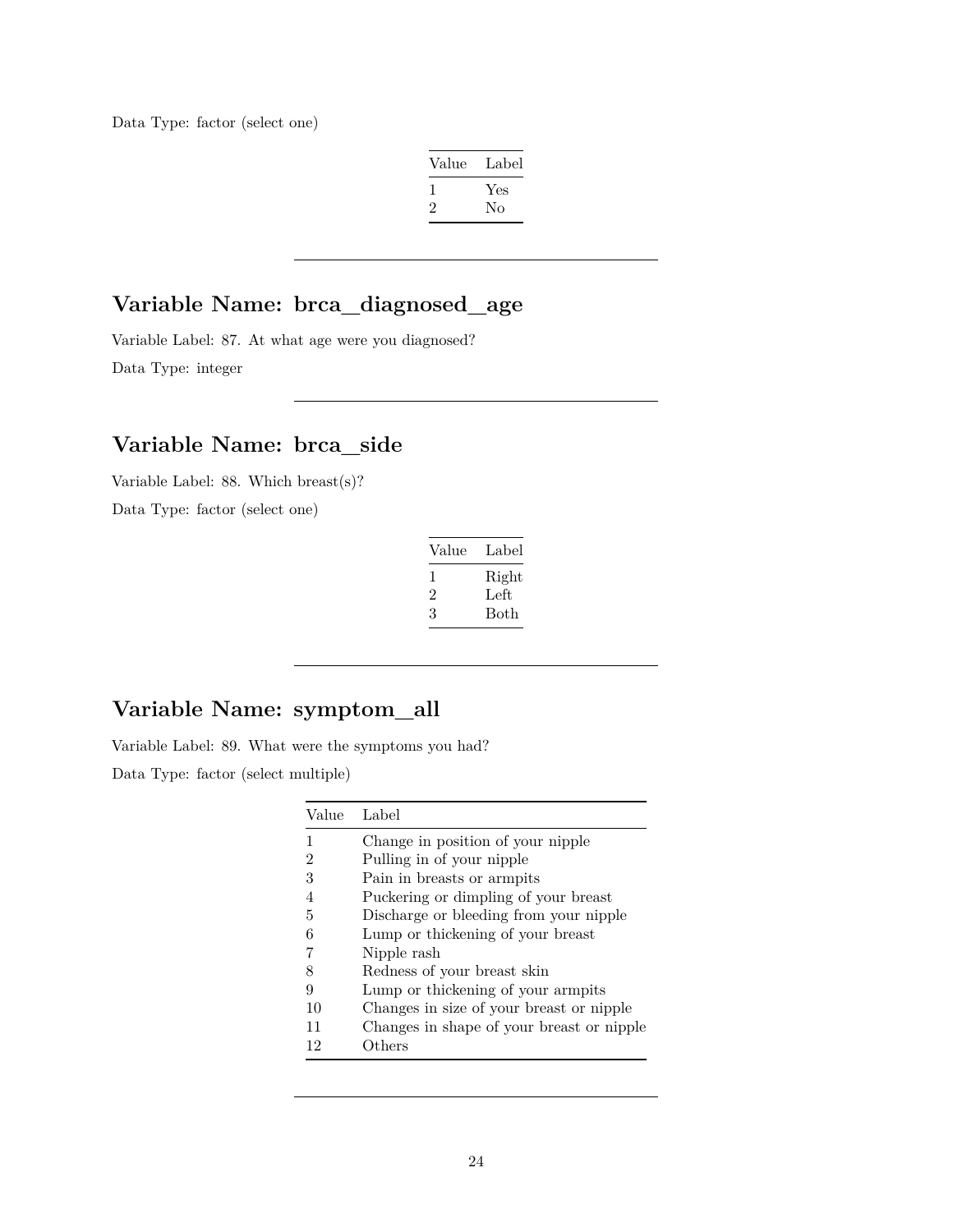#### **Variable Name: symptom\_others**

Variable Label: Specify

Data Type: string

# **Variable Name: first\_symptom**

Variable Label: 90. What is the first symptom that you get from the symptoms that you have chosen? Data Type: factor (select one)

| Value | Label                                     |
|-------|-------------------------------------------|
| 1     | Change in position of your nipple         |
| 2     | Pulling in of your nipple                 |
| 3     | Pain in breasts or armpits                |
| 4     | Puckering or dimpling of your breast      |
| 5     | Discharge or bleeding from your nipple    |
| 6     | Lump or thickening of your breast         |
|       | Nipple rash                               |
| 8     | Redness of your breast skin               |
| 9     | Lump or thickening of your armpits        |
| 10    | Changes in size of your breast or nipple  |
| 11    | Changes in shape of your breast or nipple |
| 12    | Others                                    |

# **Variable Name: first\_symptom\_others**

Variable Label: Specify Data Type: string

### **Variable Name: first\_symptom\_diagnosis\_interval\_year**

Variable Label: 91.What was the time taken between first symptom and diagnosis (years)? Data Type: integer

#### **Variable Name: first\_symptom\_diagnosis\_interval\_month**

Variable Label: 92. What was the time taken between first symptom and diagnosis (months)? Data Type: integer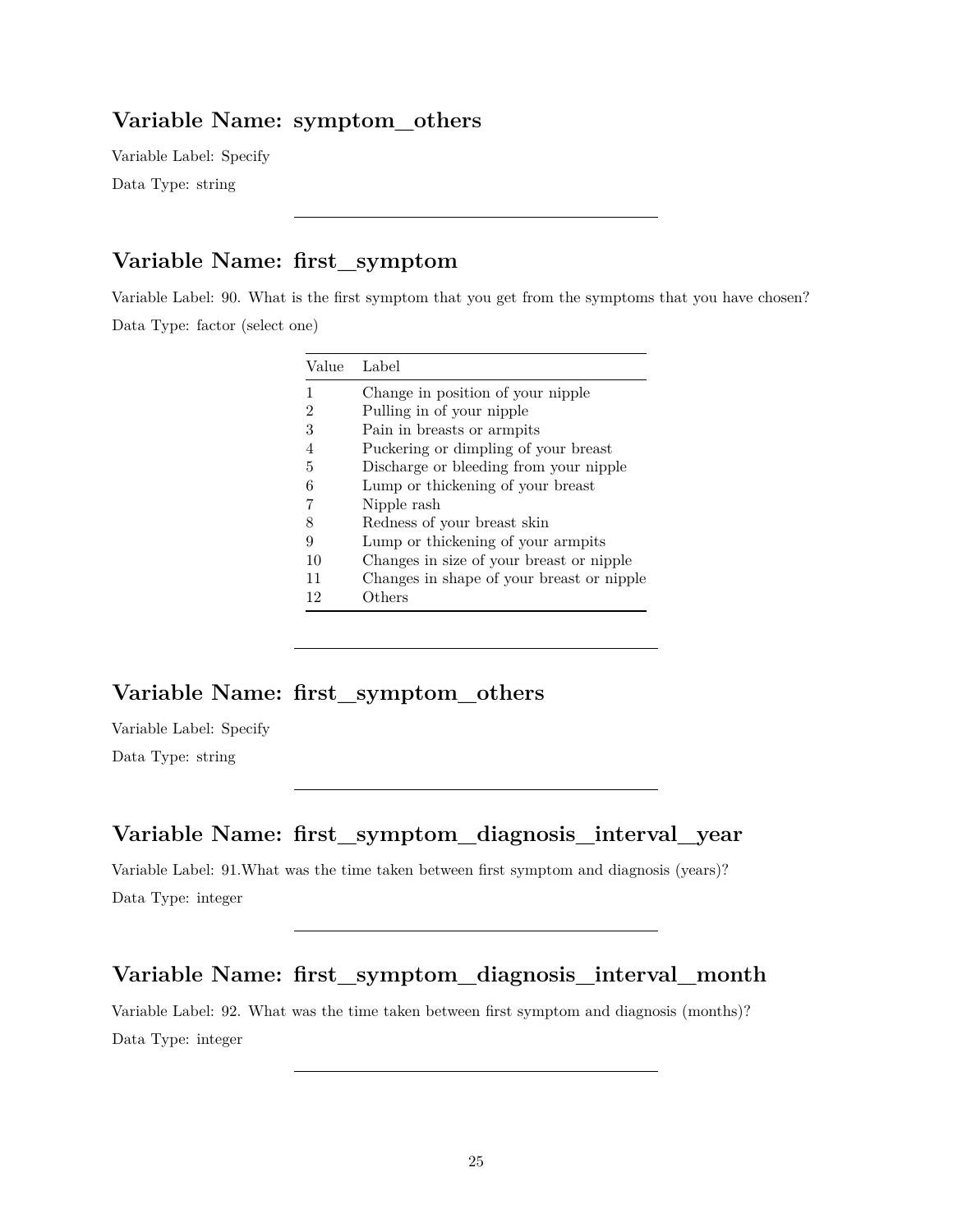#### **Variable Name: first\_symptom\_diagnosis\_interval\_day**

Variable Label: 93. What was the time taken between first symptom and diagnosis (days)? Data Type: integer

#### **Variable Name: first\_symptom\_treatment\_interval\_year**

Variable Label: 94. What was the time taken between first symptom and treatment (years)? Data Type: integer

#### **Variable Name: first\_symptom\_treatment\_interval\_month**

Variable Label: 95. What was the time taken between first symptom and treatment (months)? Data Type: integer

#### **Variable Name: first\_symptom\_treatment\_interval\_day**

Variable Label: 96. What was the time taken between first symptom and treatment (days)? Data Type: integer

#### **Variable Name: surgical\_treatment**

Variable Label: 97. Have you undergone surgical treatment? Data Type: factor (select one)

| Value        | Label |
|--------------|-------|
| $\mathbf{I}$ | Yes   |
| '2           | Nο    |

#### **Variable Name: undergone\_reconstruction**

Variable Label: 98. Have you undergone breast reconstruction surgery? Data Type: factor (select one)

| Value   | Label |
|---------|-------|
| L       | Yes   |
| $\cdot$ | Nο    |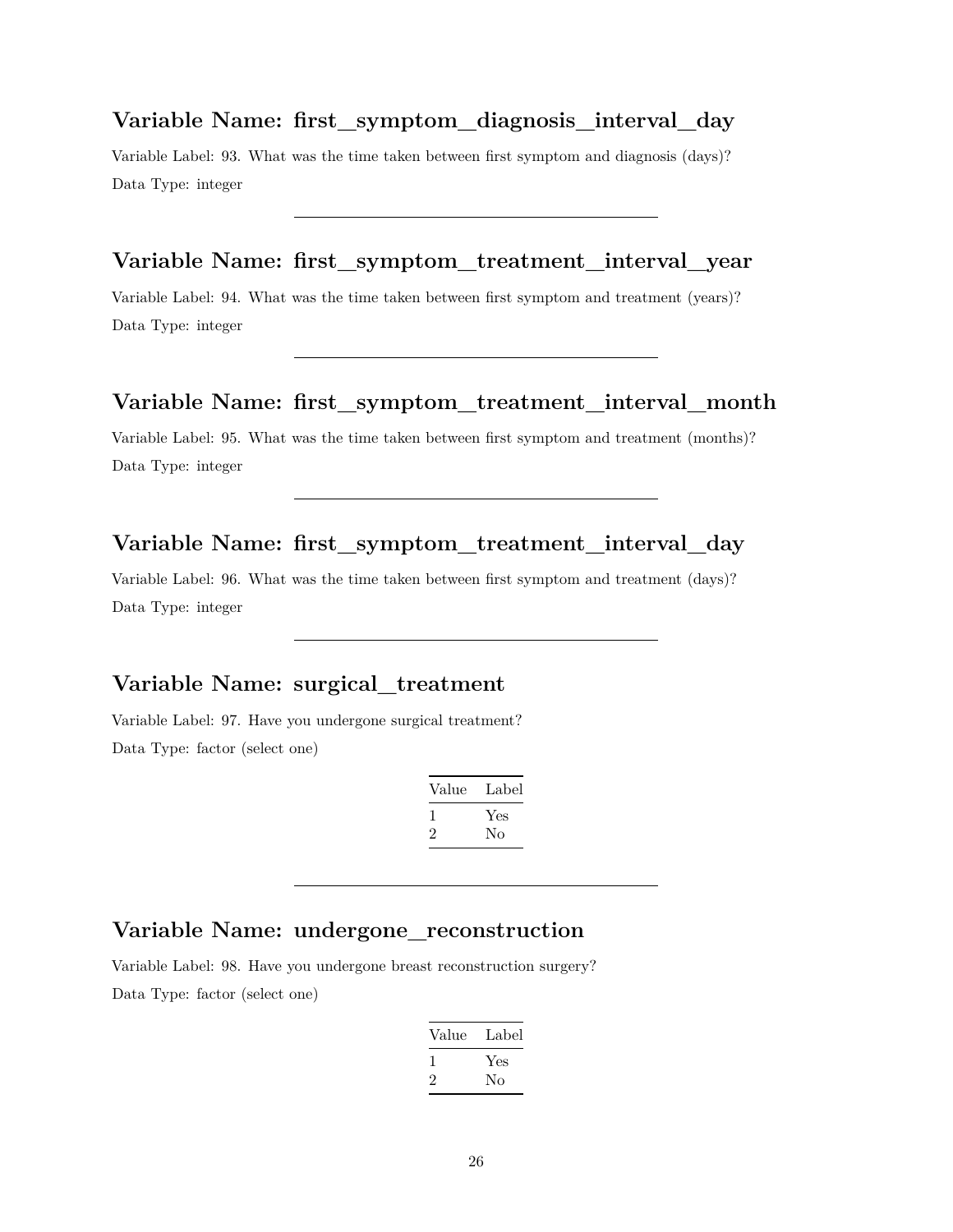#### **Variable Name: radiation\_therapy**

Variable Label: 99. Have you undergone radiation therapy? Data Type: factor (select one)

| Value        | Label |
|--------------|-------|
| $\mathbf{I}$ | Yes   |
| ۰,           | Nο    |
|              |       |

# **Variable Name: chemotherapy**

Variable Label: 100. Have you undergone chemotherapy? Data Type: factor (select one)

| Value   | Label |
|---------|-------|
|         | Yes   |
| $\cdot$ | Nο    |

# **Variable Name: nipple\_position**

Variable Label: 101. Change in the position of your nipple (pointing up/ down/in different direction from normal)

Data Type: factor (select one)

| Value          | Label             |
|----------------|-------------------|
| -8             | Refused to answer |
| 1              | Strongly agree    |
| $\mathfrak{D}$ | Agree             |
| 3              | Not sure          |
| $\overline{4}$ | Disagree          |
| 5              | Strongly disagree |

# **Variable Name: early\_late\_symp1**

Variable Label: 102. If the symptom(s) exist,is it early or late symptom?

Data Type: factor (select one)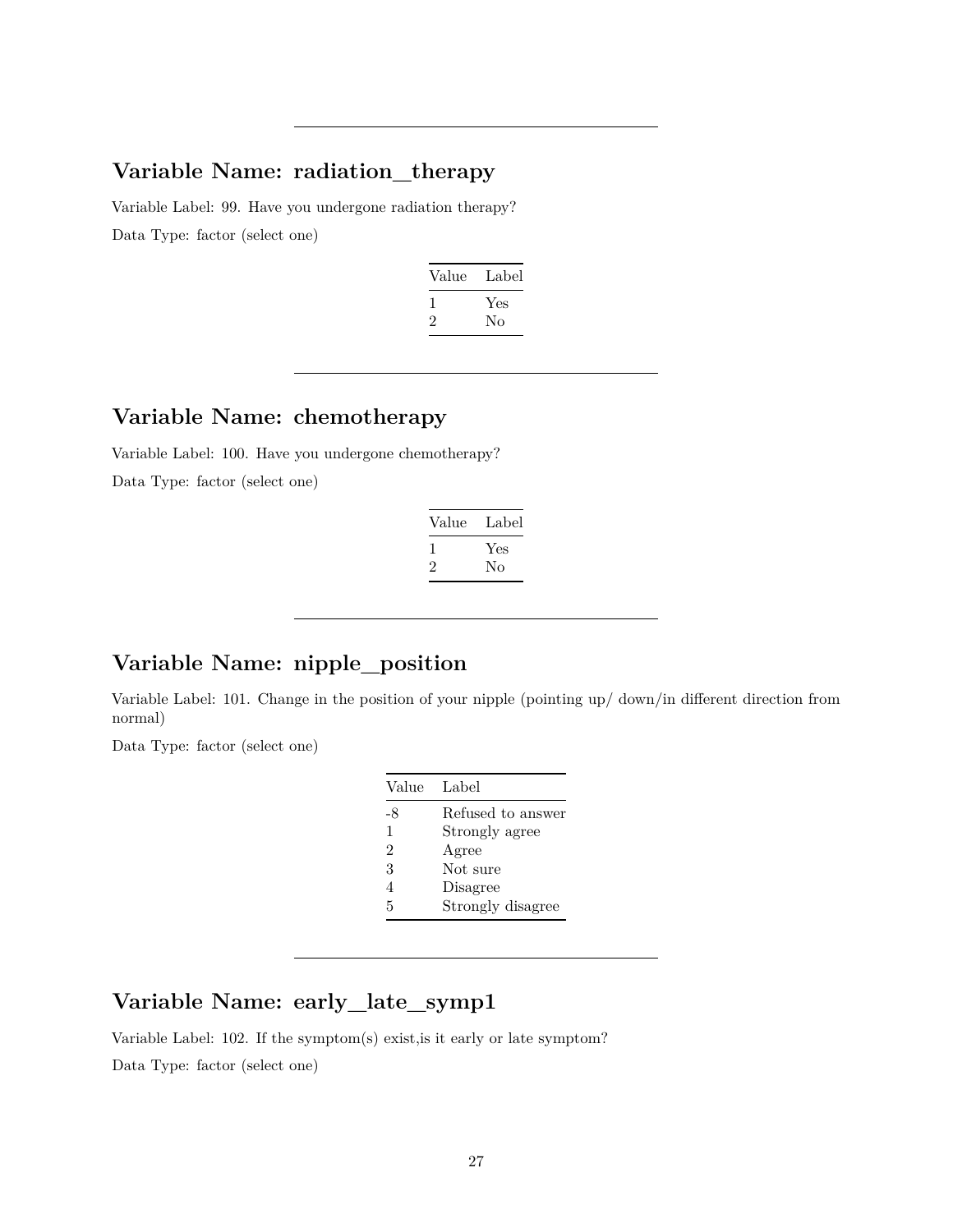| Value | Label |
|-------|-------|
|       | Early |
| '2    | Late  |
|       |       |

## **Variable Name: inward\_nipple**

Variable Label: 103. Pulling in of your nipple(nipple no longer points outwards but into the breast) Data Type: factor (select one)

| Value          | Label             |
|----------------|-------------------|
| -8             | Refused to answer |
| 1              | Strongly agree    |
| $\overline{2}$ | Agree             |
| 3              | Not sure          |
| 4              | Disagree          |
| 5              | Strongly disagree |

# **Variable Name: early\_late\_symp2**

Variable Label: 104. If the symptom(s) exist,is it early or late symptom? Data Type: factor (select one)

| Value | Label |
|-------|-------|
|       | Early |
|       | Late  |

### **Variable Name: breast\_armpits\_pain**

Variable Label: 105. Pain in one of your breasts or armpit Data Type: factor (select one)

| Value          | Label             |
|----------------|-------------------|
| $-8$           | Refused to answer |
| 1              | Strongly agree    |
| $\mathfrak{D}$ | Agree             |
| 3              | Not sure          |
| 4              | Disagree          |
| 5              | Strongly disagree |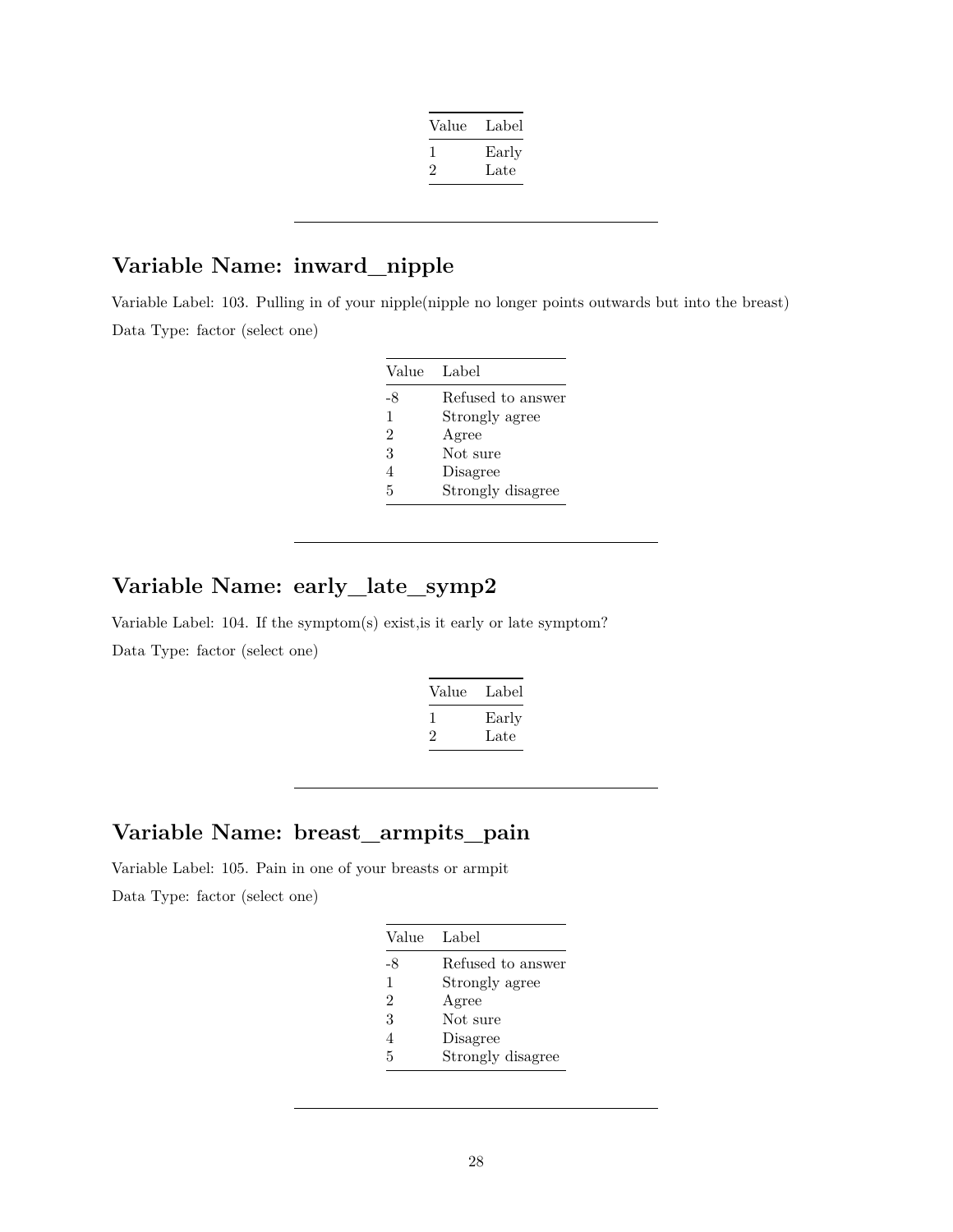#### **Variable Name: early\_late\_symp3**

Variable Label: 106. If the symptom(s) exist,is it early or late symptom? Data Type: factor (select one)

| Value | Label |
|-------|-------|
|       | Early |
| '2    | Late  |

### **Variable Name: breast\_dimpling**

Variable Label: 107. Puckering or dimpling of your breast skin(like dent / an orange peel appearance ) Data Type: factor (select one)

| Label             |
|-------------------|
| Refused to answer |
| Strongly agree    |
| Agree             |
| Not sure          |
| Disagree          |
| Strongly disagree |
|                   |

# **Variable Name: early\_late\_symp4**

Variable Label: 108. If the symptom(s) exist,is it early or late symptom? Data Type: factor (select one)

| Value | Label |
|-------|-------|
|       | Early |
| ۰,    | Late  |

### **Variable Name: nipple\_discharge**

Variable Label: 109. Discharge or bleeding from your nipple Data Type: factor (select one)

| Value         | Label             |
|---------------|-------------------|
| -8            | Refused to answer |
| 1             | Strongly agree    |
| $\mathcal{D}$ | Agree             |
| 3             | Not sure          |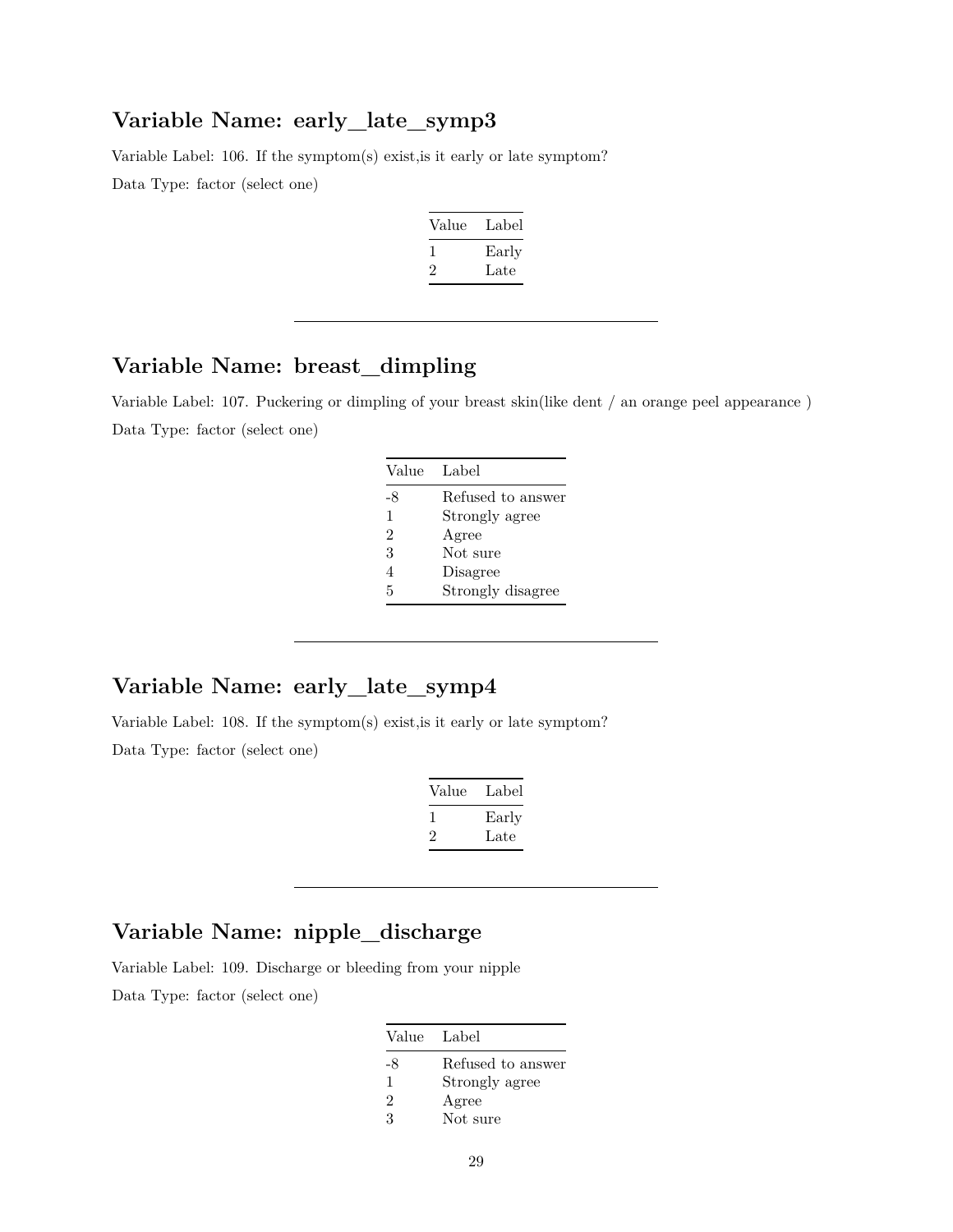| Value Label |                   |
|-------------|-------------------|
|             | Disagree          |
| 5           | Strongly disagree |

# **Variable Name: early\_late\_symp5**

Variable Label: 110. If the symptom(s) exist,is it early or late symptom? Data Type: factor (select one)

| Label         |
|---------------|
| Early<br>Late |
|               |

# **Variable Name: breast\_lump**

Variable Label: 111. Lump or thickening in your breast

Data Type: factor (select one)

| Value          | Label             |
|----------------|-------------------|
| -8             | Refused to answer |
| 1              | Strongly agree    |
| $\overline{2}$ | Agree             |
| 3              | Not sure          |
| $\overline{4}$ | Disagree          |
| 5              | Strongly disagree |

### **Variable Name: early\_late\_symp6**

Variable Label: 112. If the symptom(s) exist,is it early or late symptom? Data Type: factor (select one)

| Label |
|-------|
| Early |
| Late  |
|       |

#### **Variable Name: nipple\_rash**

Variable Label: 113. Nipple rash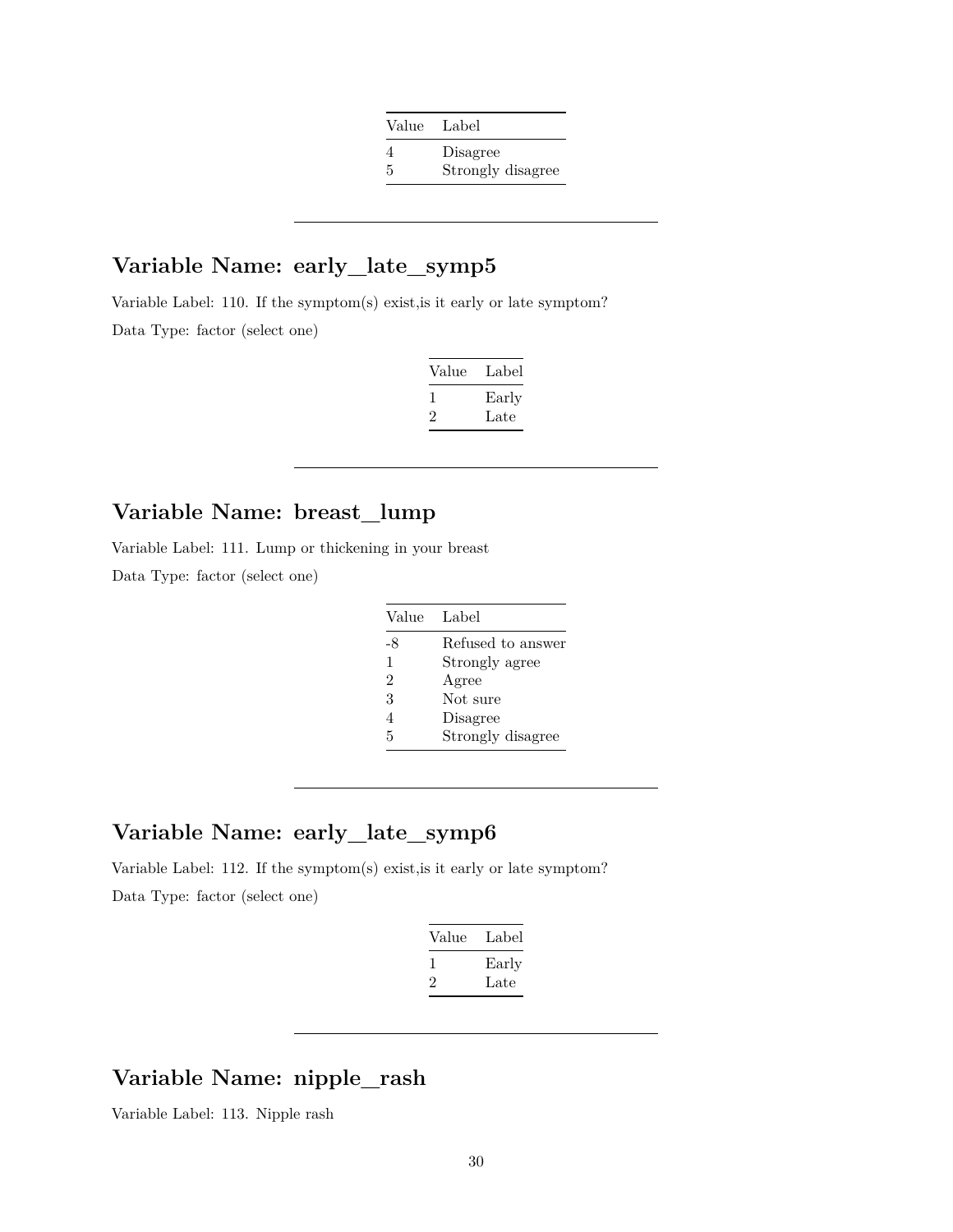Data Type: factor (select one)

| Value         | Label             |
|---------------|-------------------|
| -8            | Refused to answer |
| 1             | Strongly agree    |
| $\mathcal{D}$ | Agree             |
| 3             | Not sure          |
| 4             | Disagree          |
| 5             | Strongly disagree |

# **Variable Name: early\_late\_symp7**

Variable Label: 114. If the symptom(s) exist,is it early or late symptom? Data Type: factor (select one)

| Value | Label |
|-------|-------|
| L     | Early |
| '2    | Late  |

#### **Variable Name: breast\_redness**

Variable Label: 115. Redness of your breast skin Data Type: factor (select one)

| Value | Label             |
|-------|-------------------|
| -8    | Refused to answer |
| 1     | Strongly agree    |
| 2     | Agree             |
| 3     | Not sure          |
| 4     | Disagree          |
| 5     | Strongly disagree |

# **Variable Name: early\_late\_symp8**

Variable Label: 116. If the symptom(s) exist,is it early or late symptom?

Data Type: factor (select one)

| Value | Label |
|-------|-------|
| L     | Early |
| '2    | Late  |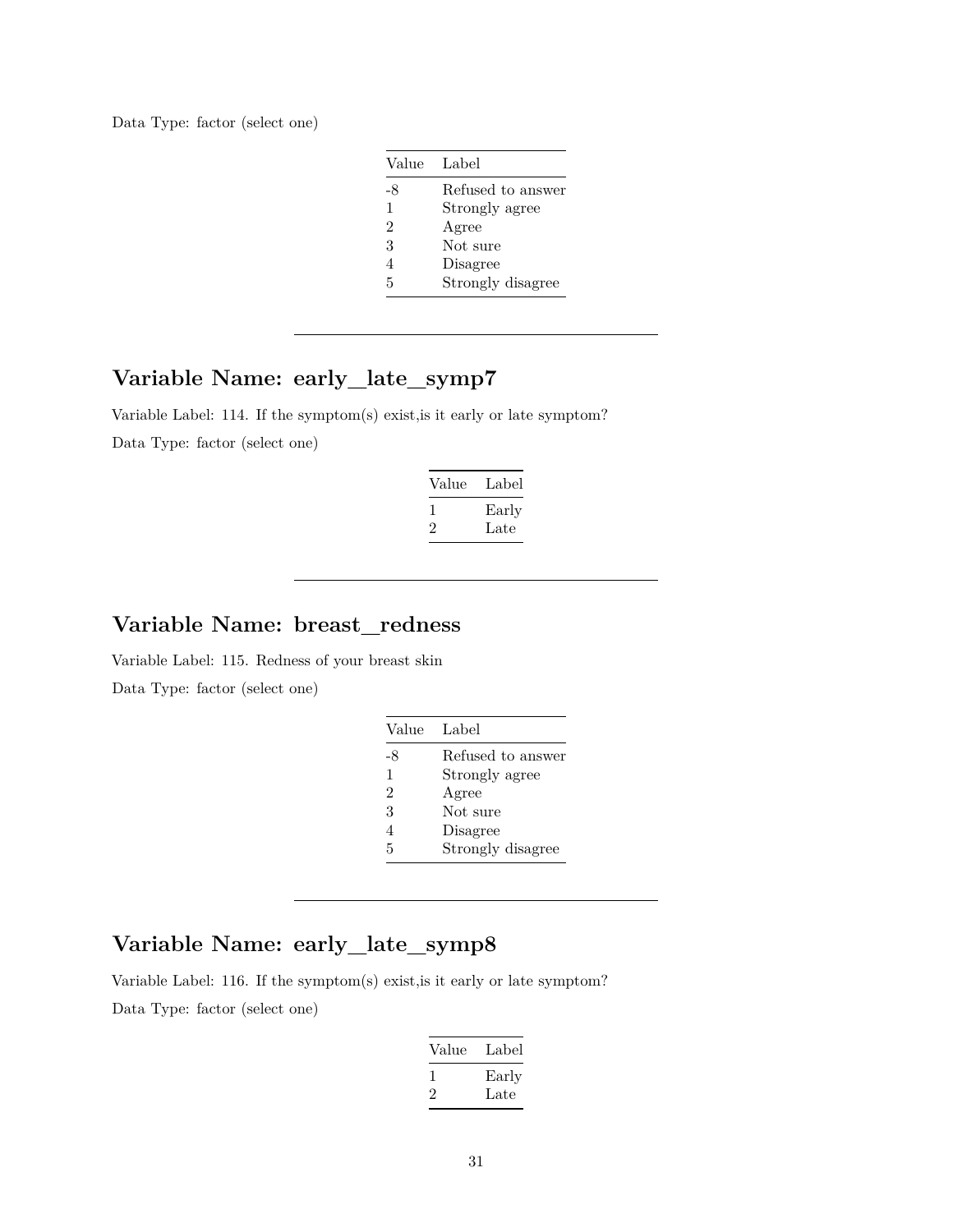# **Variable Name: armpits\_lump**

Variable Label: 117. Lump or thickening under your armpit Data Type: factor (select one)

| Value          | Label             |
|----------------|-------------------|
| -8             | Refused to answer |
| 1              | Strongly agree    |
| $\mathcal{D}$  | Agree             |
| 3              | Not sure          |
| $\overline{4}$ | Disagree          |
| 5              | Strongly disagree |

# **Variable Name: early\_late\_symp9**

Variable Label: 118. If the symptom(s) exist,is it early or late symptom? Data Type: factor (select one)

| Value        | Label |
|--------------|-------|
| $\mathbf{I}$ | Early |
| $\cdot$      | Late  |

### **Variable Name: breast\_size\_changes**

Variable Label: 119. Changes in the size of your breast or nipple Data Type: factor (select one)

| Value | Label             |
|-------|-------------------|
| -8    | Refused to answer |
| 1     | Strongly agree    |
| 2     | Agree             |
| 3     | Not sure          |
| 4     | Disagree          |
| 5     | Strongly disagree |

# **Variable Name: early\_late\_symp10**

Variable Label: 120. If the symptom(s) exist,is it early or late symptom? Data Type: factor (select one)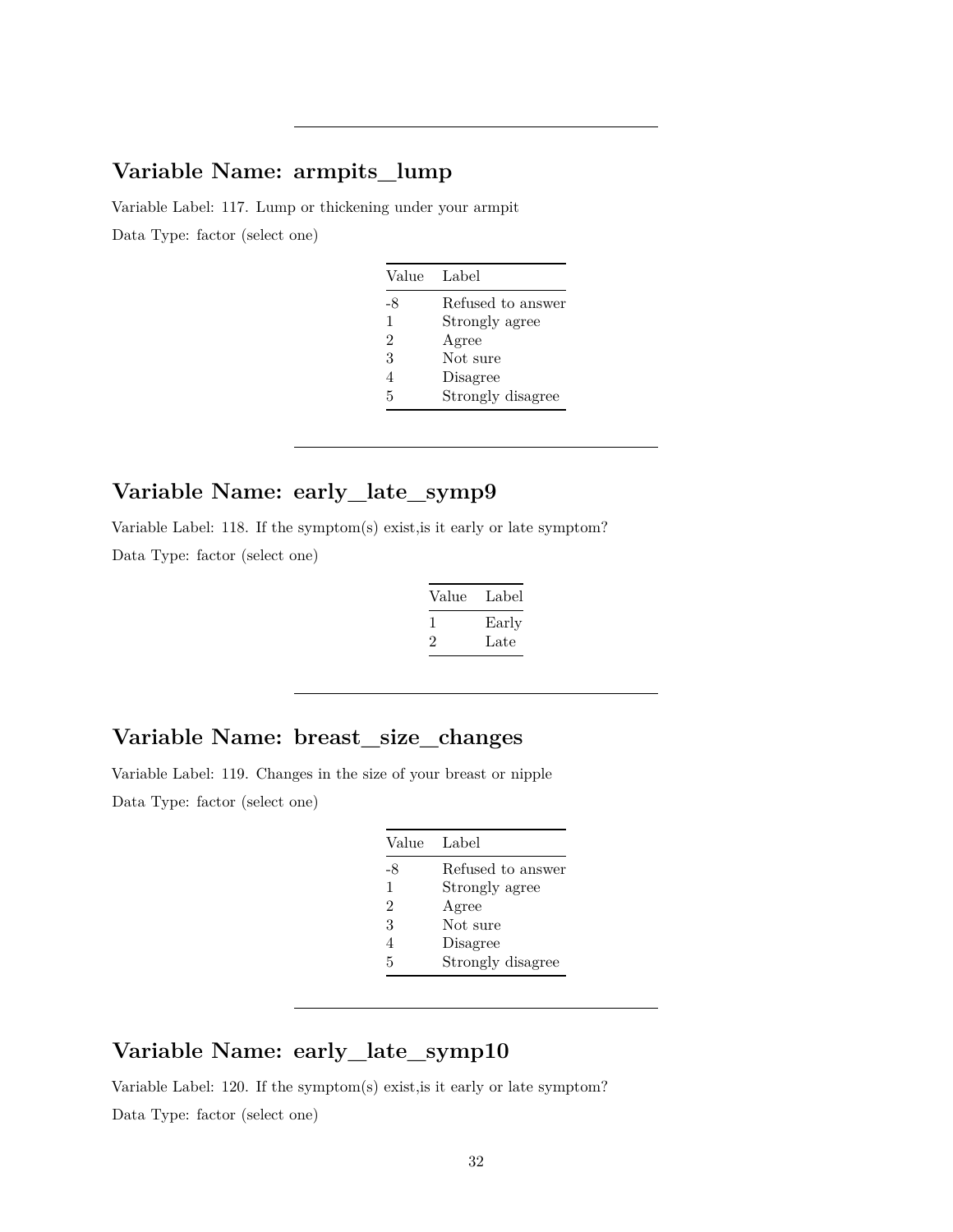| Value | Label |
|-------|-------|
|       | Early |
| ۰,    | Late  |
|       |       |

### **Variable Name: breast\_shape\_changes**

Variable Label: 121. Changes in the shape of your breast or nipple Data Type: factor (select one)

| Value          | Label             |
|----------------|-------------------|
| -8             | Refused to answer |
| $\mathbf{1}$   | Strongly agree    |
| $\overline{2}$ | Agree             |
| 3              | Not sure          |
| 4              | Disagree          |
| 5              | Strongly disagree |

# **Variable Name: early\_late\_symp11**

Variable Label: 122. If the symptom(s) exist,is it early or late symptom? Data Type: factor (select one)

| Value | Label |
|-------|-------|
|       | Early |
|       | Late  |

# **Variable Name: ulcer\_on\_breast**

Variable Label: 123. Ulcer on breast

Data Type: factor (select one)

| Value          | Label             |
|----------------|-------------------|
| -8             | Refused to answer |
| 1              | Strongly agree    |
| $\overline{2}$ | Agree             |
| 3              | Not sure          |
| 4              | Disagree          |
| 5              | Strongly disagree |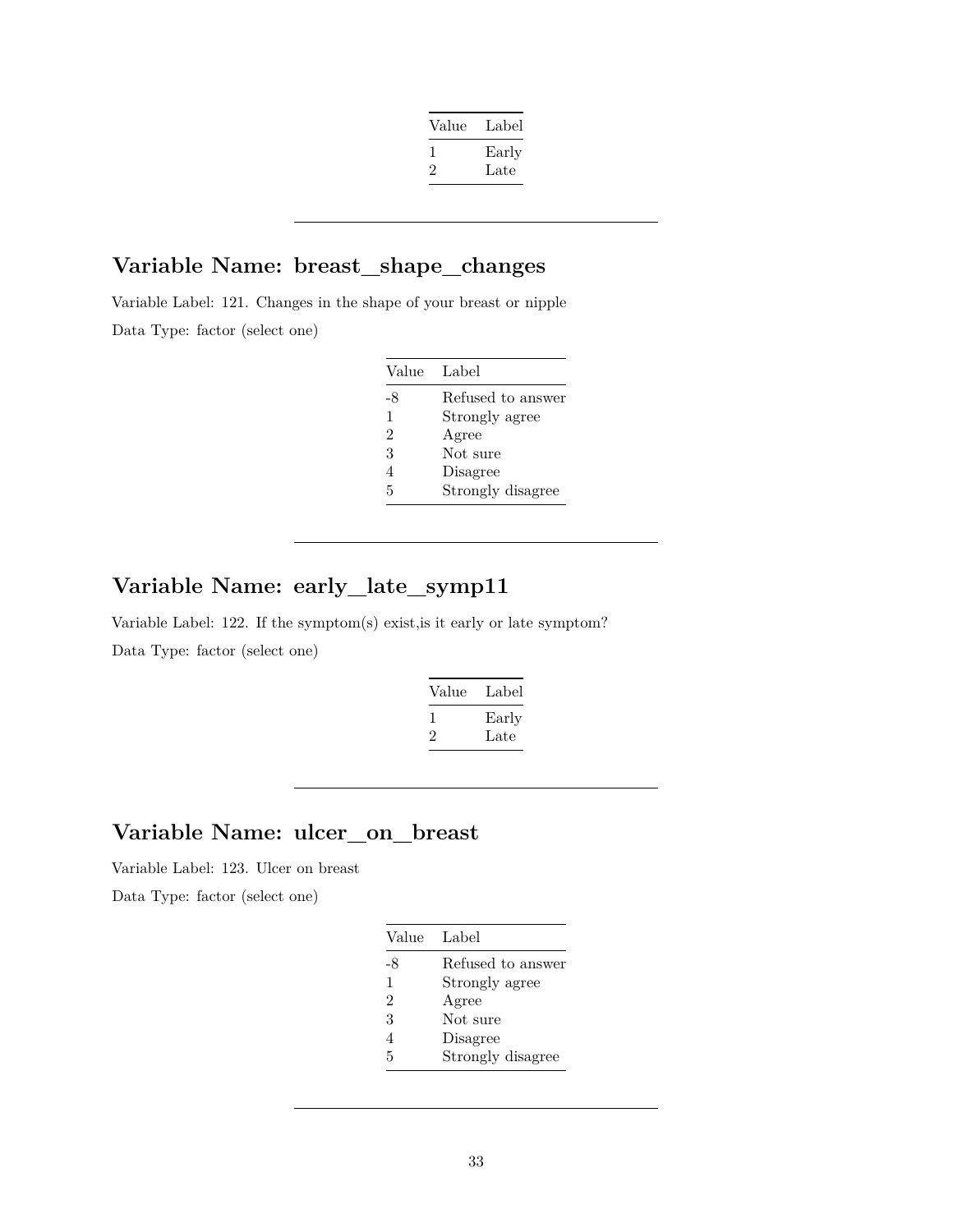### **Variable Name: early\_late\_symp12**

Variable Label: 124. If the symptom(s) exist,is it early or late symptom? Data Type: factor (select one)

| Label |
|-------|
| Early |
| Late  |
|       |

# **Variable Name: neck\_nodes**

Variable Label: 125. Nodes on the neck

Data Type: factor (select one)

| Value          | Label             |
|----------------|-------------------|
| -8             | Refused to answer |
| 1              | Strongly agree    |
| $\overline{2}$ | Agree             |
| 3              | Not sure          |
| 4              | Disagree          |
| 5              | Strongly disagree |

## **Variable Name: early\_late\_symp13**

Variable Label: 126. If the symptom(s) exist,is it early or late symptom? Data Type: factor (select one)

| Value | Label |
|-------|-------|
|       | Early |
| ۰,    | Late  |

### **Variable Name: skin\_rash**

Variable Label: 127. Skin rash

Data Type: factor (select one)

| Value         | Label             |
|---------------|-------------------|
| -8            | Refused to answer |
| 1             | Strongly agree    |
| $\mathcal{D}$ | Agree             |
| З             | Not sure          |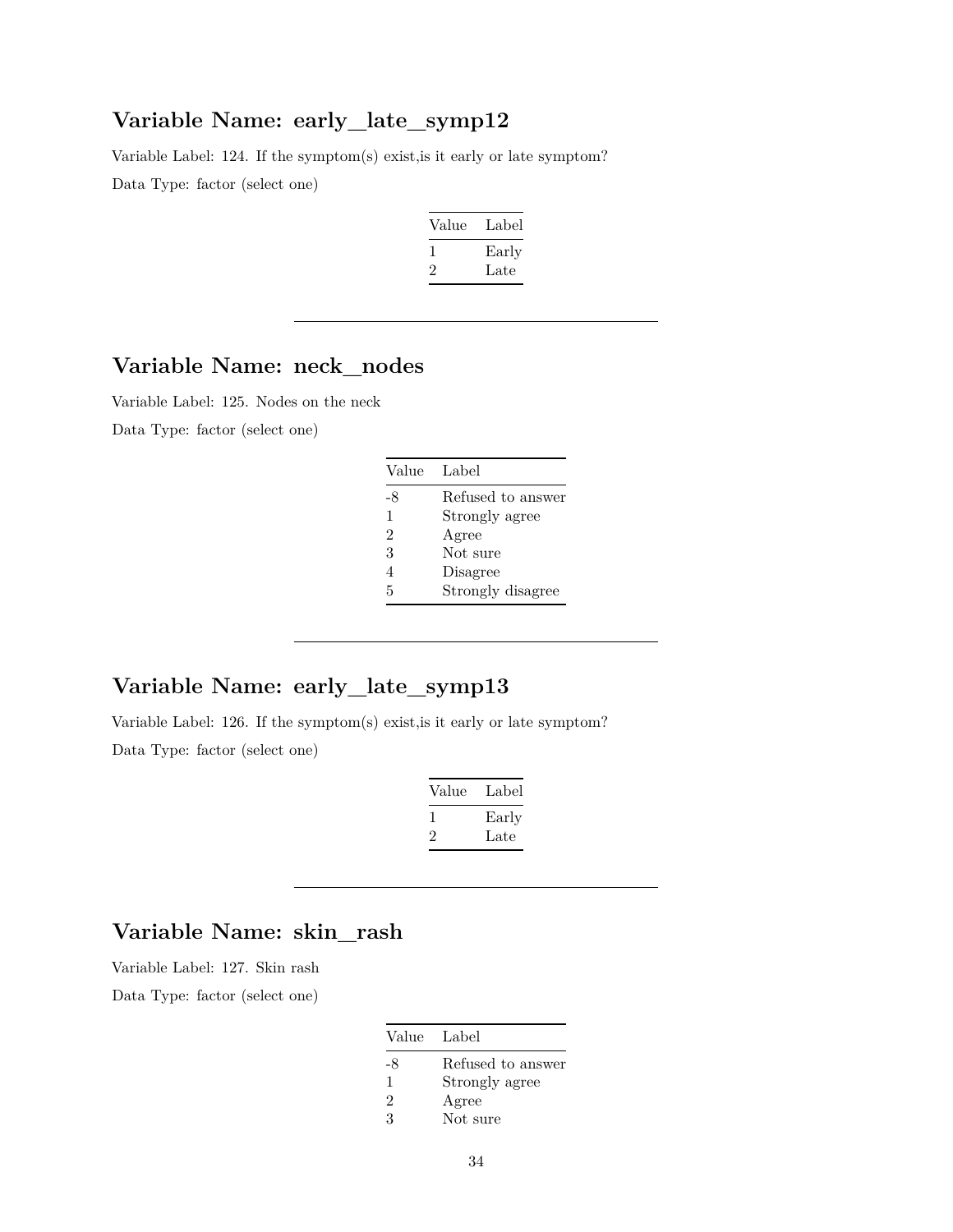| Value Label |                   |
|-------------|-------------------|
|             | Disagree          |
| 5           | Strongly disagree |

### **Variable Name: early\_late\_symp\_skinrash**

Variable Label: 128. If the symptom(s) exist,is it early or late symptom? Data Type: factor (select one)

| Value | Label |
|-------|-------|
|       | Early |
|       | Late  |

# **Variable Name: fever**

Variable Label: 129. Fever

Data Type: factor (select one)

| Value | Label             |
|-------|-------------------|
| -8    | Refused to answer |
| 1     | Strongly agree    |
| 2     | Agree             |
| 3     | Not sure          |
| 4     | Disagree          |
| 5     | Strongly disagree |

### **Variable Name: early\_late\_symp\_fever**

Variable Label: 130. If the symptom(s) exist,is it early or late symptom? Data Type: factor (select one)

| Value | Label |
|-------|-------|
|       | Early |
| ''    | Late  |
|       |       |

### **Variable Name: jaundice**

Variable Label: 131. Jaundice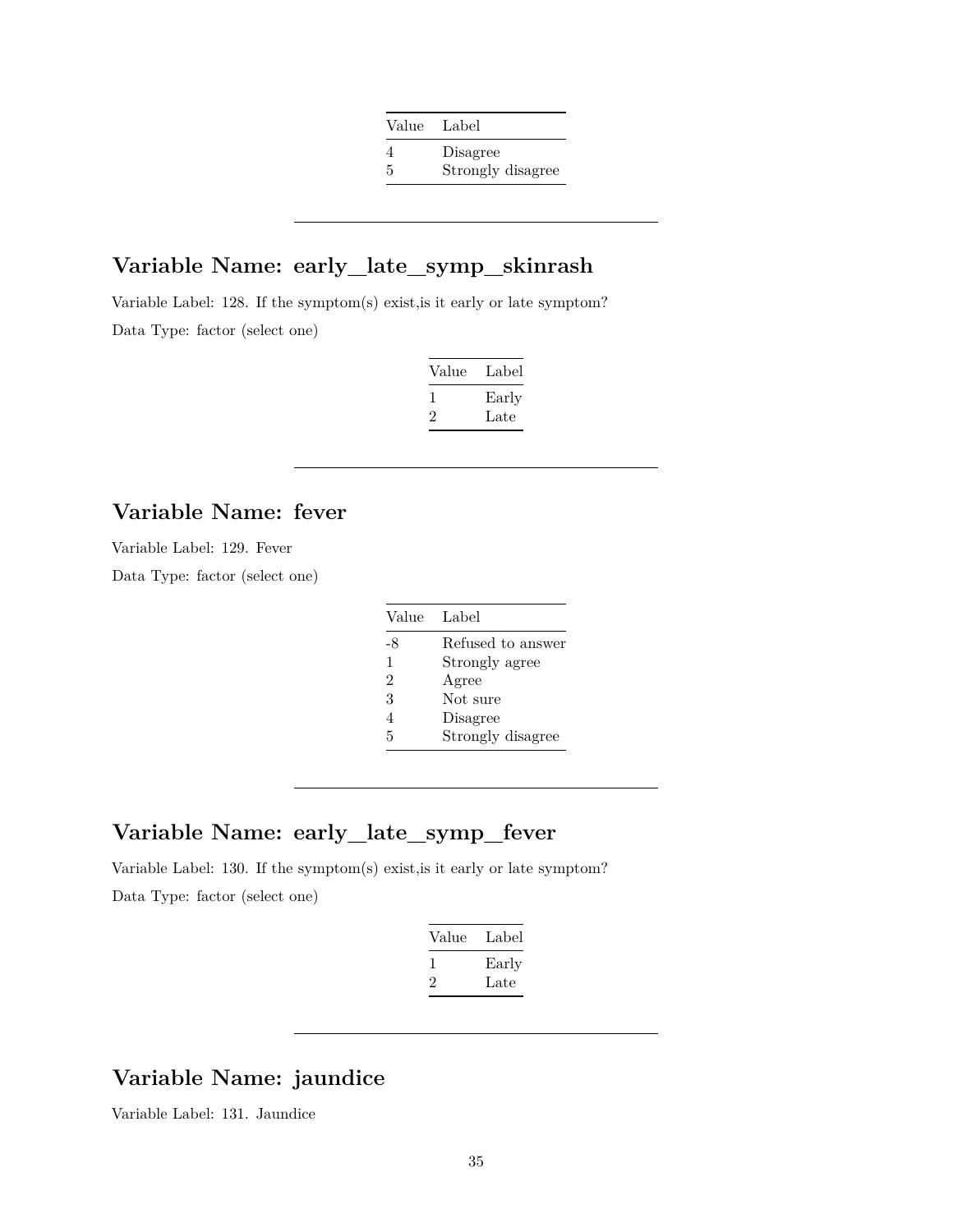Data Type: factor (select one)

| Value          | Label             |
|----------------|-------------------|
| -8             | Refused to answer |
| 1              | Strongly agree    |
| $\mathfrak{D}$ | Agree             |
| 3              | Not sure          |
| 4              | Disagree          |
| 5              | Strongly disagree |

# **Variable Name: early\_late\_symp\_jaundice**

Variable Label: 132. If the symptom(s) exist,is it early or late symptom? Data Type: factor (select one)

| Value | Label |
|-------|-------|
| L     | Early |
| '2    | Late  |

#### **Variable Name: bone\_pain**

Variable Label: 133. Bone pain

Data Type: factor (select one)

| Value | Label             |
|-------|-------------------|
| -8    | Refused to answer |
| 1     | Strongly agree    |
| 2     | Agree             |
| 3     | Not sure          |
|       | Disagree          |
| 5     | Strongly disagree |

# **Variable Name: early\_late\_symp\_bonepain**

Variable Label: 134. If the symptom(s) exist,is it early or late symptom? Data Type: factor (select one)

| Value | Label |
|-------|-------|
|       | Early |
| ۰,    | Late  |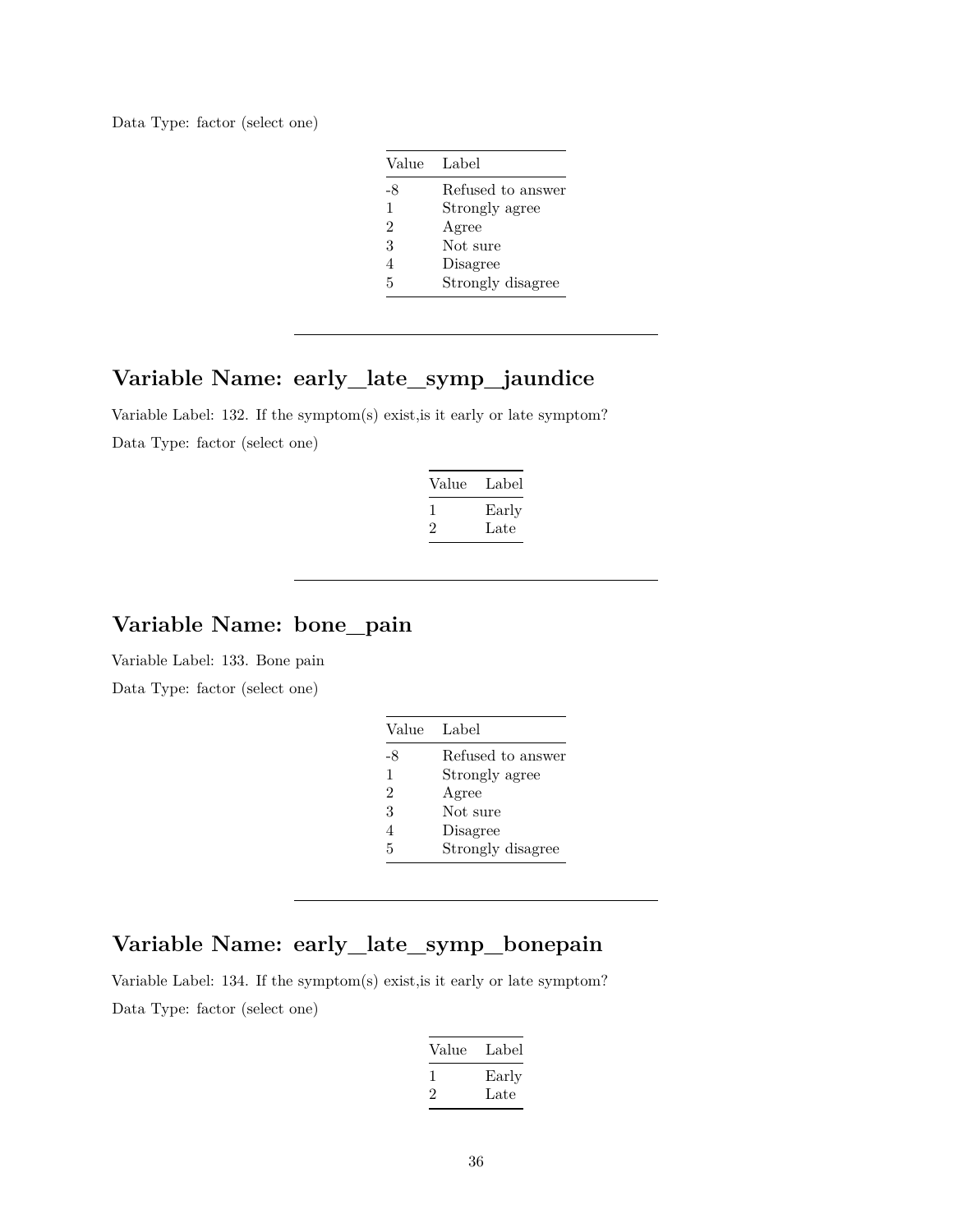## **Variable Name: abdominal\_swelling**

Variable Label: 135. Abdominal swelling

Data Type: factor (select one)

| Value          | Label             |
|----------------|-------------------|
| -8             | Refused to answer |
| 1              | Strongly agree    |
| $\overline{2}$ | Agree             |
| 3              | Not sure          |
| 4              | Disagree          |
| 5              | Strongly disagree |

## **Variable Name: early\_late\_symp\_abswell**

Variable Label: 136. If the symptom(s) exist,is it early or late symptom? Data Type: factor (select one)

| Value   | Label |
|---------|-------|
|         | Early |
| $\cdot$ | Late  |

## **Variable Name: abdominal\_pain**

Variable Label: 137. Abdominal pain

Data Type: factor (select one)

| Label             |
|-------------------|
| Refused to answer |
| Strongly agree    |
| Agree             |
| Not sure          |
| Disagree          |
| Strongly disagree |
|                   |

### **Variable Name: early\_late\_symp\_abpain**

Variable Label: 138. If the symptom(s) exist,is it early or late symptom? Data Type: factor (select one)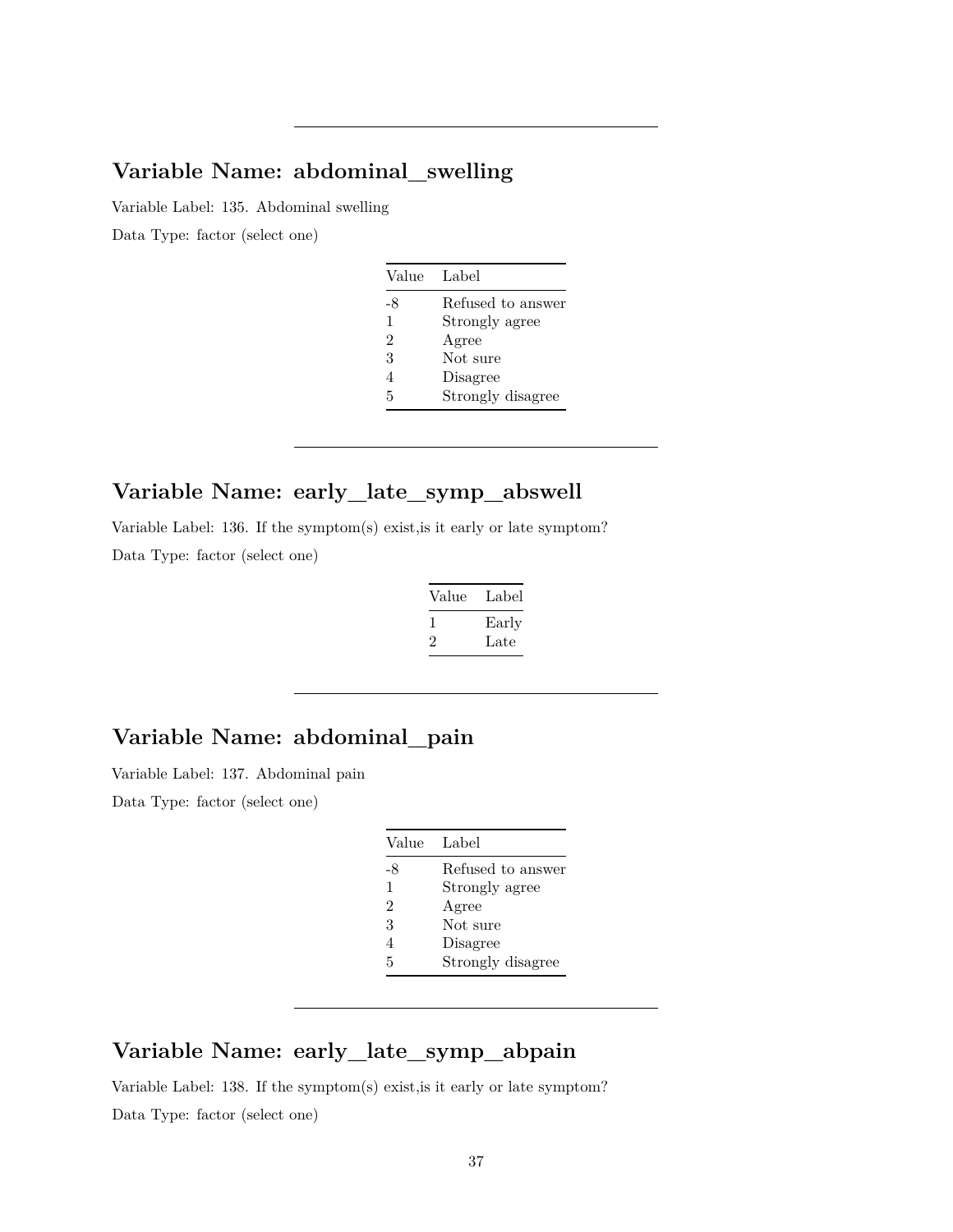| Early |
|-------|
| Late  |
|       |

#### **Variable Name: increased\_mestrual\_flow**

Variable Label: 139. Increased Mestrual flow Data Type: factor (select one)

| Value          | Label             |
|----------------|-------------------|
| -8             | Refused to answer |
| $\mathbf{1}$   | Strongly agree    |
| 2              | Agree             |
| 3              | Not sure          |
| $\overline{4}$ | Disagree          |
| 5              | Strongly disagree |

## **Variable Name: early\_late\_symp\_menntrual**

Variable Label: 140. If the symptom(s) exist,is it early or late symptom? Data Type: factor (select one)

| Value   | Label |
|---------|-------|
|         | Early |
| $\cdot$ | Late  |

## **Variable Name: past\_history**

Variable Label: 141. Past history of breast cancer

| Value          | Label             |
|----------------|-------------------|
| -8             | Refused to answer |
| 1              | Strongly agree    |
| $\overline{2}$ | Agree             |
| 3              | Not sure          |
| 4              | Disagree          |
| 5              | Strongly disagree |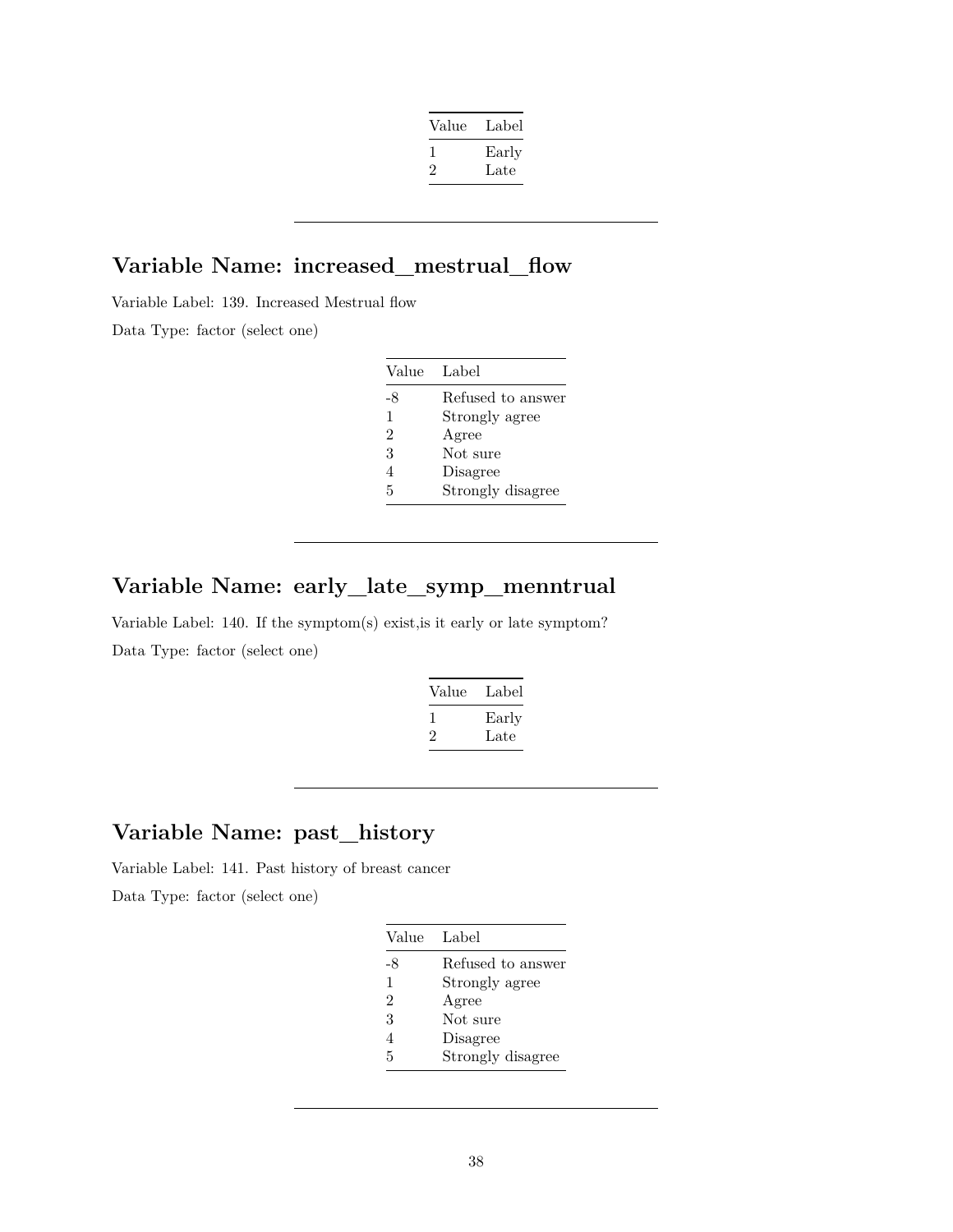### **Variable Name: drinking\_alcohol**

Variable Label: 142. Drinking alcohol

Data Type: factor (select one)

| Value | Label             |
|-------|-------------------|
| -8    | Refused to answer |
| 1     | Strongly agree    |
| 2     | Agree             |
| 3     | Not sure          |
| 4     | Disagree          |
| 5     | Strongly disagree |

### **Variable Name: overweight**

Variable Label: 143. Being overweight

Data Type: factor (select one)

| Value          | Label             |
|----------------|-------------------|
| -8             | Refused to answer |
| 1              | Strongly agree    |
| $\mathcal{D}$  | Agree             |
| 3              | Not sure          |
| $\overline{4}$ | Disagree          |
| 5              | Strongly disagree |

## **Variable Name: close\_relative\_brca**

Variable Label: 144. Having a close relative with breast cancer

Data Type: factor (select one)

| Value         | Label             |
|---------------|-------------------|
| -8            | Refused to answer |
| $\mathbf{1}$  | Strongly agree    |
| $\mathcal{D}$ | Agree             |
| 3             | Not sure          |
| 4             | Disagree          |
| 5             | Strongly disagree |

### **Variable Name: using\_hrt**

Variable Label: 145. Using Hormone replacement therapy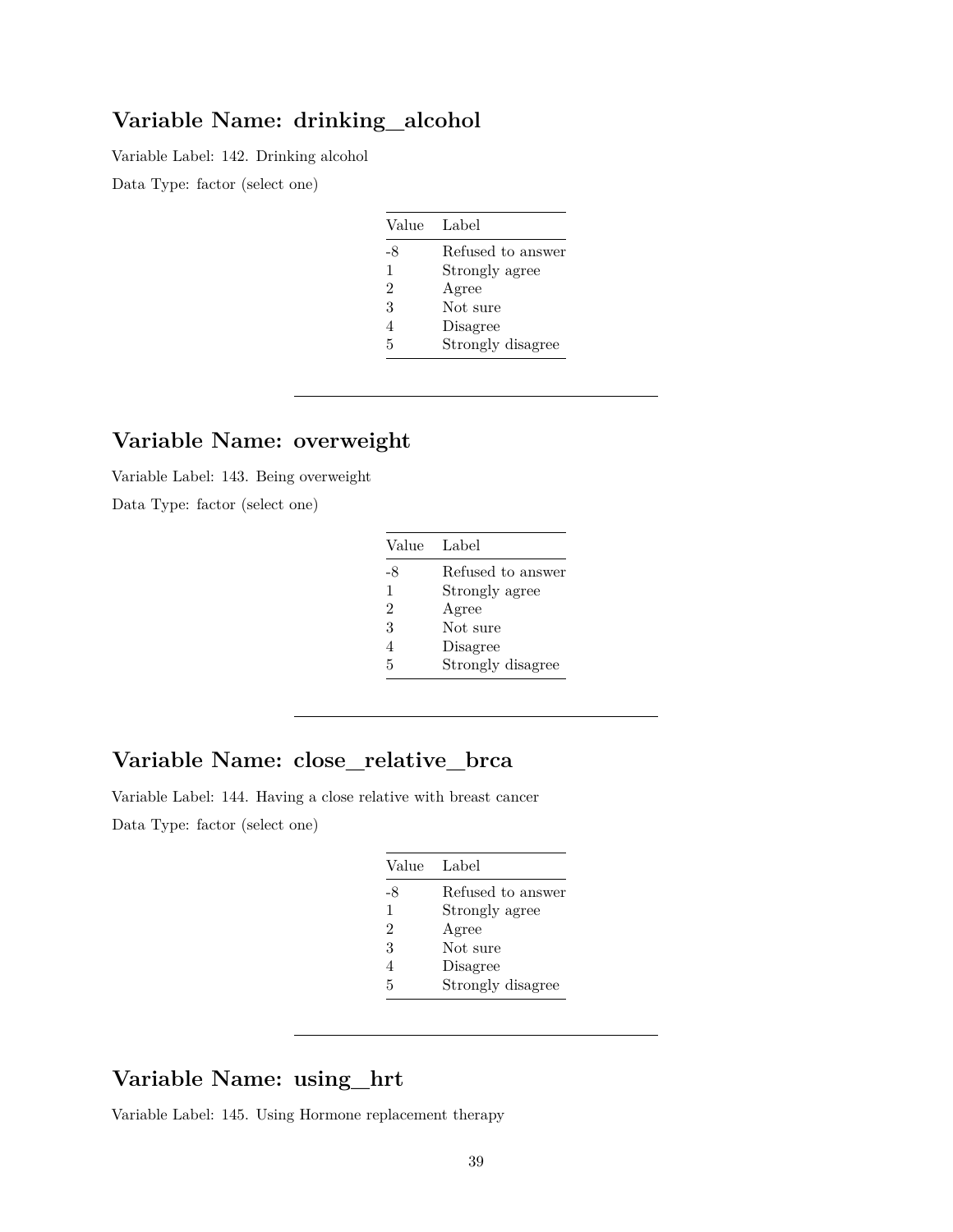| Value         | Label             |
|---------------|-------------------|
| -8            | Refused to answer |
| 1             | Strongly agree    |
| $\mathcal{D}$ | Agree             |
| 3             | Not sure          |
|               | Disagree          |
| 5             | Strongly disagree |

## **Variable Name: firstborn\_after\_thirty**

Variable Label: 146. Having first child after the age of 30 years Data Type: factor (select one)

| Value          | Label             |
|----------------|-------------------|
| -8             | Refused to answer |
| 1              | Strongly agree    |
| $\mathcal{D}$  | Agree             |
| 3              | Not sure          |
| $\overline{4}$ | Disagree          |
| 5              | Strongly disagree |

### **Variable Name: nulliparous**

Variable Label: 147. Not giving birth

Data Type: factor (select one)

| Value                       | Label             |
|-----------------------------|-------------------|
| -8                          | Refused to answer |
| 1                           | Strongly agree    |
| $\mathcal{D}_{\mathcal{L}}$ | Agree             |
| 3                           | Not sure          |
| 4                           | Disagree          |
| 5                           | Strongly disagree |

## **Variable Name: inadequate\_physical\_activity**

Variable Label: 148. Inadequate physical activity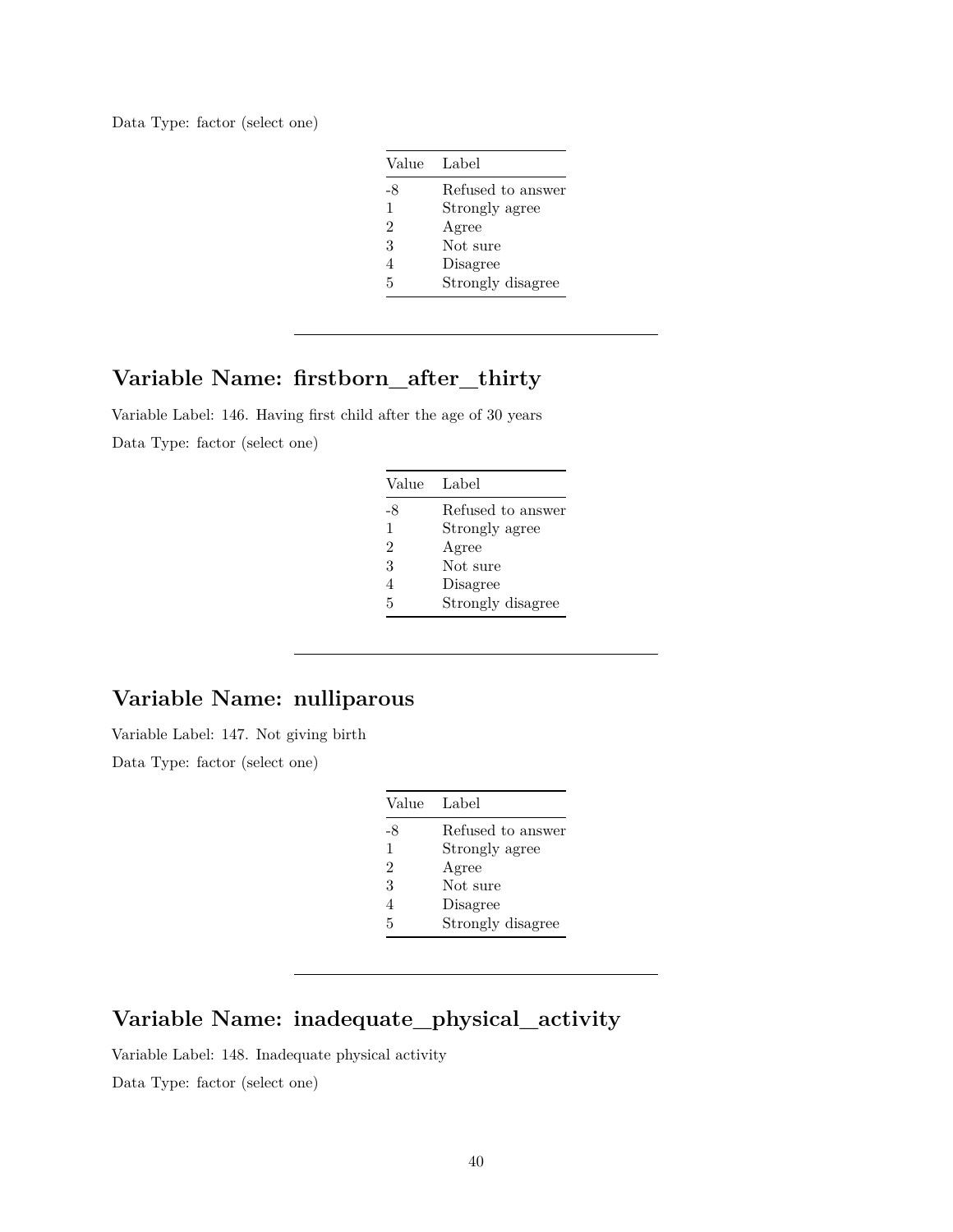| Value          | Label             |
|----------------|-------------------|
| -8             | Refused to answer |
| $\mathbf{1}$   | Strongly agree    |
| $\overline{2}$ | Agree             |
| 3              | Not sure          |
| 4              | Disagree          |
| 5              | Strongly disagree |

### **Variable Name: early\_menarche**

Variable Label: 149. Starting your periods at an early age Data Type: factor (select one)

| Value          | Label             |
|----------------|-------------------|
| -8             | Refused to answer |
| $\mathbf{1}$   | Strongly agree    |
| $\overline{2}$ | Agree             |
| 3              | Not sure          |
| 4              | Disagree          |
| 5              | Strongly disagree |

## **Variable Name: late\_menopause**

Variable Label: 150. Having late menopause

Data Type: factor (select one)

| Value | Label             |
|-------|-------------------|
| -8    | Refused to answer |
| 1     | Strongly agree    |
| 2     | Agree             |
| 3     | Not sure          |
| 4     | Disagree          |
| 5     | Strongly disagree |

## **Variable Name: previous\_breast\_disease**

Variable Label: 151. History of previous breast disease Data Type: factor (select one)

| Value Label |                   |
|-------------|-------------------|
|             | Refused to answer |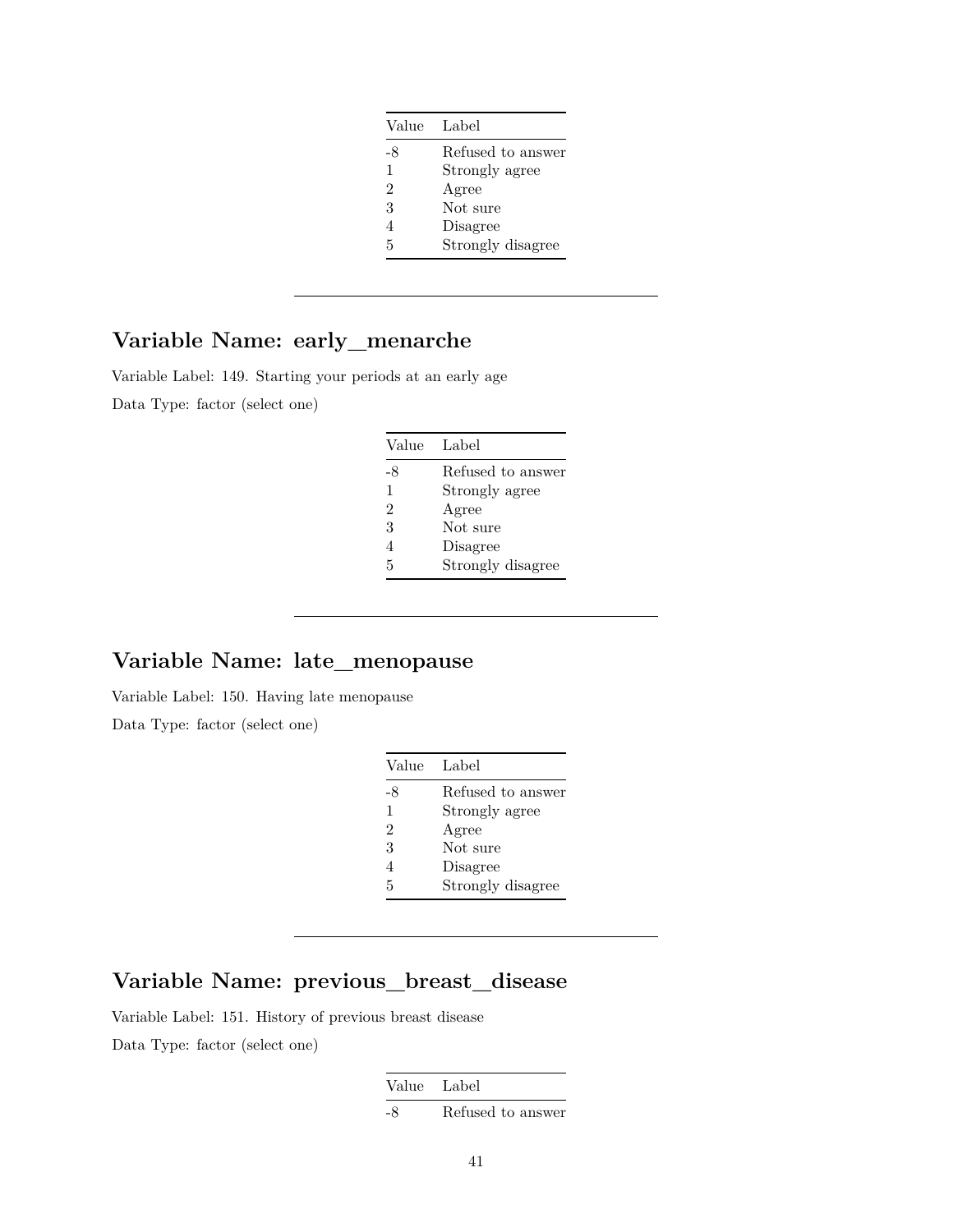| Value          | Label             |
|----------------|-------------------|
| 1              | Strongly agree    |
| $\overline{2}$ | Agree             |
| 3              | Not sure          |
| 4              | Disagree          |
| 5              | Strongly disagree |

# **Variable Name: high\_fat\_sugar\_diet**

Variable Label: 152. High fat high sugar diet

Data Type: factor (select one)

| Value | Label             |
|-------|-------------------|
| -8    | Refused to answer |
| 1     | Strongly agree    |
| 2     | Agree             |
| 3     | Not sure          |
| 4     | Disagree          |
| 5     | Strongly disagree |

### **Variable Name: breast\_lump\_symp**

Variable Label: 153. Lump in breast

Data Type: factor (select one)

| Value Label |                   |
|-------------|-------------------|
| -8          | Refused to answer |
| 1           | Yes               |
| 2           | Nο                |
| 3           | Don't know        |

### **Variable Name: referal\_1**

Variable Label: 154. Is there a need to refer for lump in breast?

| Value   | Label |
|---------|-------|
| ı       | Yes   |
| $\cdot$ | Nο    |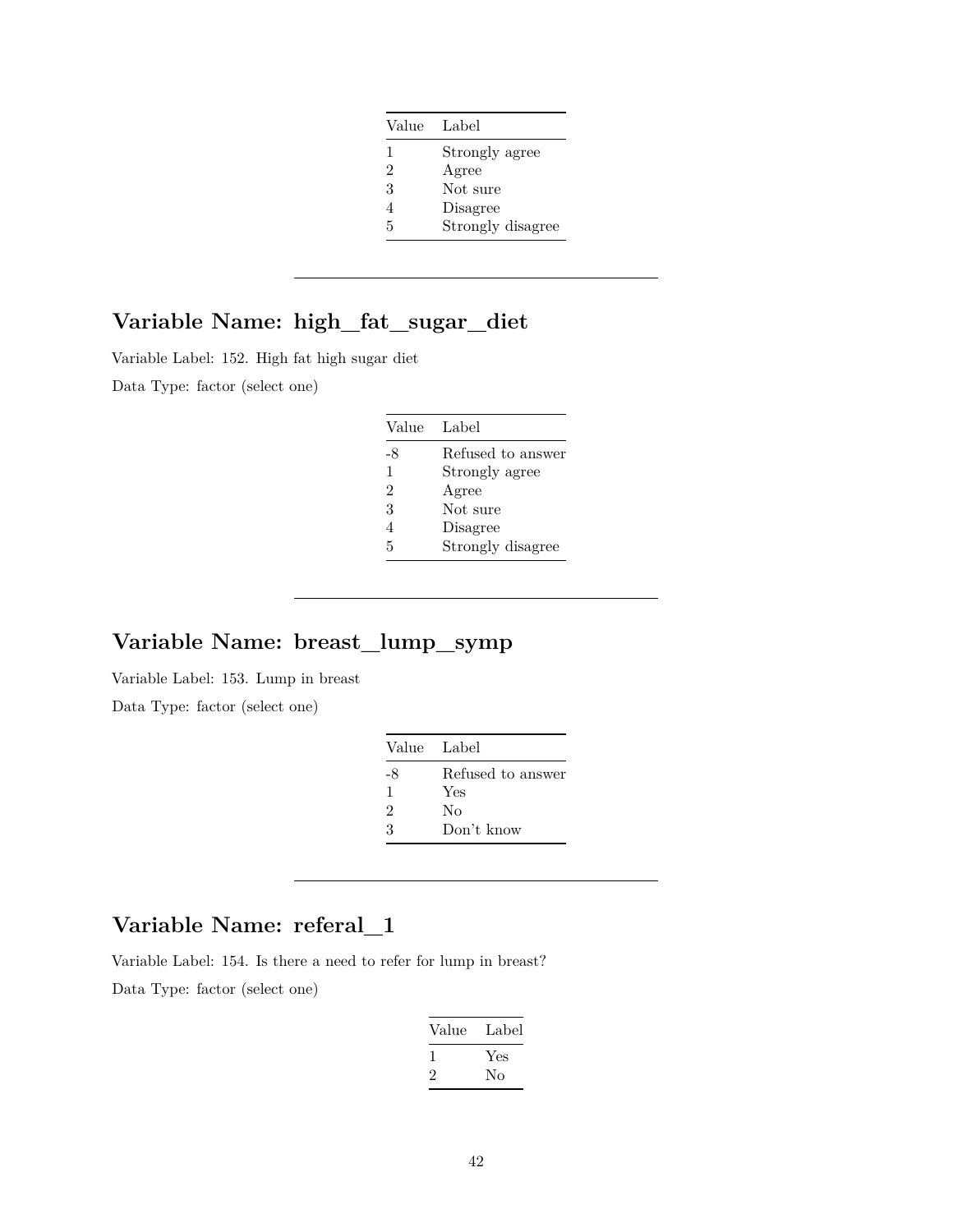### **Variable Name: referal\_1a**

Variable Label: Referal Data Type: unknown (calculate)

## **Variable Name: inward\_nipple\_symp**

Variable Label: 155. Pulling in of your nipple

Data Type: factor (select one)

| Value Label                 |                   |
|-----------------------------|-------------------|
| -8                          | Refused to answer |
| 1                           | Yes               |
| $\mathcal{D}_{\mathcal{L}}$ | Nο                |
| 3                           | Don't know        |

### **Variable Name: referal\_2**

Variable Label: 156. Is there a need to refer for pulling in of your nipple? Data Type: factor (select one)

| Value        | Label |
|--------------|-------|
| $\mathbf{I}$ | Yes   |
| $\cdot$      | Nο    |

## **Variable Name: referal\_2a**

Variable Label: Referal

Data Type: unknown (calculate)

## **Variable Name: nipple\_discharge\_symp**

Variable Label: 157. Nipple discharge

Data Type: factor (select one)

Value Label

-8 Refused to answer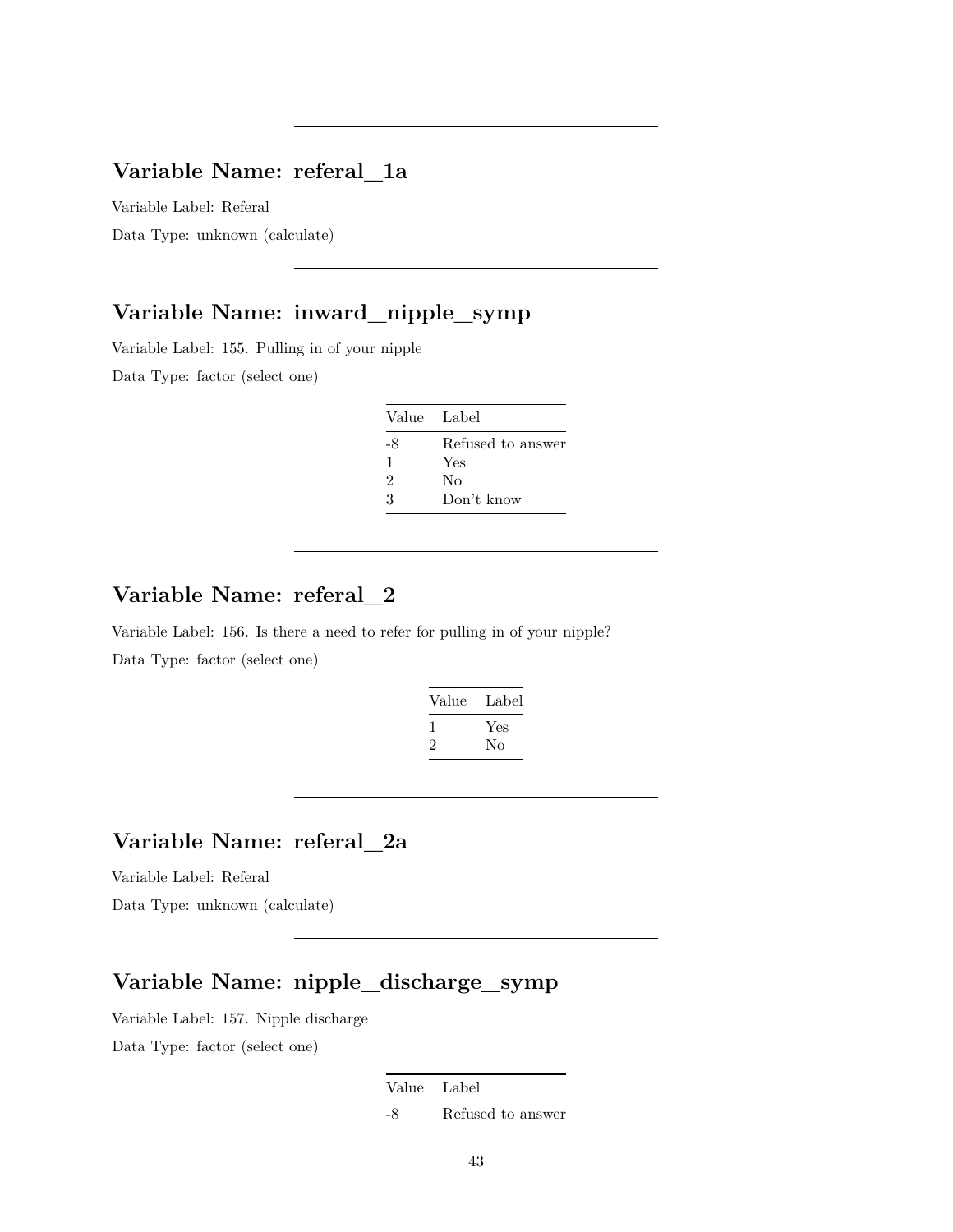| Value Label                 |            |
|-----------------------------|------------|
| ı                           | Yes        |
| $\mathcal{D}_{\mathcal{L}}$ | No         |
| 3                           | Don't know |

## **Variable Name: referal\_3**

Variable Label: 158. Is there a need to refer for nipple discharge? Data Type: factor (select one)

| Value | Label |
|-------|-------|
|       | Yes   |
| ۰,    | Nο    |

### **Variable Name: referal\_3a**

Variable Label: Referal

Data Type: unknown (calculate)

## **Variable Name: mass\_in\_axilla\_symp**

Variable Label: 159. Mass in the axilla/armpits

Data Type: factor (select one)

| Value Label |                   |
|-------------|-------------------|
| -8          | Refused to answer |
| 1           | Yes               |
| 2           | Nο                |
| 3           | Don't know        |

## **Variable Name: referal\_4**

Variable Label: 160. Is there a need to refer for mass in the axilla/armpits? Data Type: factor (select one)

| Value        | Label |
|--------------|-------|
| $\mathbf{I}$ | Yes   |
| $\cdot$      | Nο    |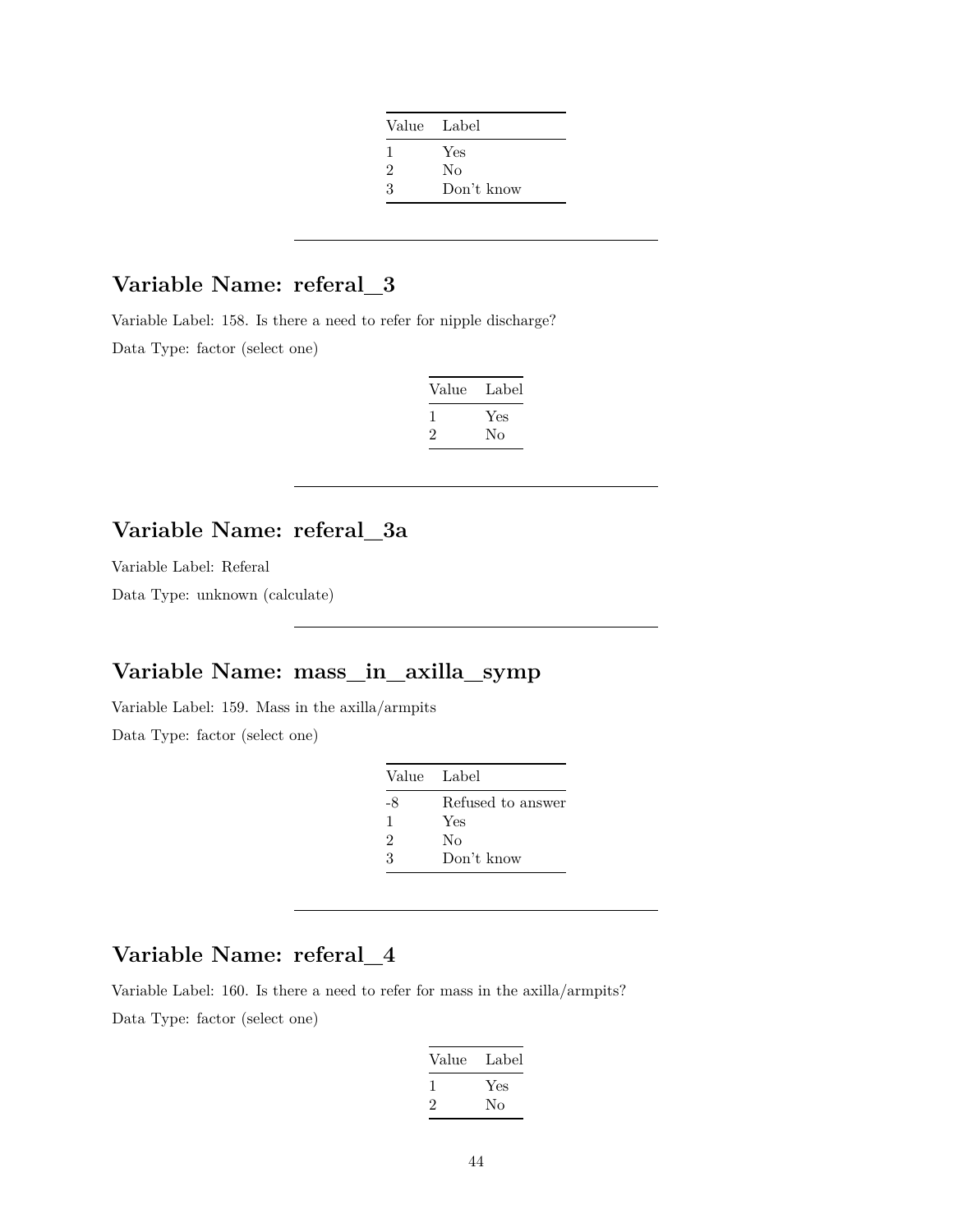### **Variable Name: referal\_4a**

Variable Label: Referal Data Type: unknown (calculate)

#### **Variable Name: breast\_dimpling\_symp**

Variable Label: 161. Puckering / Dimpling of skin Data Type: factor (select one)

| Value Label |                   |
|-------------|-------------------|
| -8          | Refused to answer |
| 1           | Yes               |
| 2           | Nο                |
| З           | Don't know        |

### **Variable Name: referal\_5**

Variable Label: 162. Is there a need to refer for puckering / dimpling of skin? Data Type: factor (select one)

| Label     |
|-----------|
| Yes<br>Nο |
|           |

## **Variable Name: referal\_5a**

Variable Label: Referal

Data Type: unknown (calculate)

### **Variable Name: orange\_like\_skin\_symp**

Variable Label: 163. Orange-like skin appearance

|    | Value Label       |
|----|-------------------|
| -8 | Refused to answer |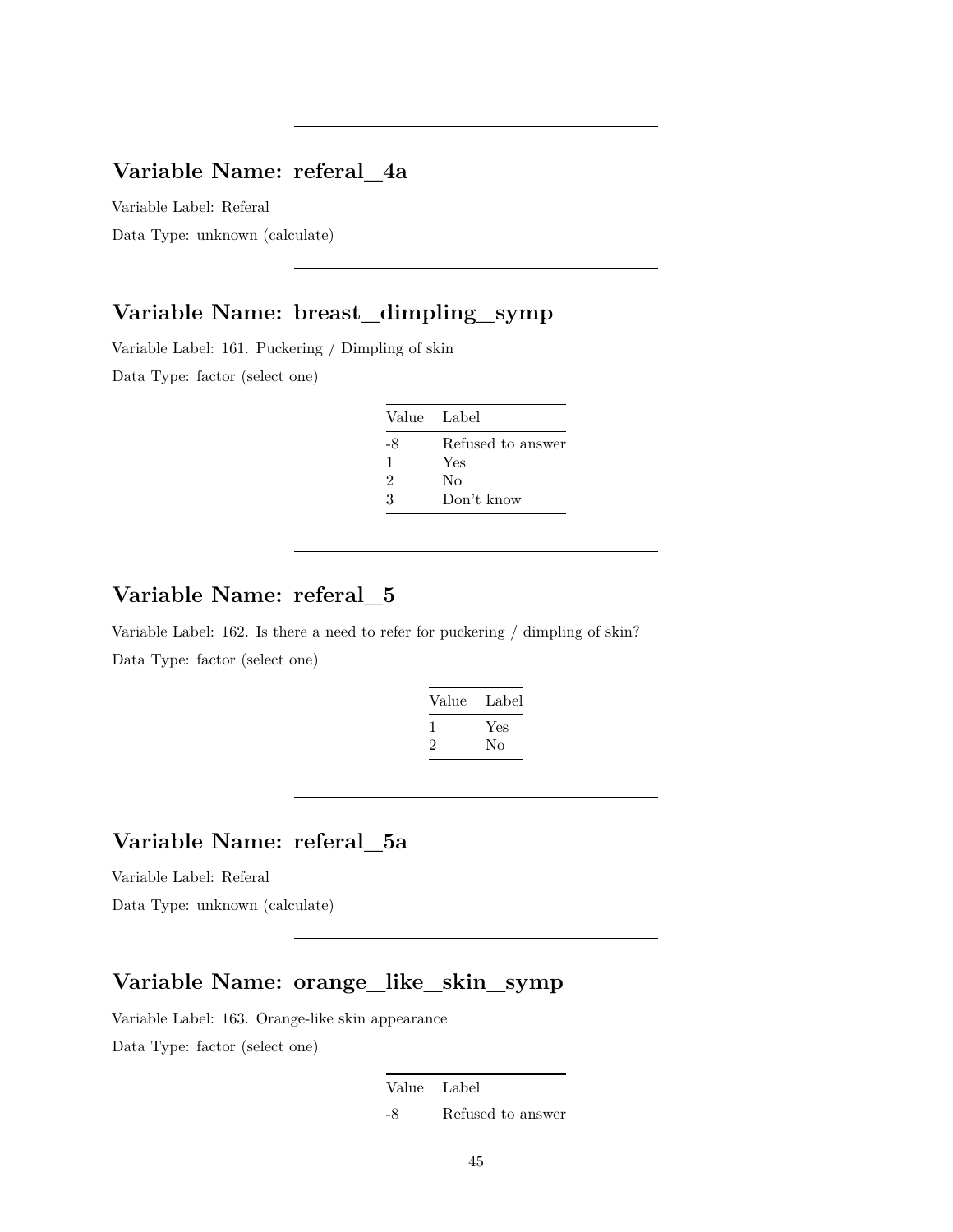| Value Label                 |            |
|-----------------------------|------------|
| ı                           | Yes        |
| $\mathcal{D}_{\mathcal{L}}$ | Nο         |
| 3                           | Don't know |

## **Variable Name: referal\_6**

Variable Label: 164. Is there a need to refer for orange-like skin appearance? Data Type: factor (select one)

| Value | Label |
|-------|-------|
|       | Yes   |
| ۰,    | Nο    |

### **Variable Name: referal\_6a**

Variable Label: Referal

Data Type: unknown (calculate)

## **Variable Name: nipple\_bleeding\_symp**

Variable Label: 165. Discharge or bleeding from your nipple

Data Type: factor (select one)

| Value Label |                   |
|-------------|-------------------|
| -8          | Refused to answer |
| 1           | Yes               |
| 2           | Nο                |
| 3           | Don't know        |

## **Variable Name: referal\_7**

Variable Label: 166. Is there a need to refer for discharge or bleeding from your nipple? Data Type: factor (select one)

| Value        | Label |
|--------------|-------|
| $\mathbf{I}$ | Yes   |
| $\cdot$      | Nο    |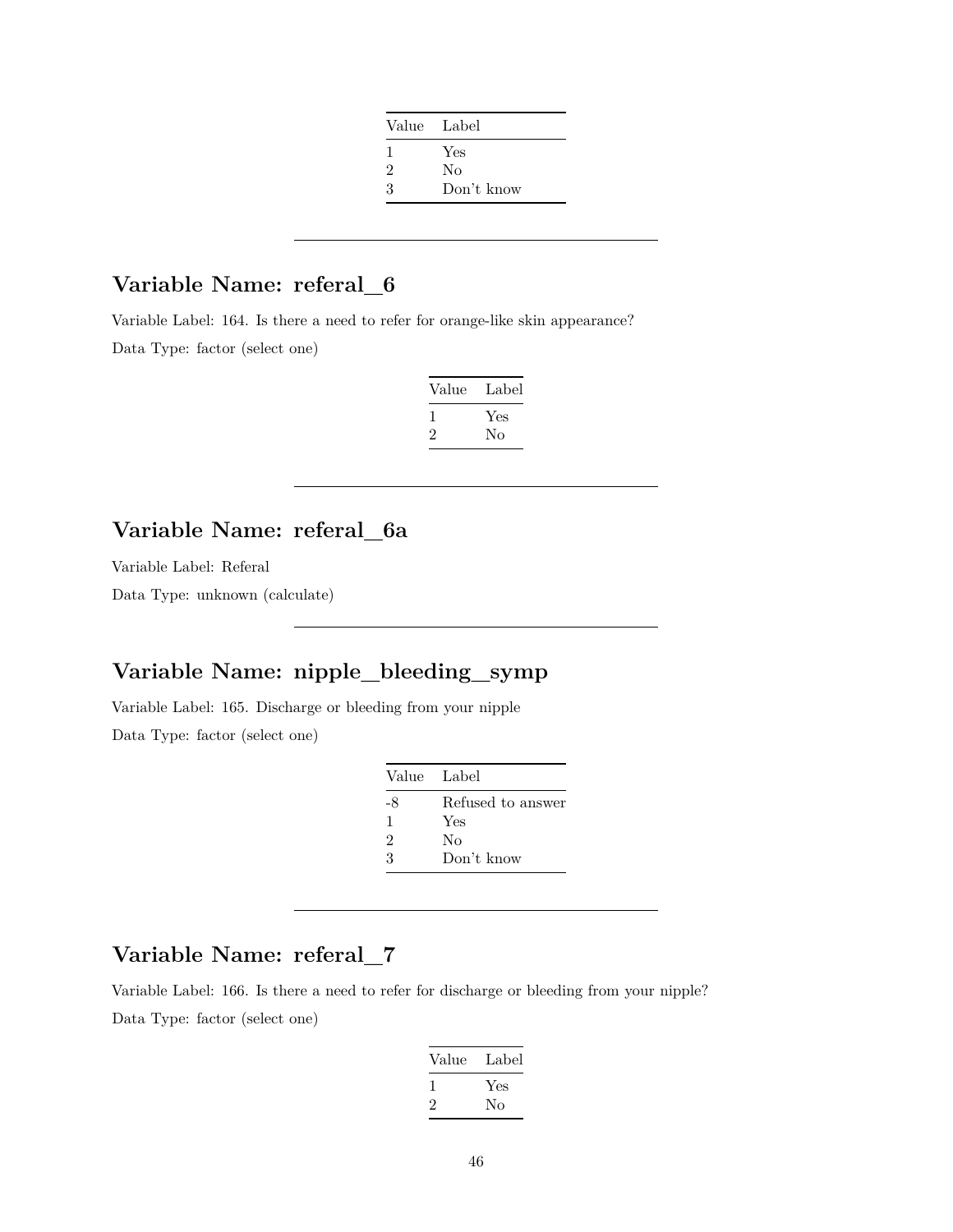### **Variable Name: referal\_7a**

Variable Label: Referal

Data Type: unknown (calculate)

## **Variable Name: nipple\_changed\_position\_symp**

Variable Label: 167. Change in the position of your nipple

Data Type: factor (select one)

| Value Label                 |                   |
|-----------------------------|-------------------|
| -8                          | Refused to answer |
| 1                           | Yes               |
| $\mathcal{D}_{\mathcal{L}}$ | Nο                |
| 3                           | Don't know        |

### **Variable Name: referal\_8**

Variable Label: 168. Is there a need to refer for change in the position of your nipple? Data Type: factor (select one)

| Value   | Label |
|---------|-------|
|         | Yes   |
| $\cdot$ | Nο    |

## **Variable Name: referal\_8a**

Variable Label: Referal

Data Type: unknown (calculate)

#### **Variable Name: breast\_size\_changes\_symp**

Variable Label: 169. Changes in the size of your breast or nipple Data Type: factor (select one)

| Value Label |                   |
|-------------|-------------------|
| -8          | Refused to answer |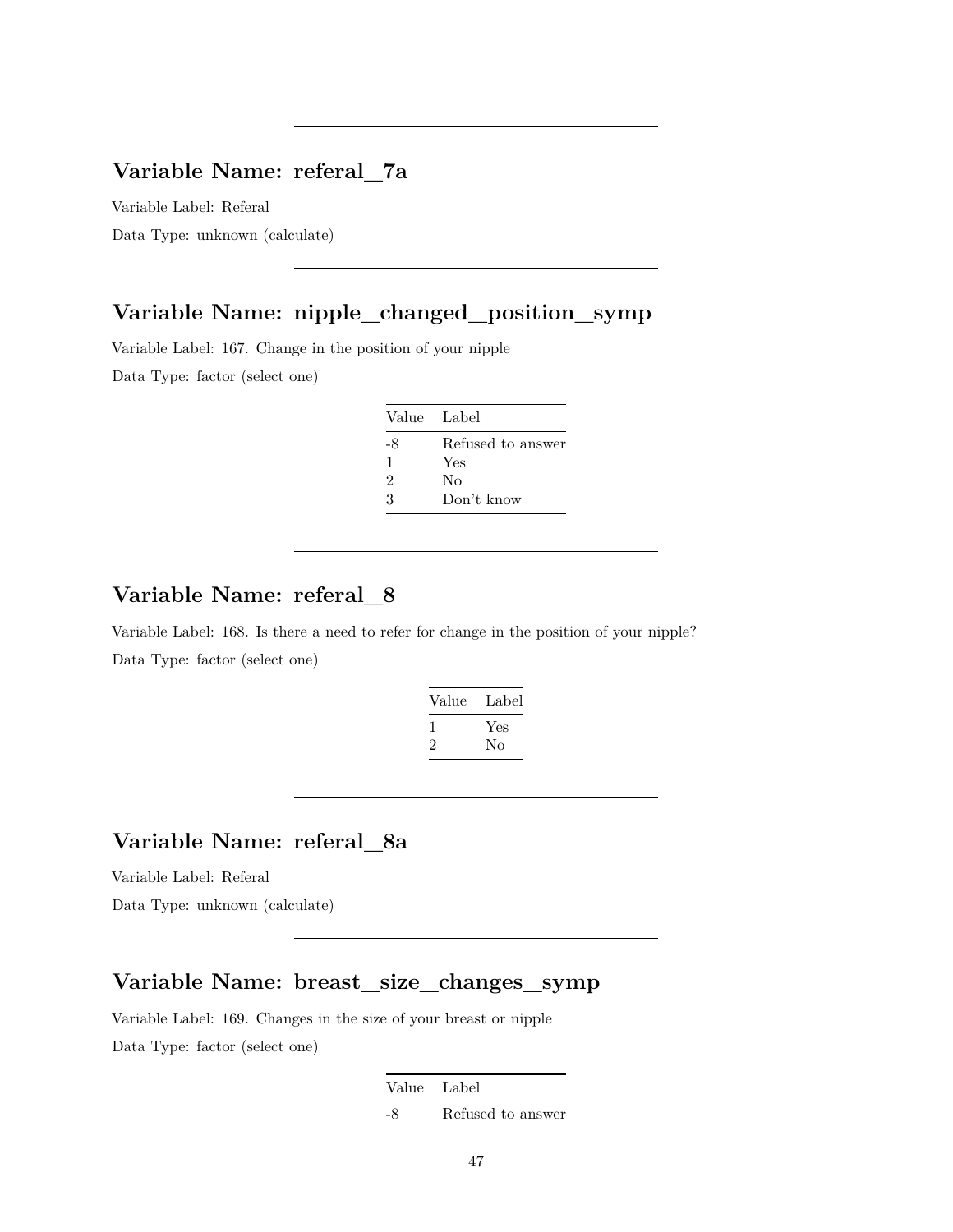| Value Label    |            |
|----------------|------------|
| 1              | Yes        |
| $\overline{2}$ | No         |
| 3              | Don't know |

## **Variable Name: referal\_9**

Variable Label: 170. Is there a need to refer for changes in the size of your breast or nipple? Data Type: factor (select one)

| Value | Label |
|-------|-------|
|       | Yes   |
| ۰,    | Nο    |

## **Variable Name: referal\_9a**

Variable Label: Referal

Data Type: unknown (calculate)

## **Variable Name: breast\_shape\_changes\_symp**

Variable Label: 171. Changes in the shape of your breast or nipple

Data Type: factor (select one)

| Value Label |                   |
|-------------|-------------------|
| -8          | Refused to answer |
| 1           | Yes               |
| 2           | Nο                |
| 3           | Don't know        |

### **Variable Name: referal\_10**

Variable Label: 172. Is there a need to refer for changes in the shape of your breast or nipple? Data Type: factor (select one)

| Label     |
|-----------|
| Yes<br>Nο |
|           |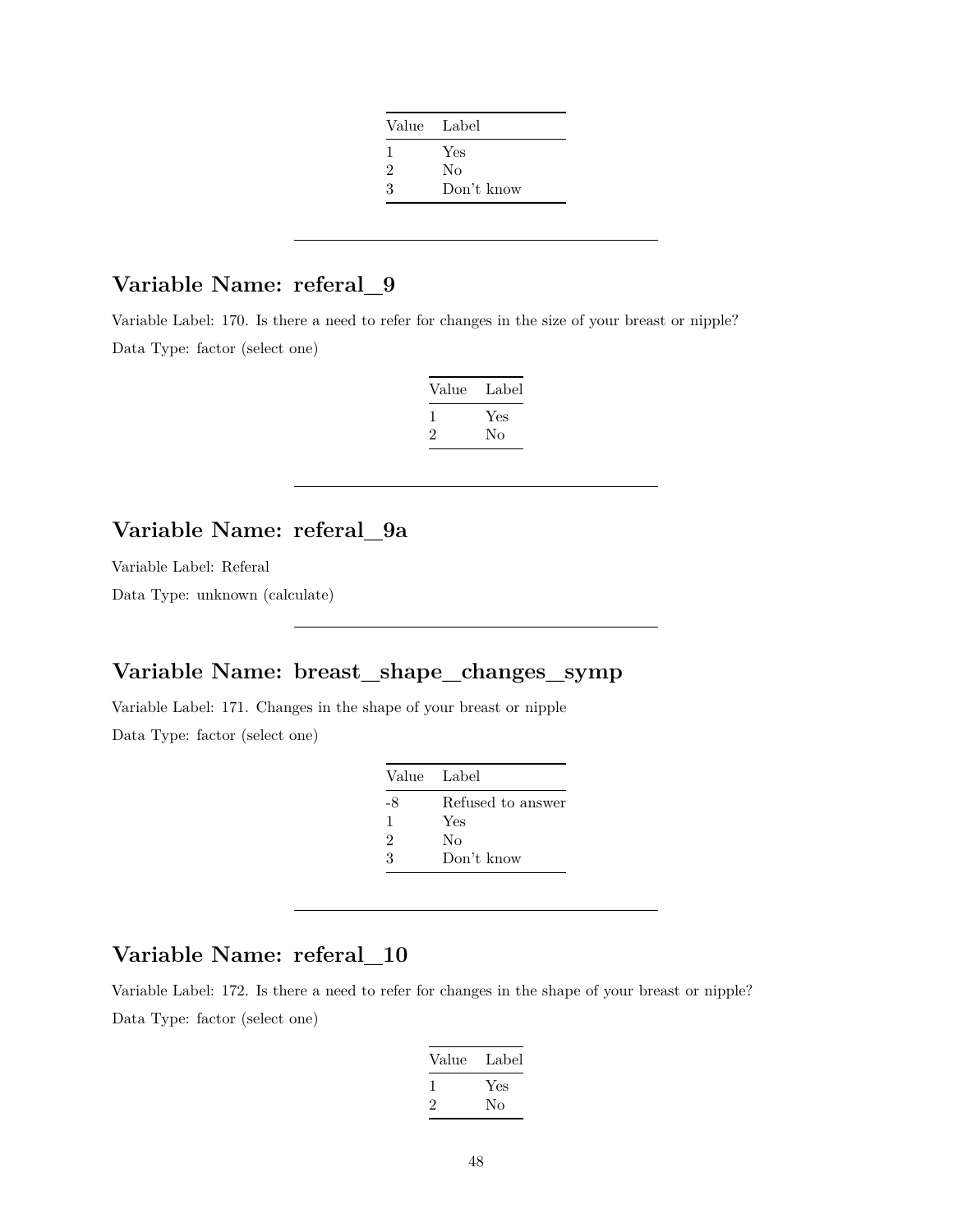### **Variable Name: referal\_10a**

Variable Label: Referal

Data Type: unknown (calculate)

## **Variable Name: first\_person\_for\_help**

Variable Label: 173. Who was the first person you sought help from? Data Type: factor (select one)

| Value          | Label                |
|----------------|----------------------|
| 1              | Husband              |
| $\mathfrak{D}$ | Daughter             |
| 3              | Mother/mother-in-law |
| 4              | Sister               |
| 5              | Friends              |
| 6              | Relative             |
| 7              | Doctor               |
| 8              | Field visitors       |
| 9              | Others               |
| 10             | None                 |

## **Variable Name: first\_person\_for\_help\_others**

Variable Label: Please specify

Data Type: string

#### **Variable Name: consult\_doctor**

Variable Label: 174. Did you consult a doctor for this?

| Value | Label |
|-------|-------|
|       | Yes   |
| ν.    | Nο    |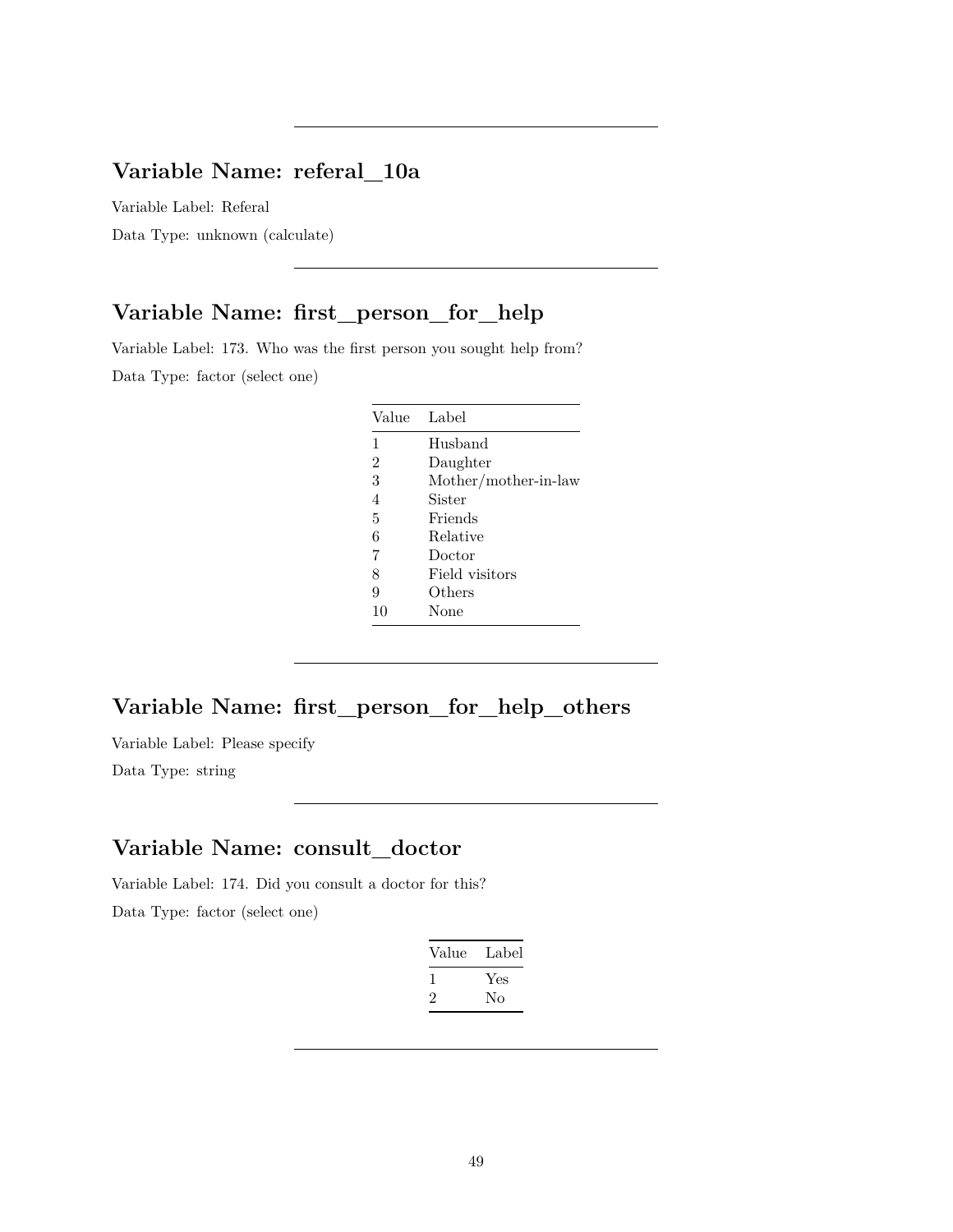#### **Variable Name: doctor\_consulted**

Variable Label: 175. Was it government or private? Data Type: factor (select one)

| Value   | Label      |
|---------|------------|
|         | government |
| $\cdot$ | private    |

#### **Variable Name: symptom\_diagnosis\_interval\_year**

Variable Label: 176. What was the time taken between the symptom and diagnosis (years)? Data Type: integer

## **Variable Name: symptom\_diagnosis\_interval\_month**

Variable Label: 177. What was the time taken between the symptom and diagnosis(months)? Data Type: integer

#### **Variable Name: symptom\_diagnosis\_interval\_days**

Variable Label: 178. What was the time taken between the symptom and diagnosis(days)? Data Type: integer

#### **Variable Name: traditional\_treatment**

Variable Label: 179. Did you use any traditional treatment for this? Data Type: factor (select one)

| Value | Label |
|-------|-------|
|       | Yes   |
| ۰,    | Nο    |
|       |       |

#### **Variable Name: be\_bother\_having\_brca**

Variable Label: 180. If you had any of these symptoms, how likely would you be bothered as having breast cancer.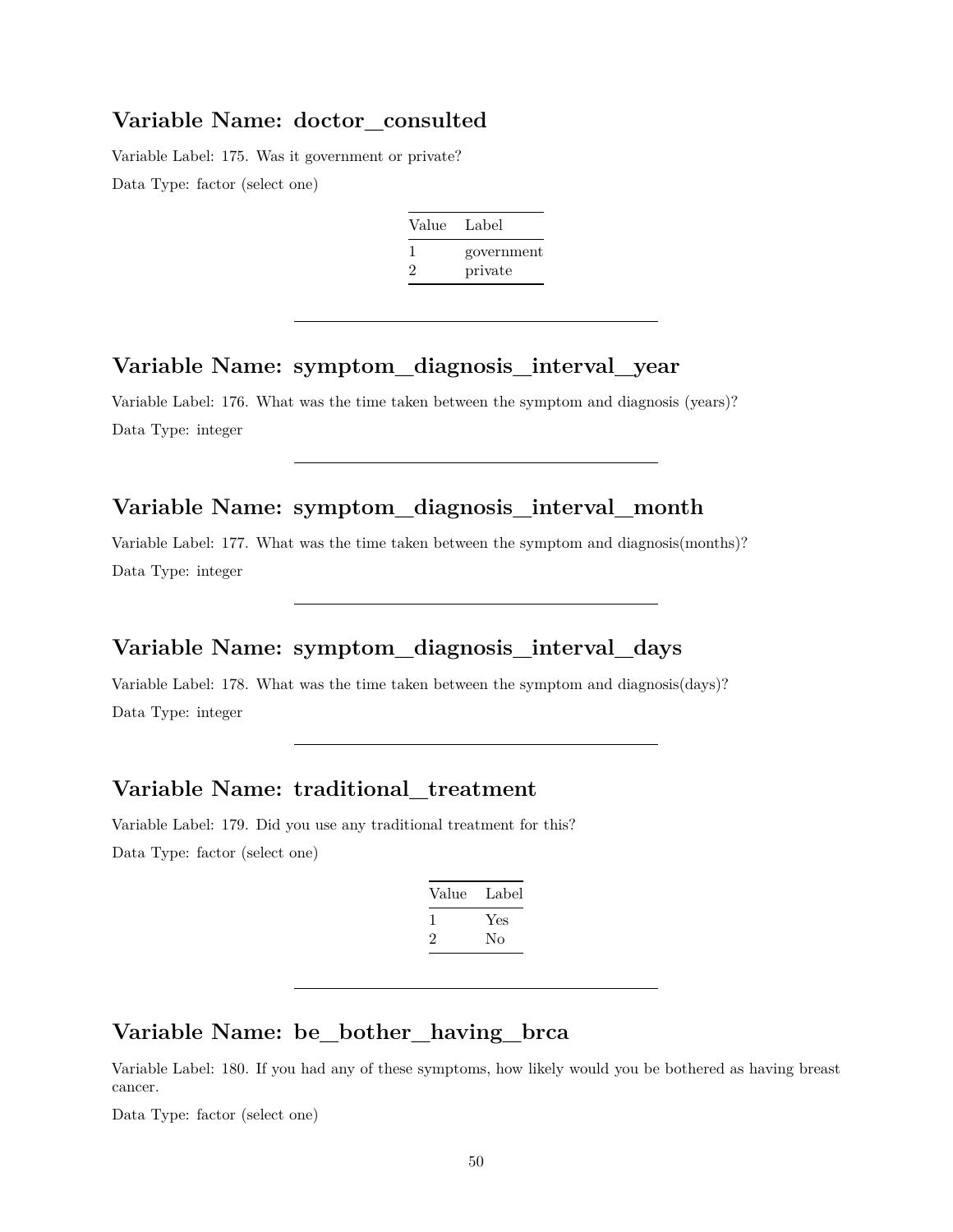| Value | Label       |
|-------|-------------|
| 1     | Never       |
| 2     | Less likely |
| 3     | Neutral     |
| 4     | More likely |
| 5     | Definitely  |
|       |             |

# **Variable Name: see\_physician**

Variable Label: 181. If you had any of these symptoms, how likely would you go to the physician/ doctor? Data Type: factor (select one)

| Label       |
|-------------|
| Never       |
| Less likely |
| Neutral     |
| More likely |
| Definitely  |
|             |

#### **Variable Name: make\_apppointment**

Variable Label: 182. How soon would you contact your doctor to make an appointment to discuss it? Data Type: factor (select one)

|   | Value Label                 |
|---|-----------------------------|
| 1 | Immediately/within few days |
| 2 | Within 1-2 weeks            |
| 3 | Within a month              |
|   | Next visit                  |
| 5 | Don't know                  |

### **Variable Name: first\_person\_for\_help\_nosymp**

Variable Label: 183. If you had any of these symptoms, who would be the first person you would seek help from?

| Value Label    |                      |
|----------------|----------------------|
|                | Husband              |
| $\mathfrak{D}$ | Daughter             |
| $\mathcal{R}$  | Mother/mother-in-law |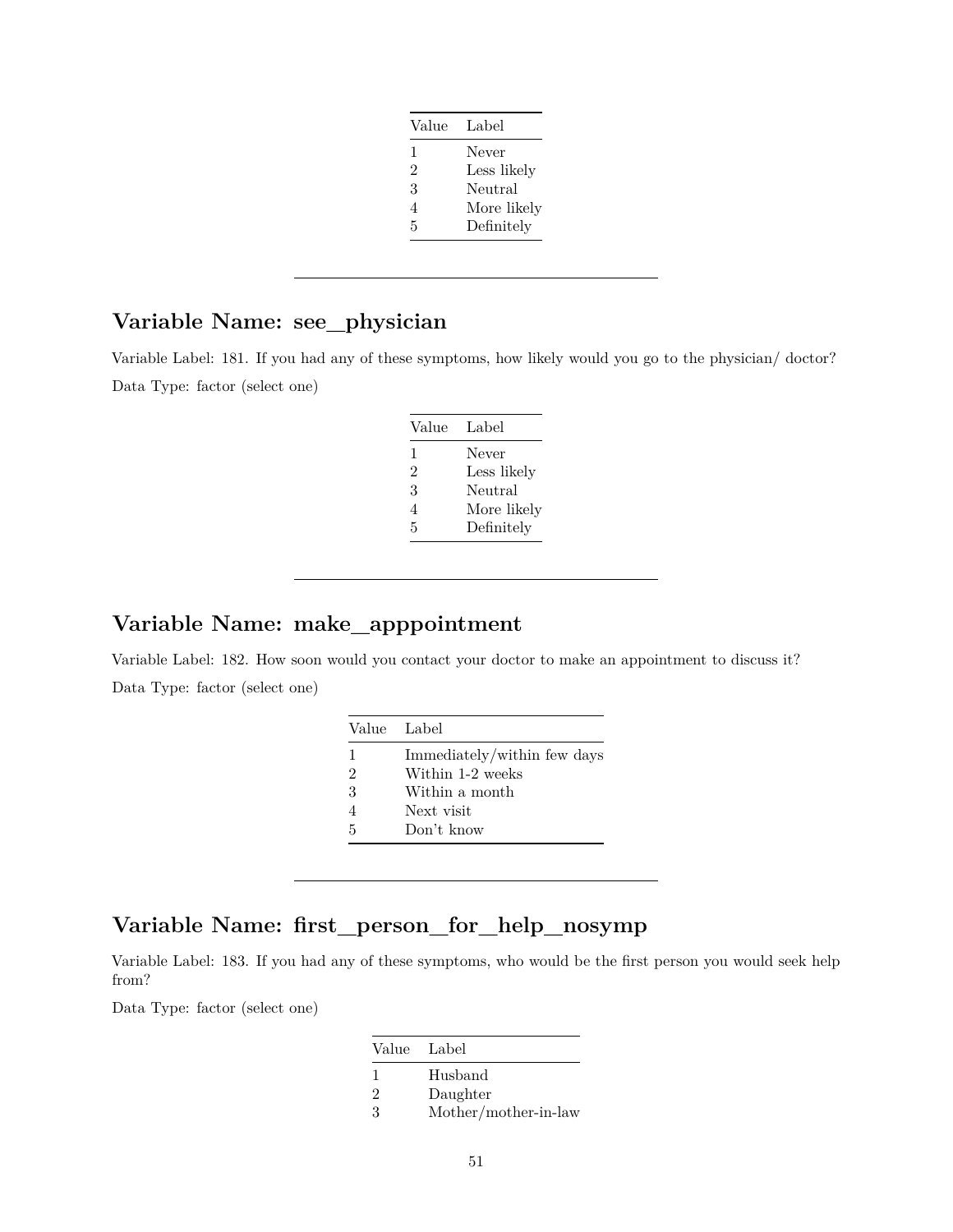| Value          | Label          |
|----------------|----------------|
| $\overline{4}$ | Sister         |
| 5              | Friends        |
| 6              | Relative       |
| 7              | Doctor         |
| 8              | Field visitors |
| 9              | Others         |
| 10             | None           |

#### **Variable Name: first\_person\_for\_help\_nosymp\_others**

Variable Label: Specify

Data Type: string

## **Variable Name: breast\_examination**

Variable Label: 184. How often do you check your breasts for any breast problems? Data Type: factor (select one)

|    | Value Label                     |
|----|---------------------------------|
| -8 | Refused to answer               |
| 1  | Rarely or never                 |
| 2  | At least once in every 6 months |
| 3  | At least once a month           |
|    | At least once a week            |

#### **Variable Name: notify\_breast\_changes**

Variable Label: 185. Are you confident you would be able to notice a change in your breast? Data Type: factor (select one)

| Value | Label          |
|-------|----------------|
| 1     | Not at all     |
| 2     | Slightly       |
| 3     | Fairly         |
| 4     | Very confident |

#### **Variable Name: early\_detection\_screening**

Variable Label: 186. Have you heard of screening / methods for early detection of breast cancer?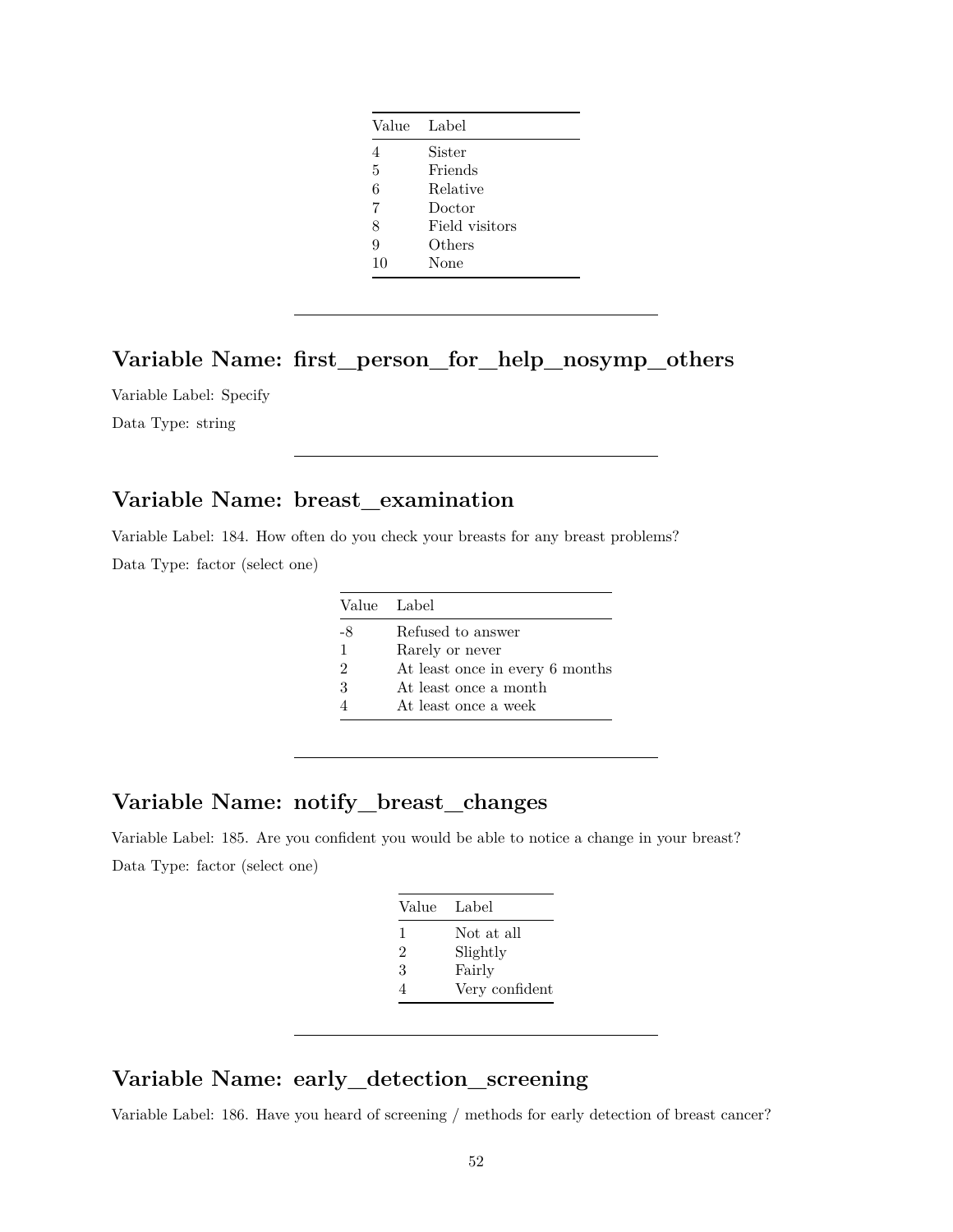| Label |
|-------|
| Yes   |
| No    |
|       |

#### **Variable Name: breast\_screening\_method\_bse**

Variable Label: 187. Have you heard about Breast Self Examination (BSE)? Data Type: factor (select one)

| Label     |
|-----------|
| Yes<br>Nο |
|           |

## **Variable Name: source\_of\_info\_bse**

Variable Label: 188. What was the source of information?

Data Type: factor (select multiple)

| Value | Label                            |
|-------|----------------------------------|
|       | Print media (newspaper/magazine) |
| 2     | Family members                   |
| 3     | Friends                          |
| 4     | Radio                            |
| 5     | TV                               |
| 6     | School/College                   |
| 7     | Internet                         |
| 8     | Community volunteers             |
| 9     | Health professionals             |
| 10    | Others                           |

#### **Variable Name: source\_of\_info\_bse\_others**

Variable Label: Specify Data Type: string

### **Variable Name: perform\_BSE**

Variable Label: 189. Have you ever performed BSE?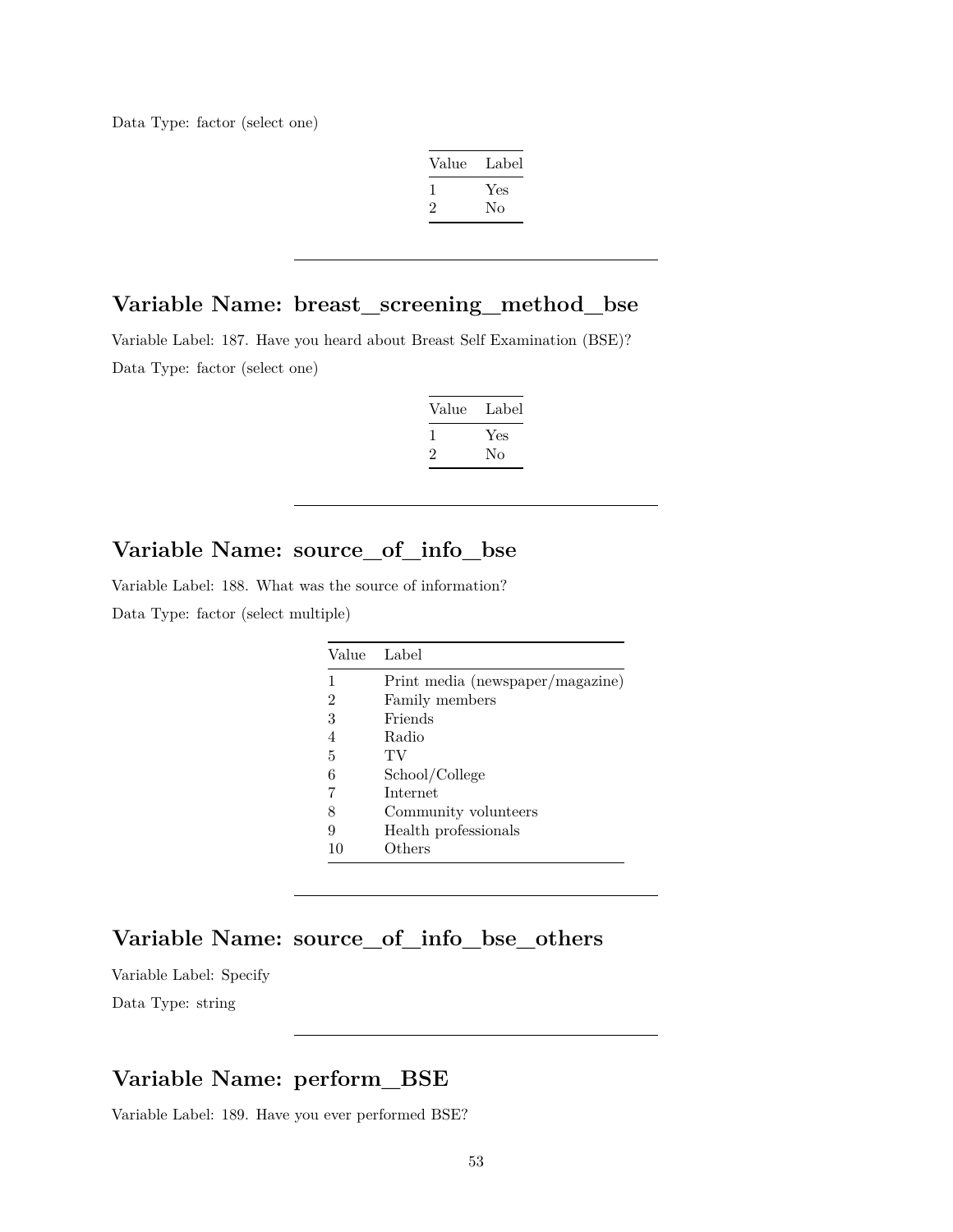| Value          | Label |
|----------------|-------|
|                | Yes   |
| $\mathfrak{D}$ | No    |

#### **Variable Name: learn\_BSE**

Variable Label: 190. From whom did you learn the technique of BSE?

Data Type: factor (select one)

| Value          | Label                                     |
|----------------|-------------------------------------------|
|                | Spouse                                    |
| $\overline{2}$ | Relatives                                 |
| 3              | Mother/sister                             |
| 4              | Health care professionals (Doctor/Nurses) |
| 5              | Media                                     |
| 6              | NGO sessions                              |
|                | During camps                              |
|                | Others                                    |

## **Variable Name: learn\_BSE\_other**

Variable Label: Specify

Data Type: string

## **Variable Name: BSE\_perform\_fq**

Variable Label: 191. How frequently do you perform BSE? Data Type: factor (select one)

|   | Value Label                                     |
|---|-------------------------------------------------|
|   | Regular, at least once in a month               |
| 2 | Not regular, but at least once in 2 to 3 months |
| 3 | Occasionally                                    |
|   | Rarely                                          |

#### **Variable Name: BSE\_perform\_time**

Variable Label: 192. What time is it performed?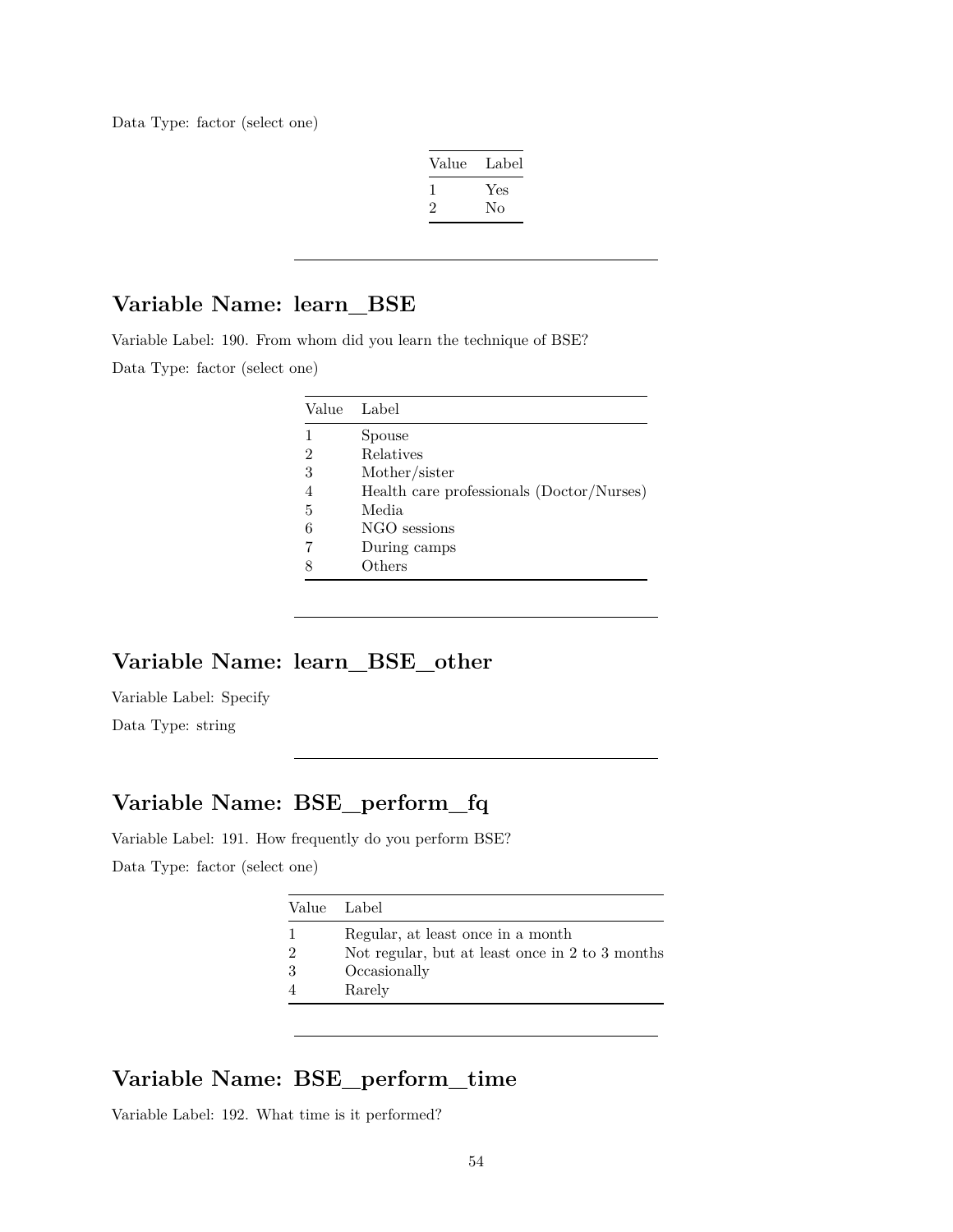|   | Value Label                          |
|---|--------------------------------------|
|   | 3 to 5 days after the periods starts |
| 2 | Fixed day every month                |
| 3 | Just before the periods starts       |
|   | No particular timing                 |
| 5 | Others                               |

#### **Variable Name: learn\_BSE\_other\_time**

Variable Label: Specify Data Type: string

#### **Variable Name: BSE\_perform\_confidence**

Variable Label: 193. Are you confident in performing BSE?

Data Type: factor (select one)

| Value        | Label |
|--------------|-------|
| $\mathbf{I}$ | Yes   |
| $\mathbf{2}$ | Nο    |

## **Variable Name: BSE\_training**

Variable Label: 194. Would you like to be trained on how it is performed? Data Type: factor (select one)

| Value        | Label |
|--------------|-------|
| $\mathbf{I}$ | Yes   |
| $\cdot$      | Nο    |

## **Variable Name: BSE\_help\_prognosis**

Variable Label: 195. Do you think BSE helps in early detection of breast cancer? Data Type: factor (select one)

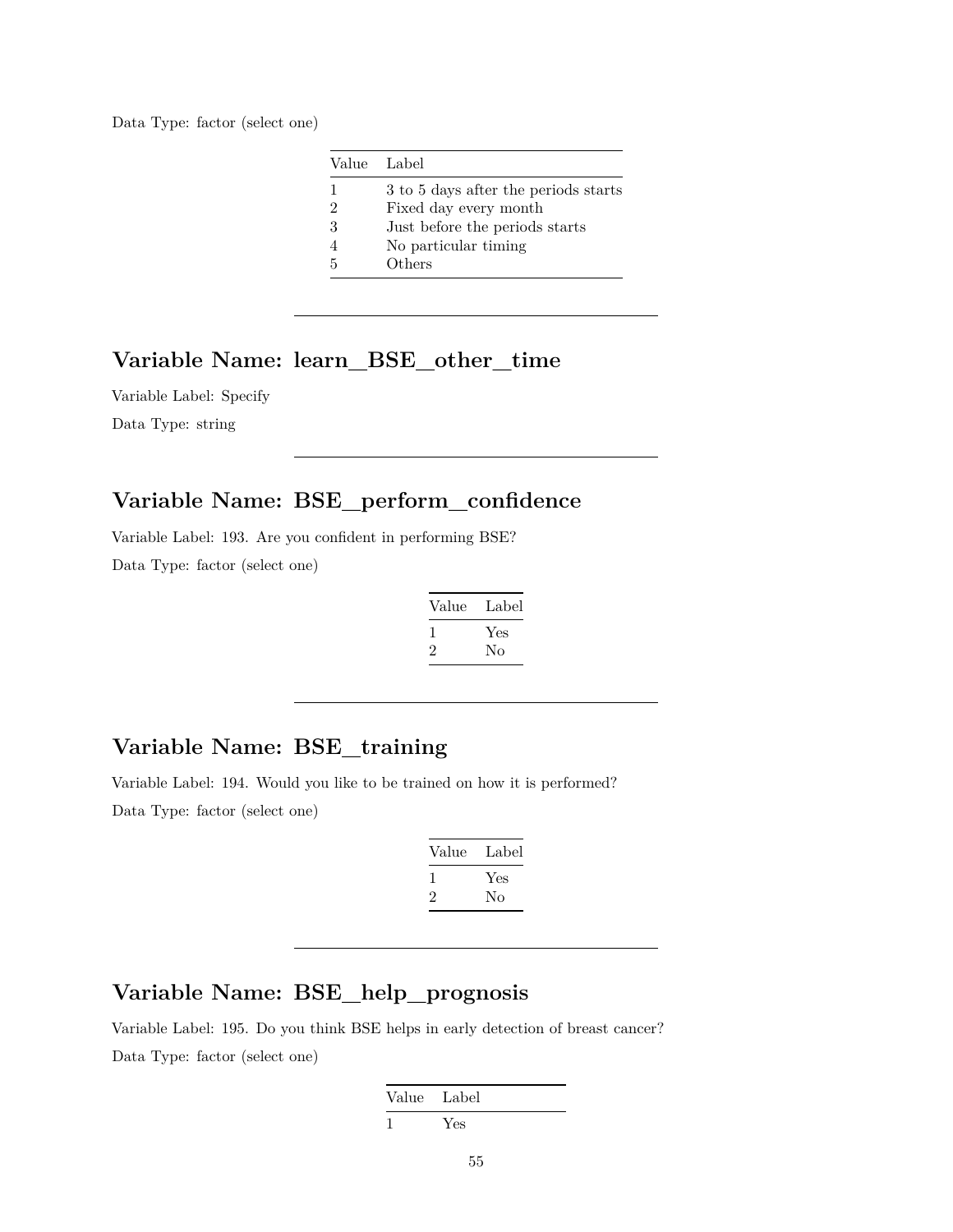| Value Label |                   |
|-------------|-------------------|
| 2           | Nο                |
| 3           | Don't know        |
|             | Refused to answer |

## **Variable Name: breast\_screening\_method\_cbe**

Variable Label: 196. Have you heard about Clinical Breast Examination (CBE)? Data Type: factor (select one)

| Value | Label     |
|-------|-----------|
| ۰,    | Yes<br>Nο |

#### **Variable Name: healthcare\_breast\_exam**

Variable Label: 197. Has a health care provider ever examined your breasts? Data Type: factor (select one)

| Value | Label |
|-------|-------|
|       | Yes   |
| '2    | No    |

## **Variable Name: undergone\_cbe**

Variable Label: 198. Have you ever undergone CBE in the last year? Data Type: factor (select one)

| Value | Label |
|-------|-------|
|       | Yes   |
| '2    | Nο    |
|       |       |

## **Variable Name: cbe\_done**

Variable Label: 199. Where was this done? Data Type: factor (select one)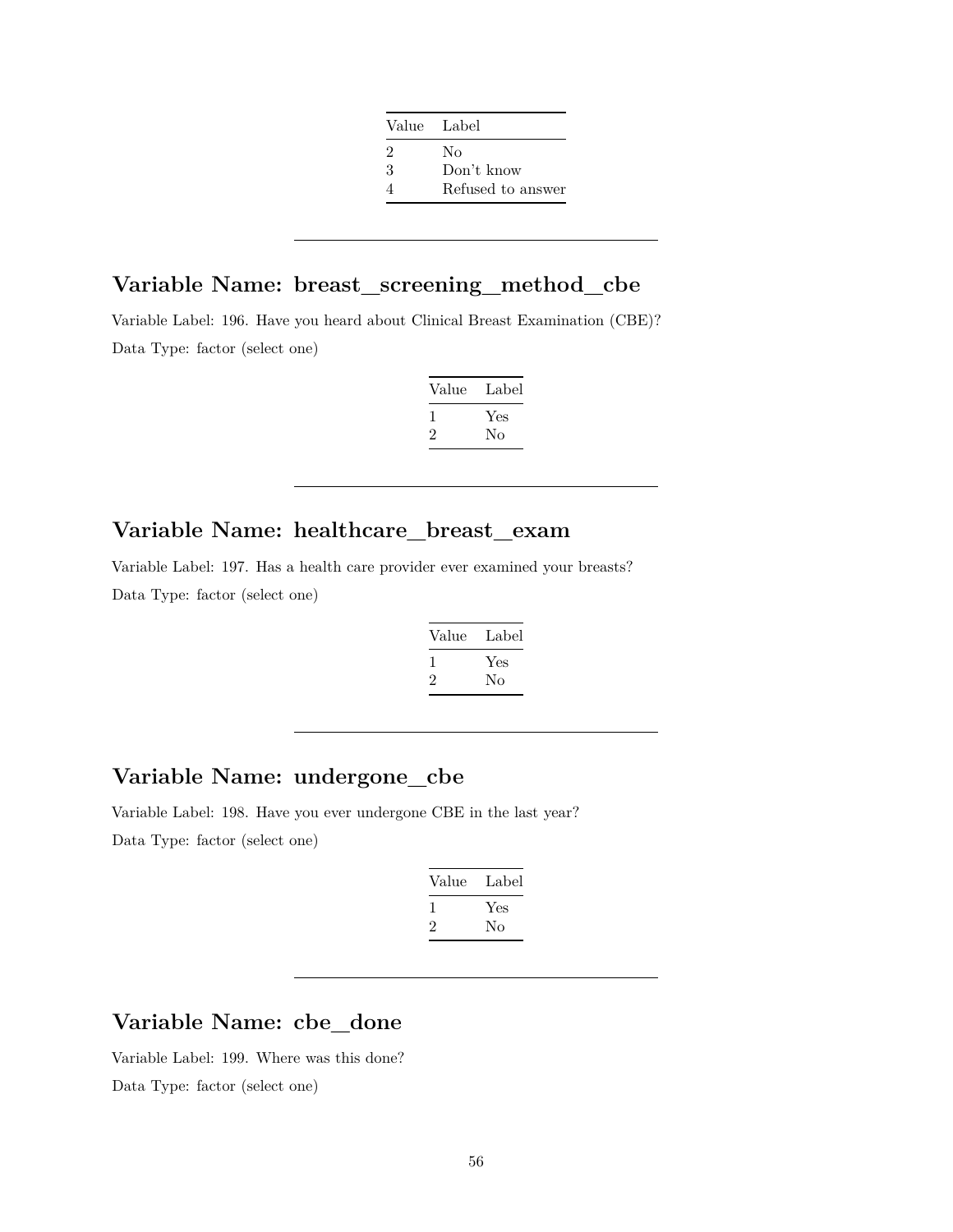|               | Value Label                  |
|---------------|------------------------------|
| 1.            | Home                         |
| $\mathcal{D}$ | Hospital/Clinic              |
| 3             | Medical camp/Health check up |
|               | Others                       |
|               |                              |

# **Variable Name: cbe\_done\_others**

Variable Label: Specify Data Type: string

# **Variable Name: cbe\_performed\_by**

Variable Label: 200. Who performed the CBE? Data Type: factor (select one)

| Value Label    |                        |
|----------------|------------------------|
| 1              | Doctor                 |
| $\mathfrak{D}$ | Community Health Nurse |
| 3              | Volunteers             |
|                | Others                 |

#### **Variable Name: cbe\_performed\_by\_others**

Variable Label: Specify Data Type: string

## **Variable Name: cbe\_abnormality\_detected**

Variable Label: 201. Was there any abnormality detected?

| Value | Label |
|-------|-------|
|       | Yes   |
| '2    | Nο    |
|       |       |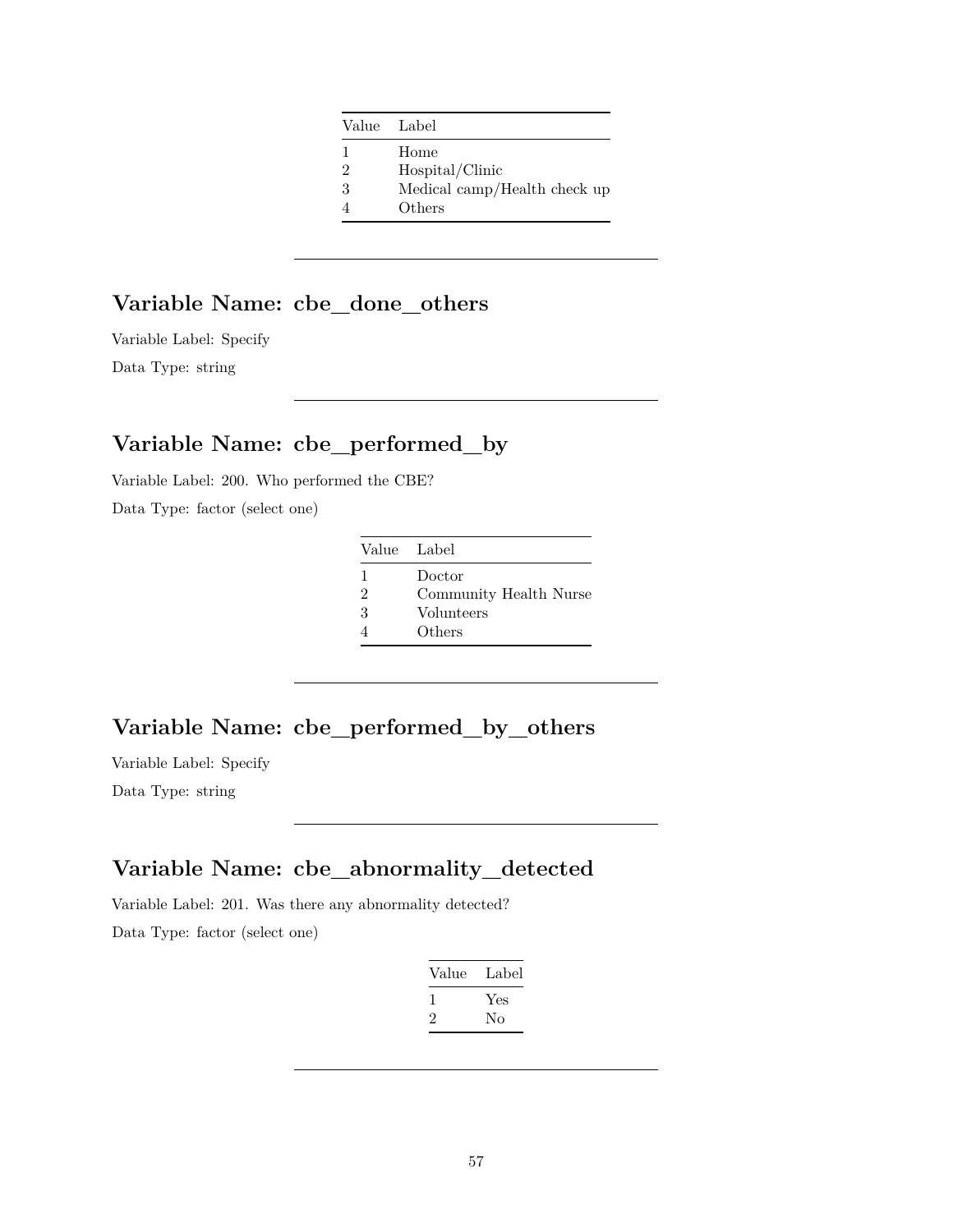#### **Variable Name: cbe\_instruction**

Variable Label: 202. What was the instruction given? (Multiple choices) Data Type: factor (select multiple)

| Value Label                               |
|-------------------------------------------|
| Mammography                               |
| Referral to specialist clinic/surgery OPD |
| Others                                    |

#### **Variable Name: cbe\_instruction\_others**

Variable Label: Specify Data Type: string

### **Variable Name: cbe\_instruction\_followup**

Variable Label: 203. Did you follow up as per instructions? Data Type: factor (select one)

| Value        | Label |
|--------------|-------|
| $\mathbf{I}$ | Yes   |
| $\cdot$      | No    |

## **Variable Name: cbe\_instruction\_followup\_reason\_no**

Variable Label: 204. Why?

|                | Value Label                        |
|----------------|------------------------------------|
| 1              | Cost                               |
| 2              | Lack of time                       |
| 3              | Stigma in attending breast clinics |
| $\overline{4}$ | Thought it is not relevant         |
| 5              | Distant to the centre referred to  |
|                | Others                             |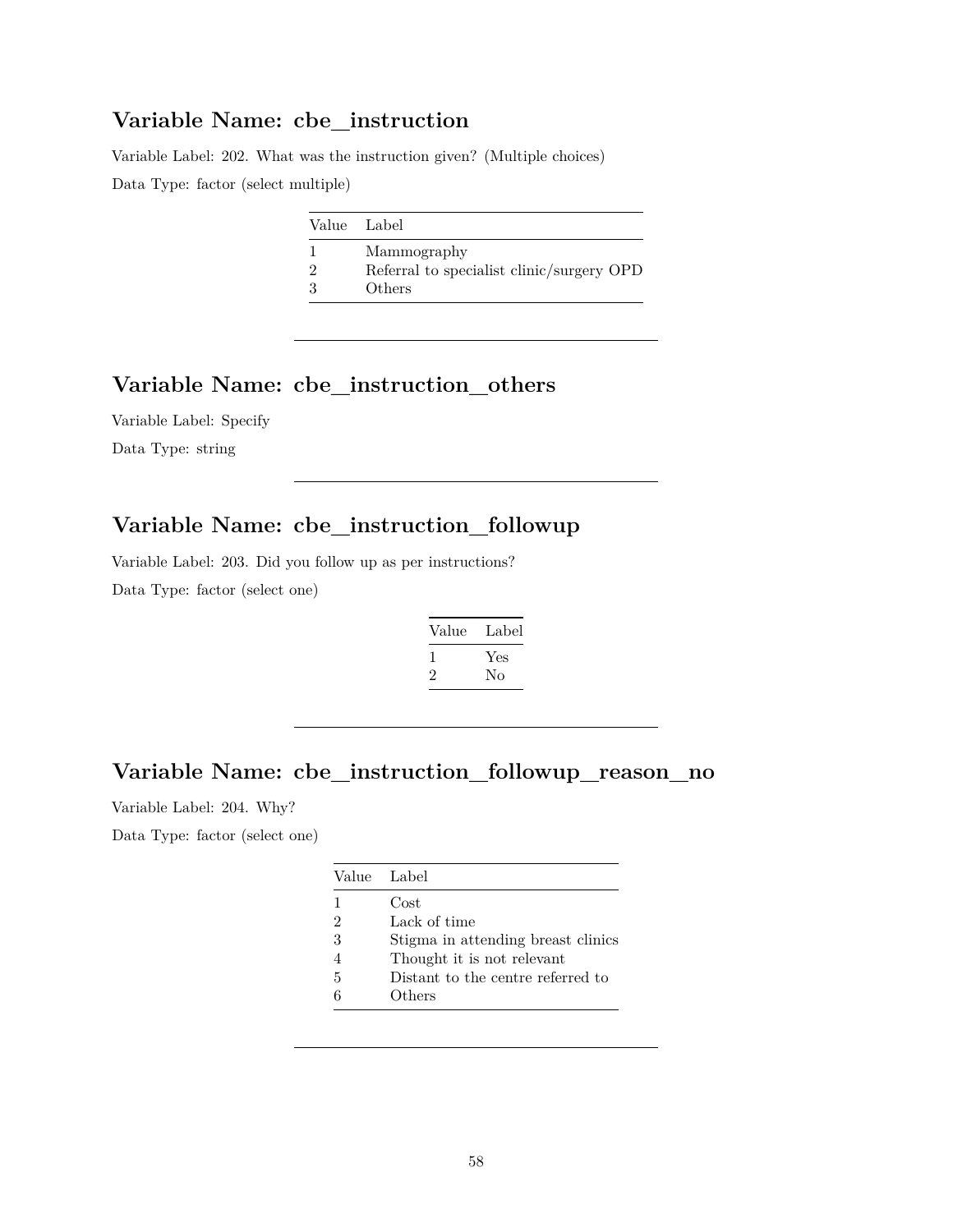#### **Variable Name: cbe\_instruction\_followup\_reason\_no\_others**

Variable Label: Specify Data Type: string

#### **Variable Name: cbe\_purpose**

Variable Label: 205. What was the purpose of doing CBE?

Data Type: factor (select one)

| Value Label    |                                                                    |
|----------------|--------------------------------------------------------------------|
| $\mathbf{1}$   | As screening for breast cancer - went for the purpose of screening |
| $\mathfrak{D}$ | Opportunistic- during visit for unrelated symptoms                 |
| 3              | Diagnostic-examination when you reported with symptoms             |
| $\overline{4}$ | During pregnancy                                                   |
| .5             | Others                                                             |

### **Variable Name: cbe\_purpose\_others**

Variable Label: Specify Data Type: string

## **Variable Name: cbe\_done\_5yr**

Variable Label: How many times you have undergone that in the past 5 years? Data Type: integer

### **Variable Name: cbe\_help\_prognosis**

Variable Label: 206. Do you think CBE helps in early detection and better prognosis of breast cancer? Data Type: factor (select one)

| Value Label    |                   |
|----------------|-------------------|
| -8             | Refused to answer |
| 1              | Yes               |
| $\mathfrak{D}$ | Nο                |
| 3              | Don't know        |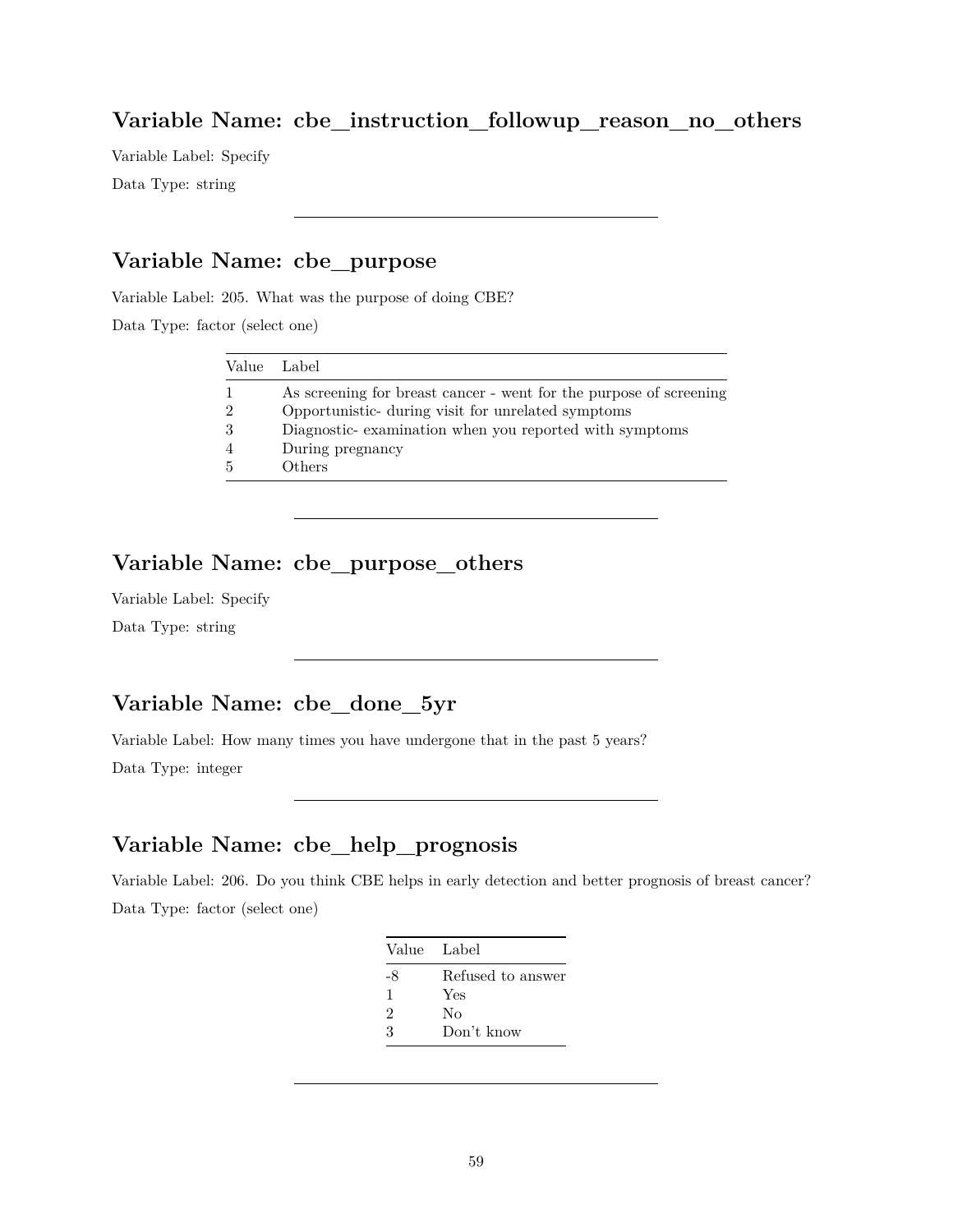#### **Variable Name: nearest\_facility**

Variable Label: 207. Do you know the nearest health facility to approach for CBE ? Data Type: factor (select one)

| Value | Label |
|-------|-------|
|       | Yes   |
| '2    | Nο    |

#### **Variable Name: been\_to\_nearest\_facility**

Variable Label: 208. Have you been to that facility for any reason in the past year? Data Type: factor (select one)

| Value | Label |
|-------|-------|
| 1     | Yes   |
| 2     | No    |

### **Variable Name: trip\_length\_hour**

Variable Label: 209. What is the trip length / travel time to reach that facility/facility with doctor (hour)? Data Type: integer

#### **Variable Name: trip\_length\_mins**

Variable Label: 210. What is the trip length / travel time to reach that facility/facility with doctor (minutes)? Data Type: integer

#### **Variable Name: breast\_screening\_method\_mammo**

Variable Label: 211. Have you heard about Mammography? Data Type: factor (select one)

| Yes |
|-----|
|     |
|     |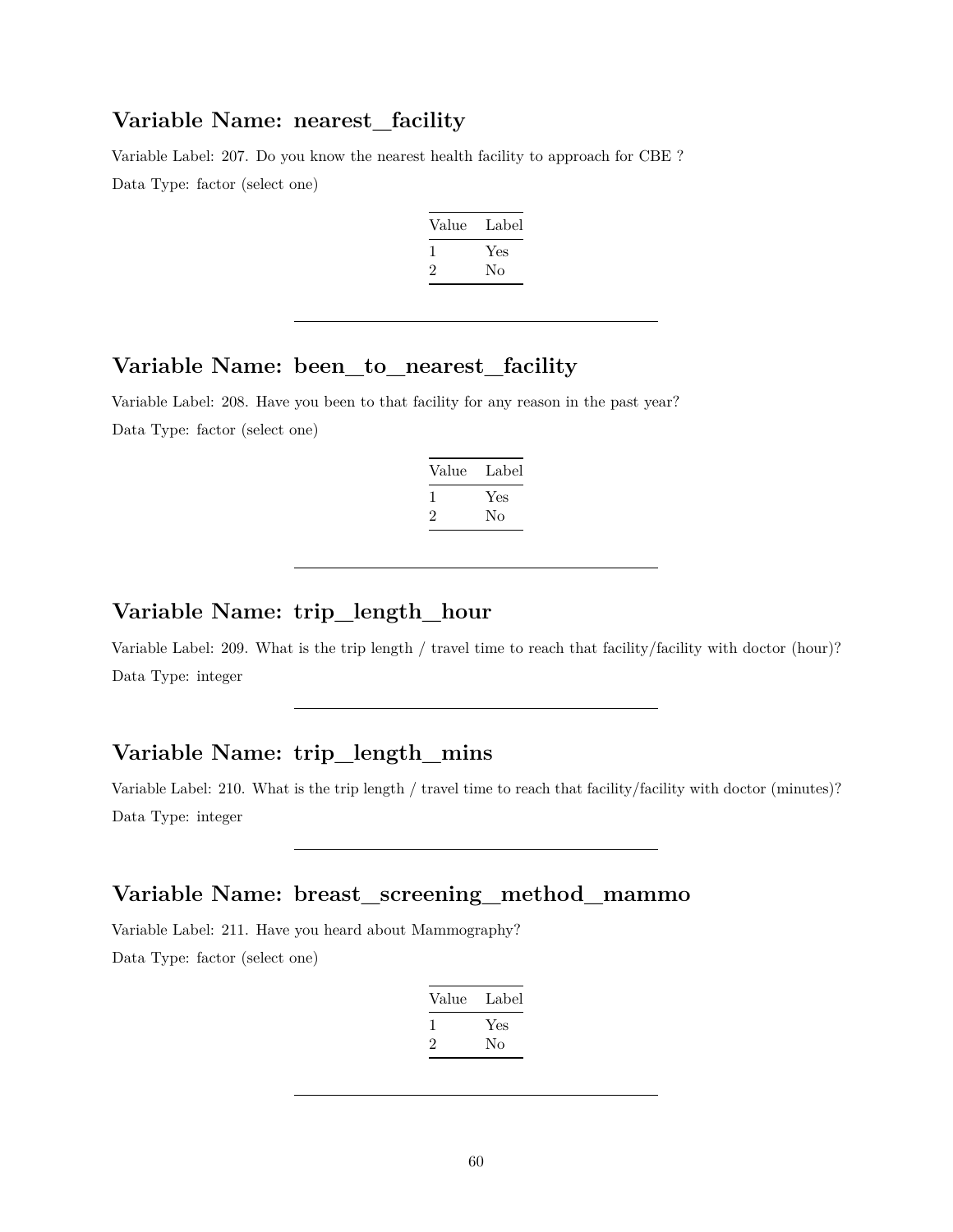#### **Variable Name: undergone\_mammography**

Variable Label: 212. Have you ever undergone breast imaging / mammography? Data Type: factor (select one)

| Value          | Label |
|----------------|-------|
|                | Yes   |
| $\mathfrak{D}$ | No    |

#### **Variable Name: undergone\_mammography\_2yr**

Variable Label: 213. Have you undergone in last 2 years?

Data Type: factor (select one)

| Label |
|-------|
| Yes   |
| No    |
|       |

## **Variable Name: mammo\_place**

Variable Label: 214. Where was this done?

Data Type: factor (select one)

| Value Label |                   |
|-------------|-------------------|
| -8          | Refused to answer |
| 1           | Government        |
| 2           | Private           |
| 3           | Others            |

## **Variable Name: mammo\_place\_others**

Variable Label: Specify Data Type: string

#### **Variable Name: mammo\_motivation**

Variable Label: 215. Who motivated/ advised you to undergo mammography? Data Type: factor (select one)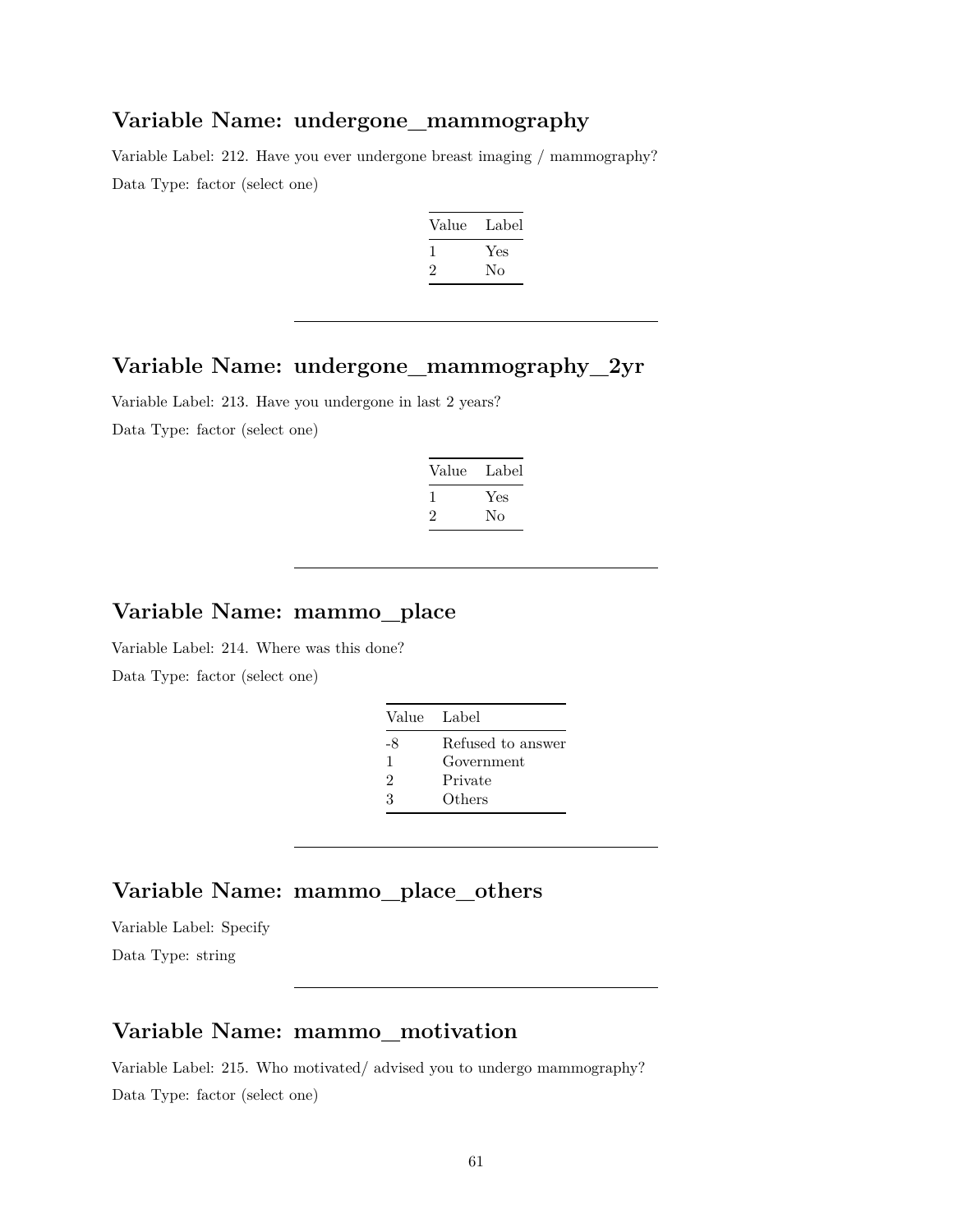|                | Value Label                     |
|----------------|---------------------------------|
| $-8$           | Refused to answer               |
| 1              | Self-directed                   |
| $\mathfrak{D}$ | Doctor/health care professional |
| 3              | Relative                        |
| 4              | Spouse                          |
| 5              | Friends                         |
| 6              | NGO campaigns                   |
| 7              | Government campaigns/LPPKN      |
| 8              | Others                          |
|                |                                 |

#### **Variable Name: mammo\_motivation\_others**

Variable Label: Specify

Data Type: string

## **Variable Name: mammo\_purpose**

Variable Label: 216. What was the purpose of doing mammogram?

Data Type: factor (select one)

|                | Value Label                                                       |
|----------------|-------------------------------------------------------------------|
|                | As screening for breast cancer? went for the purpose of screening |
| $\overline{2}$ | Diagnostic-examination when you reported with symptoms            |
| 3              | Opportunistic- during visit for unrelated symptoms                |
|                | Others                                                            |

### **Variable Name: mammo\_abnormality\_detected**

Variable Label: 217. Was there any abnormality detected? Data Type: factor (select one)

| Value        | Label |
|--------------|-------|
| $\mathbf{I}$ | Yes   |
| '2           | Nο    |
|              |       |

## **Variable Name: mammo\_instruction\_given**

Variable Label: 218. What was the instruction given?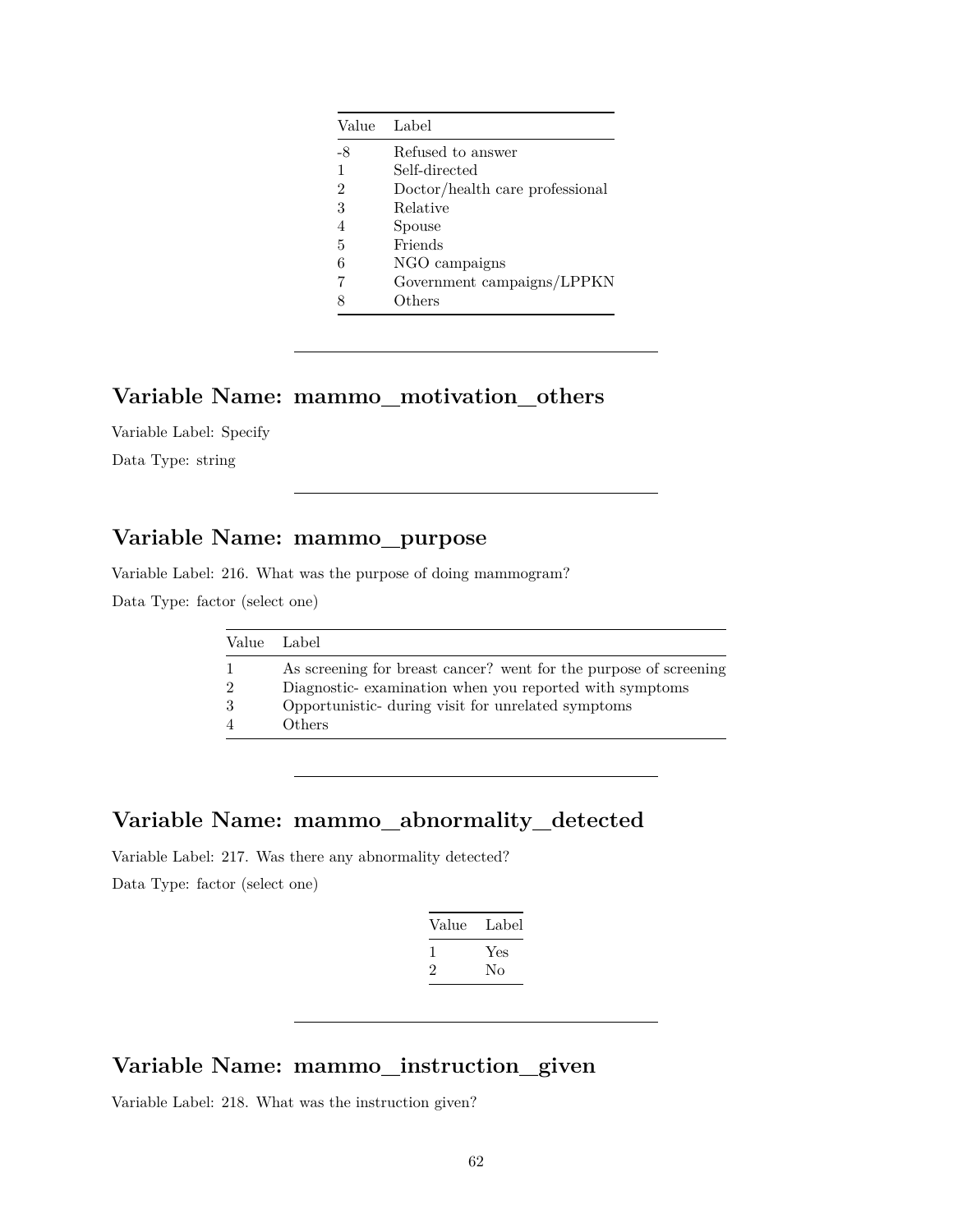Data Type: factor (select multiple)

| Value Label                               |
|-------------------------------------------|
| Biopsy/surgery                            |
| Referral to specialist clinic/surgery OPD |
| Others                                    |

## **Variable Name: mammo\_instruction\_given\_others**

Variable Label: Specify Data Type: string

#### **Variable Name: mammo\_instruction\_followup**

Variable Label: 219. Did you follow up with the instruction?

Data Type: factor (select one)

| Value        | Label |
|--------------|-------|
| $\mathbf{I}$ | Yes   |
| $\cdot$      | Nο    |

## **Variable Name: mammo\_instruction\_followup\_reason\_no**

Variable Label: 220. Why?

Data Type: factor (select one)

|                             | Value Label                        |
|-----------------------------|------------------------------------|
| 1                           | Cost                               |
| $\mathcal{D}_{\mathcal{L}}$ | Lack of time                       |
| 3                           | Stigma in attending breast clinics |
| 4                           | Thought it is not relevant         |
| 5                           | Distance to the centre referred to |
| 6                           | Fear of biopsy/surgery             |
|                             | Others                             |

**Variable Name: mammo\_instruction\_followup\_reason\_no\_others**

Variable Label: Specify Data Type: string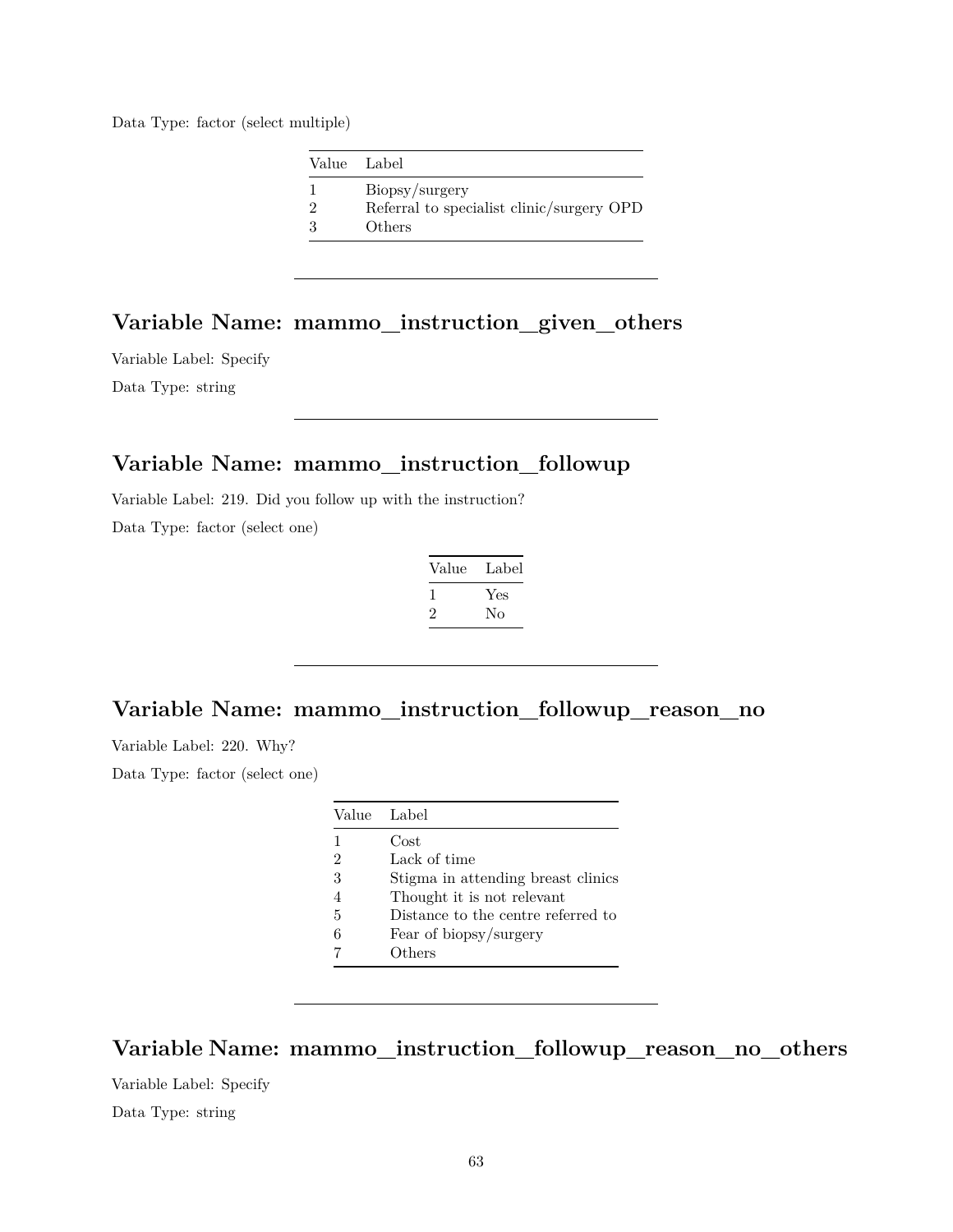### **Variable Name: mammo\_cost**

Variable Label: 221. Do you know how much did it cost/will it cost to do a mammogram? Data Type: factor (select one)

| Value Label |                   |
|-------------|-------------------|
| $-9$        | Don't know        |
| -8          | Refused to answer |
| -1          | Yes               |

#### **Variable Name: mammo\_cost\_RM**

Variable Label: 222. RM Data Type: integer

## **Variable Name: mammo\_affordablity**

Variable Label: 223. Do you think you can afford this amount once in 2 years for breast cancer screening? Data Type: factor (select one)

| Label |
|-------|
| Yes   |
| Nο    |
|       |

### **Variable Name: cbe\_bse\_help\_prognosis**

Variable Label: 224. Do you think mammography helps in early detection and better prognosis of breast cancer?

| Value Label |            |
|-------------|------------|
| -9          | Don?t know |
| ı           | Yes        |
| 2           | No         |
|             |            |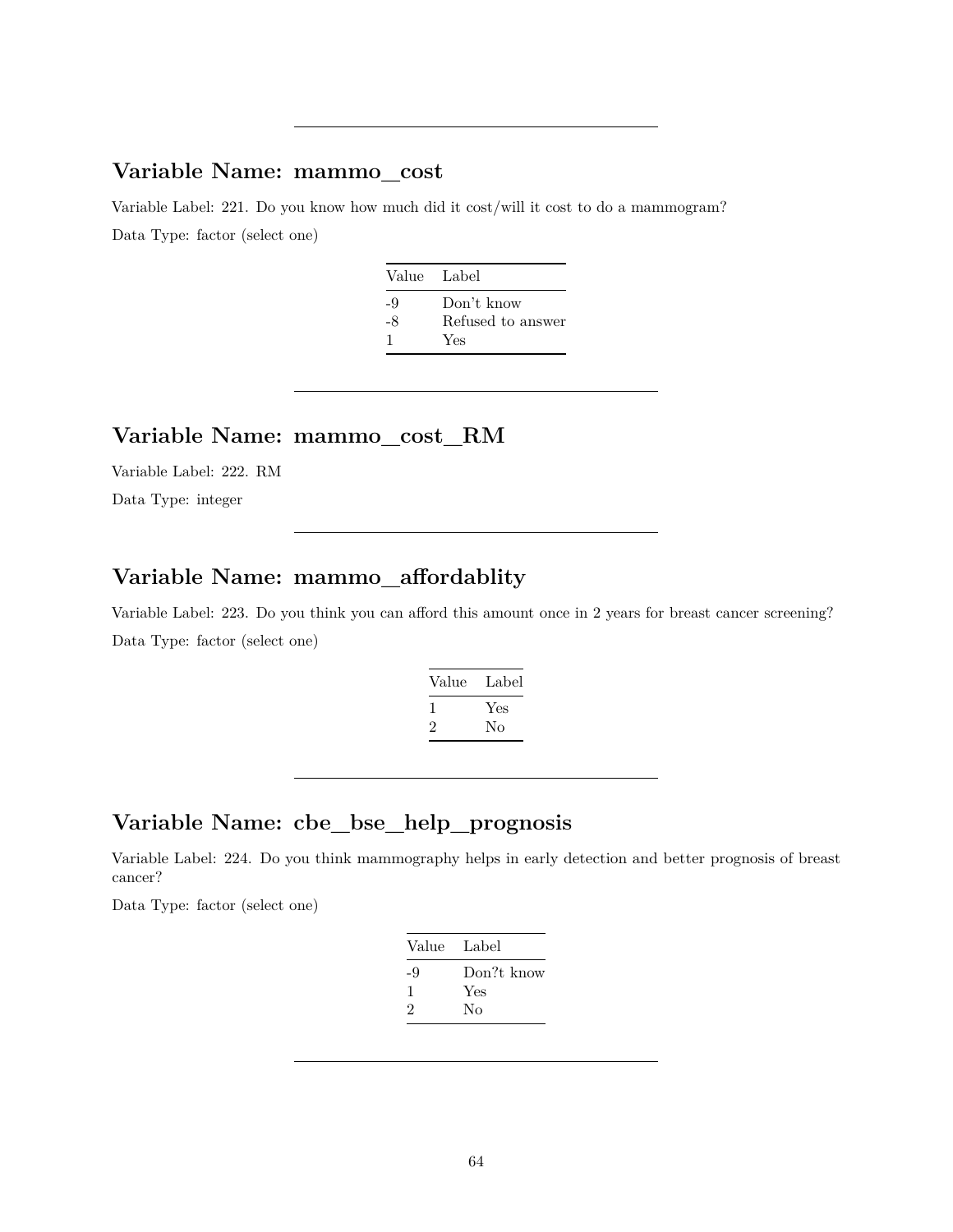#### **Variable Name: nearest\_mammo\_facility**

Variable Label: 225. Do you know which is the nearest health facility to approach for mammography is? Data Type: factor (select one)

| Label |
|-------|
| Yes   |
| Nο    |
|       |

#### **Variable Name: mammo\_facility\_travel\_time\_hour**

Variable Label: 226. What is the trip length/ travel time to reach that facility (hour)? Data Type: integer

## **Variable Name: mammo\_facility\_travel\_time\_mins**

Variable Label: 227. What is the trip length/ travel time to reach that facility (minutes)? Data Type: integer

## **Variable Name: ever\_visit\_in\_2yrs**

Variable Label: 228. Have you visited this hospital in the last 2 years for any reasons? Data Type: factor (select one)

| Value | Label |
|-------|-------|
|       | Yes   |
| ۰,    | Nο    |

### **Variable Name: mammo\_helps\_prognosis**

Variable Label: 229. Do you think mammography helps in early detection of breast cancer? Data Type: factor (select one)

| Label      |
|------------|
| Don?t know |
| Yes        |
| No         |
|            |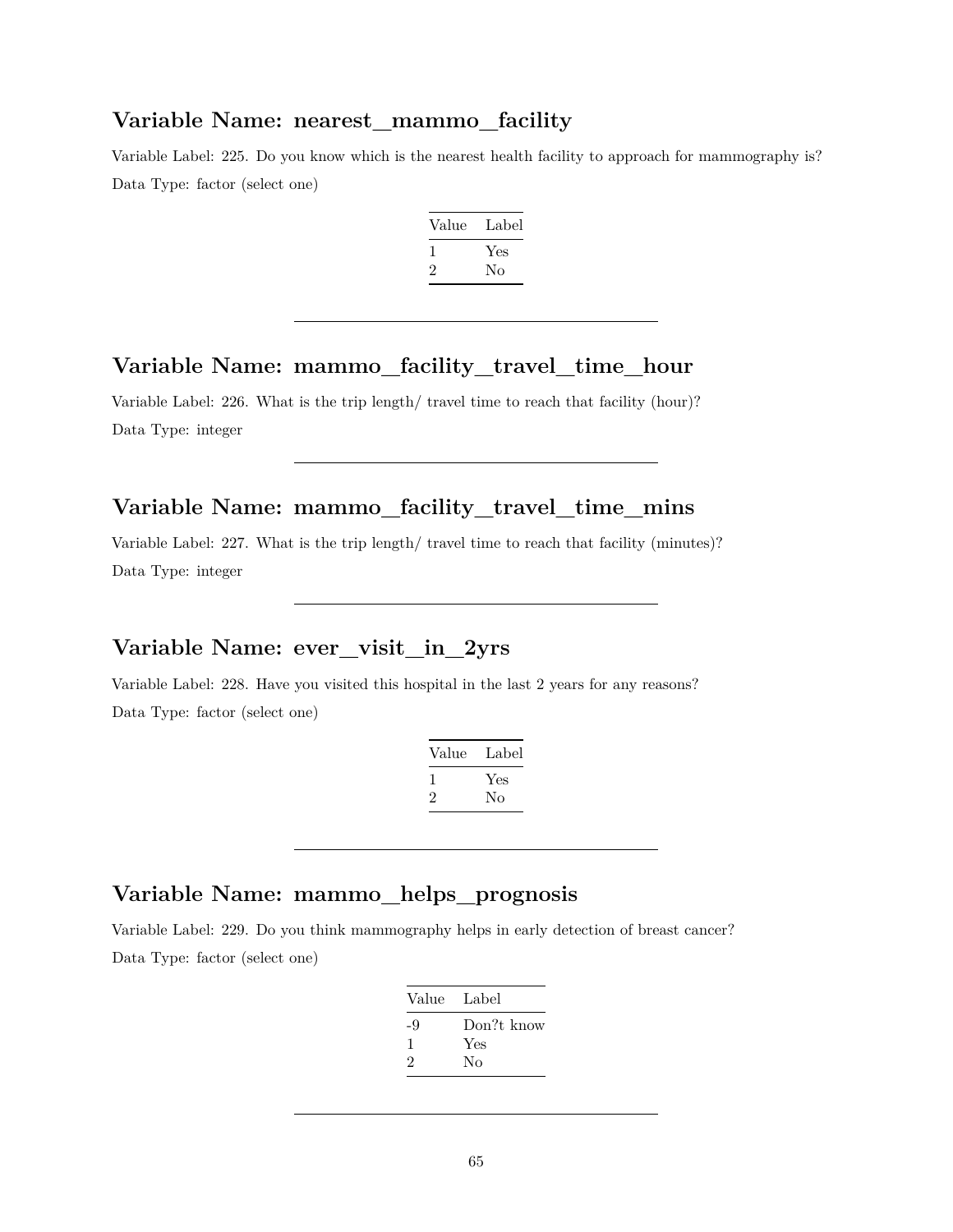#### **Variable Name: gov\_programme**

Variable Label: 230. Do you know of any government programs to promote breast cancer screening? Data Type: factor (select one)

| Value | Label |
|-------|-------|
|       | Yes   |
| ۰,    | No    |

#### **Variable Name: mammo\_subsidy**

Variable Label: 231. Do you know about the mammogram subsidy programme by LPPKN? Data Type: factor (select one)

| Label |
|-------|
|       |
|       |
|       |

# **Variable Name: programme\_beneficiary**

Variable Label: 232. Are you a beneficiary of that programme? Data Type: factor (select one)

| Value | Label |
|-------|-------|
| ı     | Yes   |
| ۰,    | Nο    |

#### **Variable Name: NGO\_screening\_service**

Variable Label: 233. Do you know of any breast cancer screening services offered by NGOs in your locality? Data Type: factor (select one)

| Value | Label |
|-------|-------|
|       | Yes   |
| 2     | No    |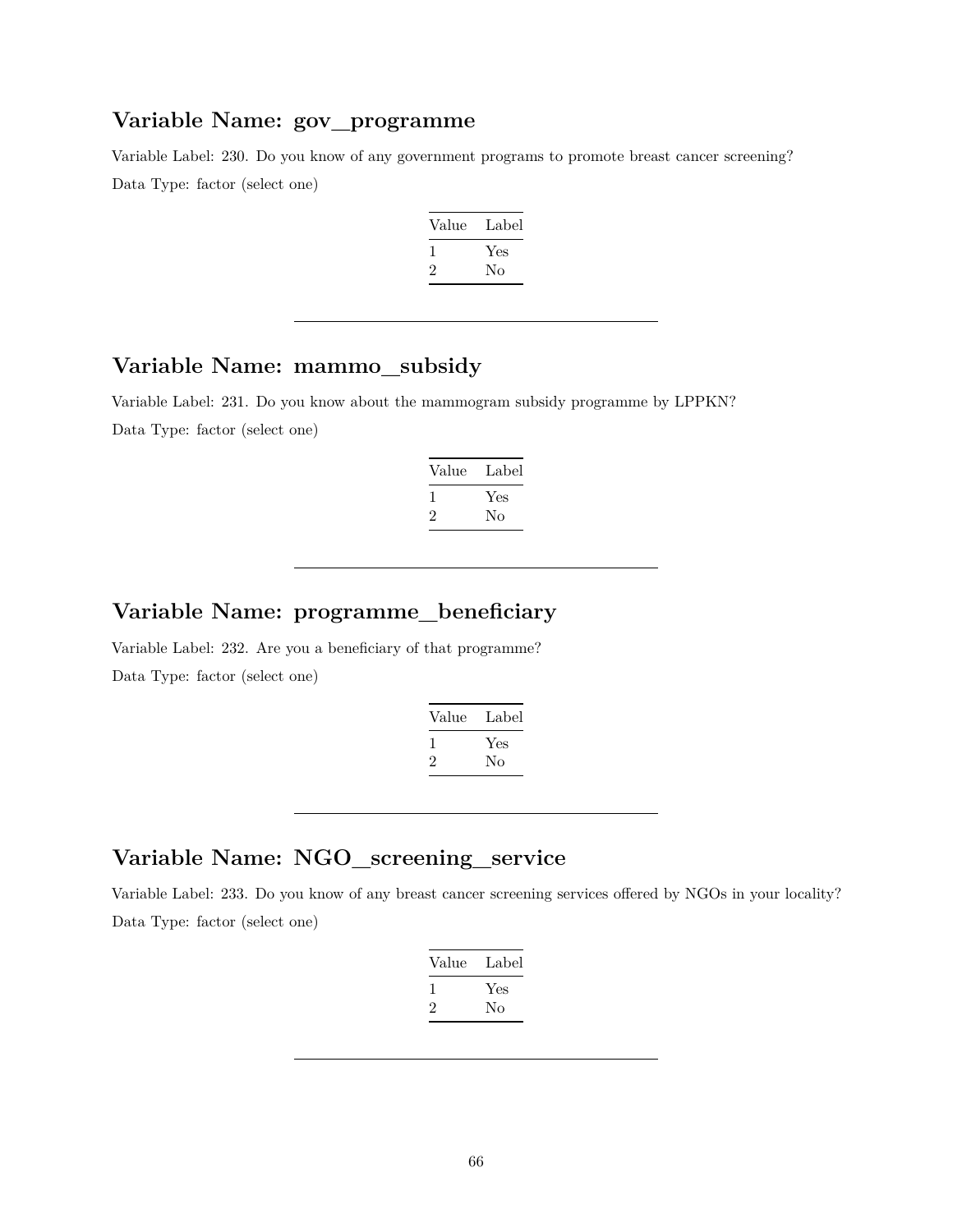### **Variable Name: utilized\_NGO\_offer**

Variable Label: 234. Have you utilized the breast cancer screening services offered by NGOs? Data Type: factor (select one)

| Label |
|-------|
| Yes   |
| Nο    |
|       |

## **Variable Name: fear\_diagnosis**

Variable Label: 235. Fear of diagnosis

Data Type: factor (select one)

| Value | Label             |
|-------|-------------------|
| 1     | Strongly agree    |
| 2     | Agree             |
| 3     | Neutral           |
| 4     | Disagree          |
| 5     | Strongly disagree |

#### **Variable Name: fear\_treatment\_losing\_breast**

Variable Label: 236. Fear of treatment ? losing of breast / lack of breast reconstruction services Data Type: factor (select one)

| Value          | Label             |
|----------------|-------------------|
| 1              | Strongly agree    |
| $\overline{2}$ | Agree             |
| 3              | Neutral           |
| 4              | Disagree          |
| 5              | Strongly disagree |

## **Variable Name: fear\_treatment\_cost**

Variable Label: 237. Fear of treatment ? cost associated Data Type: factor (select one)

| Value Label |                         |
|-------------|-------------------------|
| 2           | Strongly agree<br>Agree |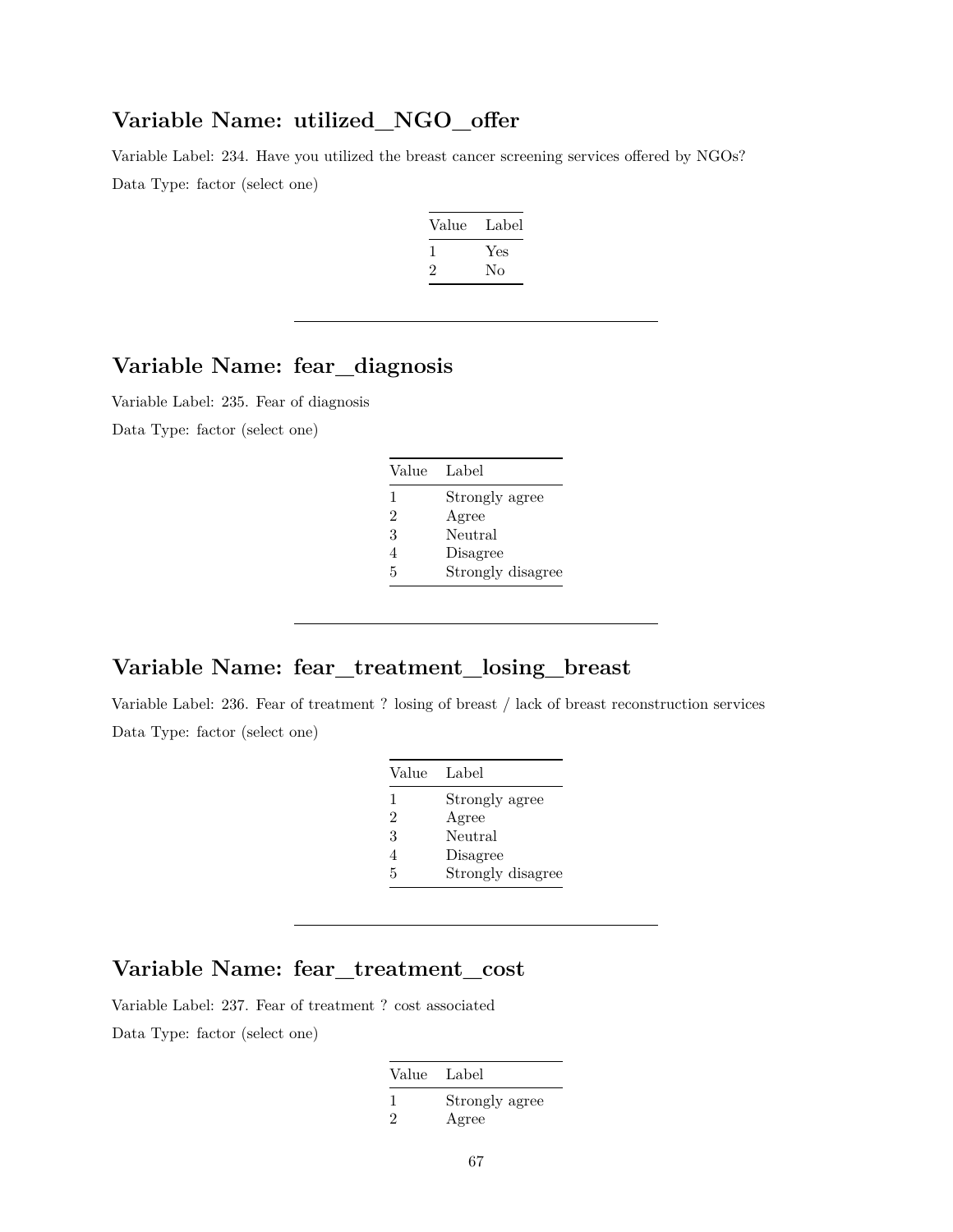| Value | Label             |
|-------|-------------------|
| 3     | Neutral           |
| 4     | Disagree          |
| 5     | Strongly disagree |

## **Variable Name: fatalism**

Variable Label: 238. Fatalism (outcome is predetermined and therefore inevitable.) Data Type: factor (select one)

| Value | Label             |
|-------|-------------------|
| 1     | Strongly agree    |
| 2     | Agree             |
| 3     | Neutral           |
| 4     | Disagree          |
| 5     | Strongly disagree |

## **Variable Name: shyness**

Variable Label: 239. Shyness / embarrassment Data Type: factor (select one)

| Value          | Label             |
|----------------|-------------------|
| 1              | Strongly agree    |
| $\overline{2}$ | Agree             |
| 3              | Neutral           |
| 4              | Disagree          |
| 5              | Strongly disagree |

## **Variable Name: cost**

Variable Label: 240. Cost

| Value          | Label             |
|----------------|-------------------|
| 1              | Strongly agree    |
| $\overline{2}$ | Agree             |
| 3              | Neutral           |
| 4              | Disagree          |
| 5              | Strongly disagree |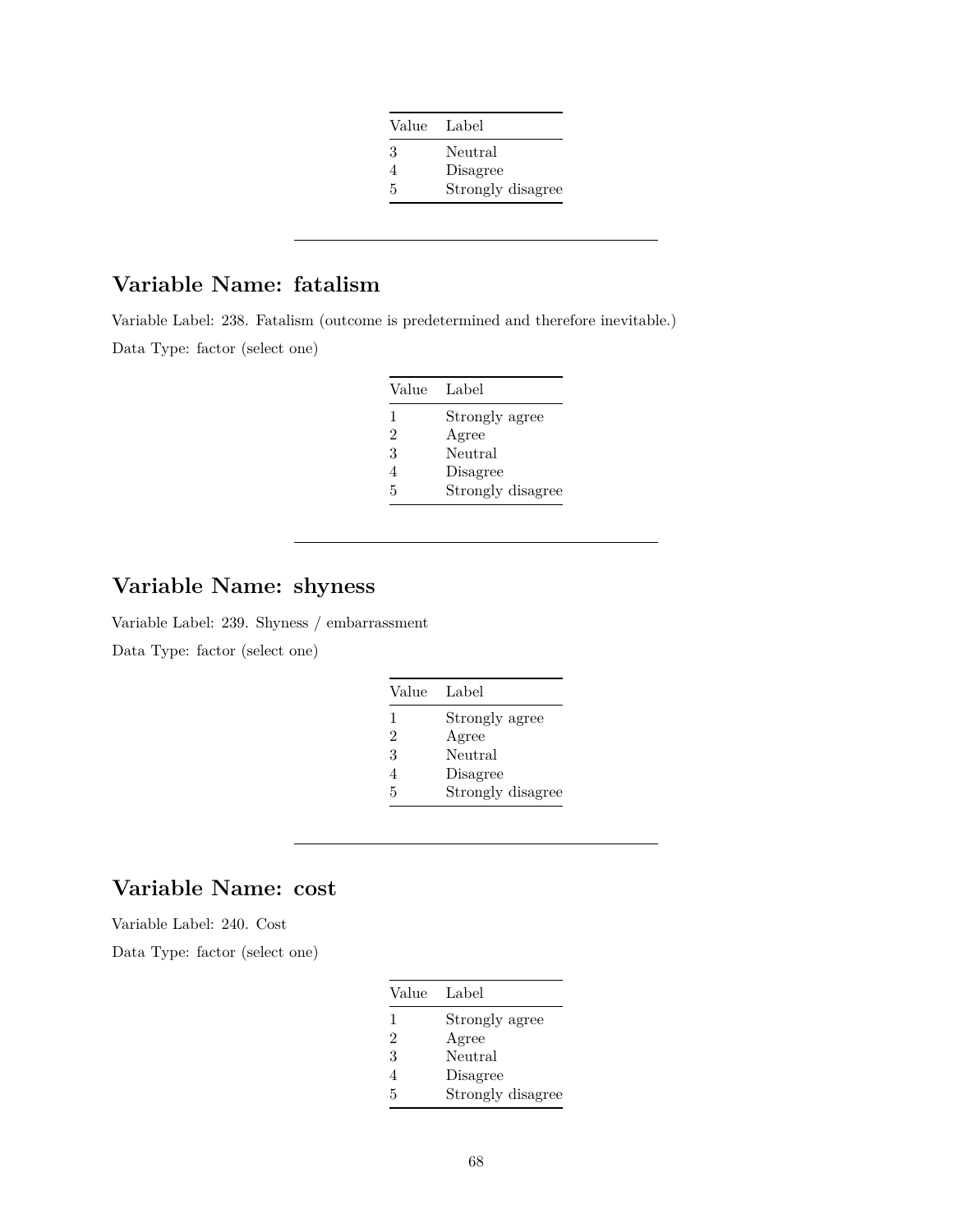#### **Variable Name: health\_facility\_distance**

Variable Label: 241. Distance to the health facility /difficulty in transport Data Type: factor (select one)

| Value | Label             |
|-------|-------------------|
| 1     | Strongly agree    |
| 2     | Agree             |
| 3     | Neutral           |
| 4     | Disagree          |
| 5     | Strongly disagree |

### **Variable Name: lack\_time**

Variable Label: 242. Lack of time

Data Type: factor (select one)

| Value | Label             |
|-------|-------------------|
| 1     | Strongly agree    |
| 2     | Agree             |
| 3     | Neutral           |
| 4     | Disagree          |
| 5     | Strongly disagree |

## **Variable Name: health\_seeking\_stigma**

Variable Label: 243. Breast health seeking / attending breast clinic is not accepted socially (stigma) Data Type: factor (select one)

| Value         | Label             |
|---------------|-------------------|
| 1             | Strongly agree    |
| $\mathcal{D}$ | Agree             |
| 3             | Neutral           |
| 4             | Disagree          |
| 5             | Strongly disagree |

## **Variable Name: lack\_family\_support**

Variable Label: 244. Lack of family support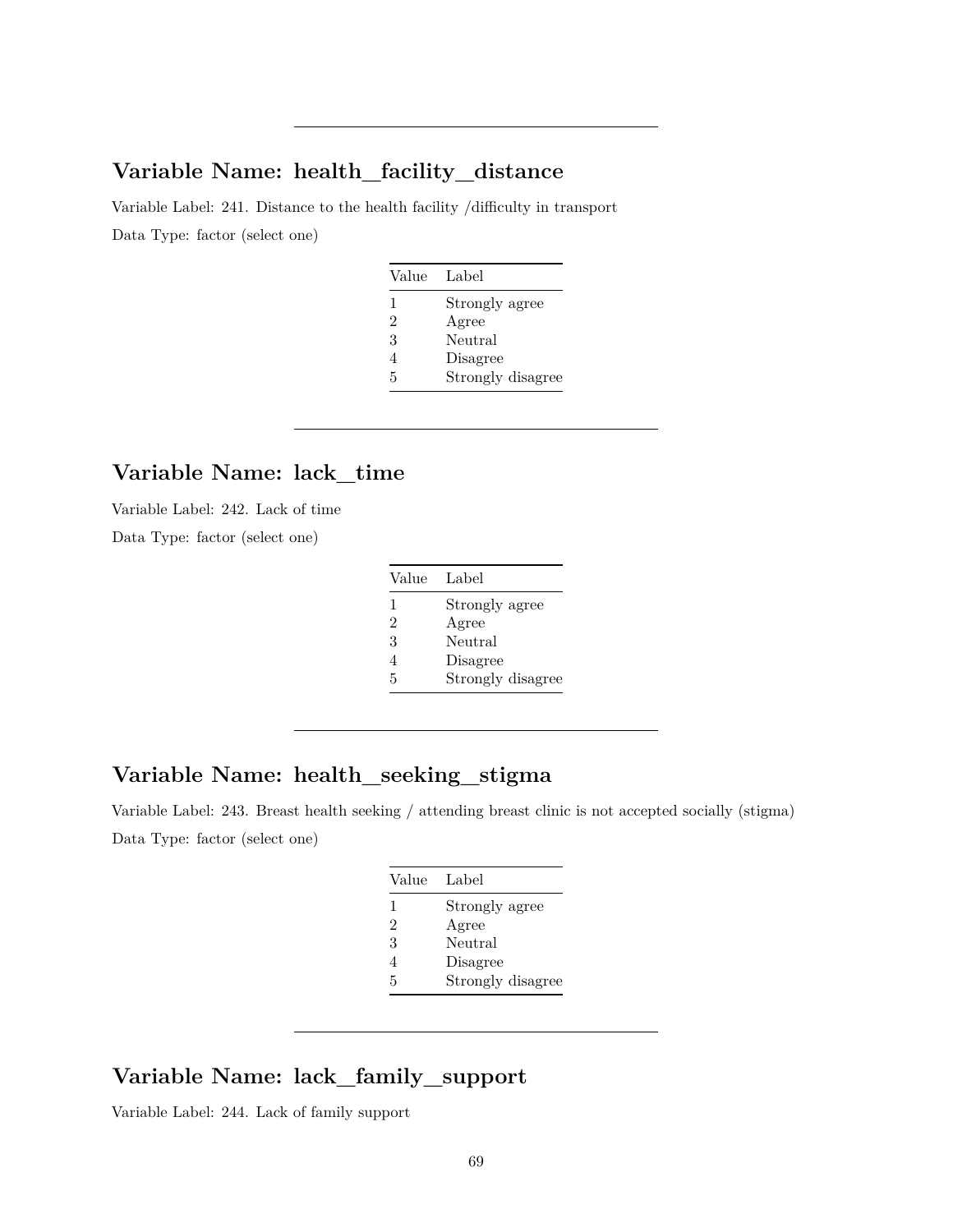| Value         | Label             |
|---------------|-------------------|
| 1             | Strongly agree    |
| $\mathcal{D}$ | Agree             |
| 3             | Neutral           |
| 4             | Disagree          |
| 5             | Strongly disagree |

#### **Variable Name: screening\_unrealibility**

Variable Label: 245. Lack of trust in the effectiveness of the screening Data Type: factor (select one)

| Value | Label             |
|-------|-------------------|
| 1     | Strongly agree    |
| 2     | Agree             |
| 3     | Neutral           |
| 4     | Disagree          |
| 5     | Strongly disagree |

# **Variable Name: appointment\_difficulty**

Variable Label: 246. Difficult to get doctor?s appointment

Data Type: factor (select one)

| Value | Label             |
|-------|-------------------|
| 1     | Strongly agree    |
| 2     | Agree             |
| 3     | Neutral           |
| 4     | Disagree          |
| 5     | Strongly disagree |

## **Variable Name: worry\_other\_things**

Variable Label: 247. Too many other things to worry about Data Type: factor (select one)

| Value Label |                         |
|-------------|-------------------------|
| $\cdot$     | Strongly agree<br>Agree |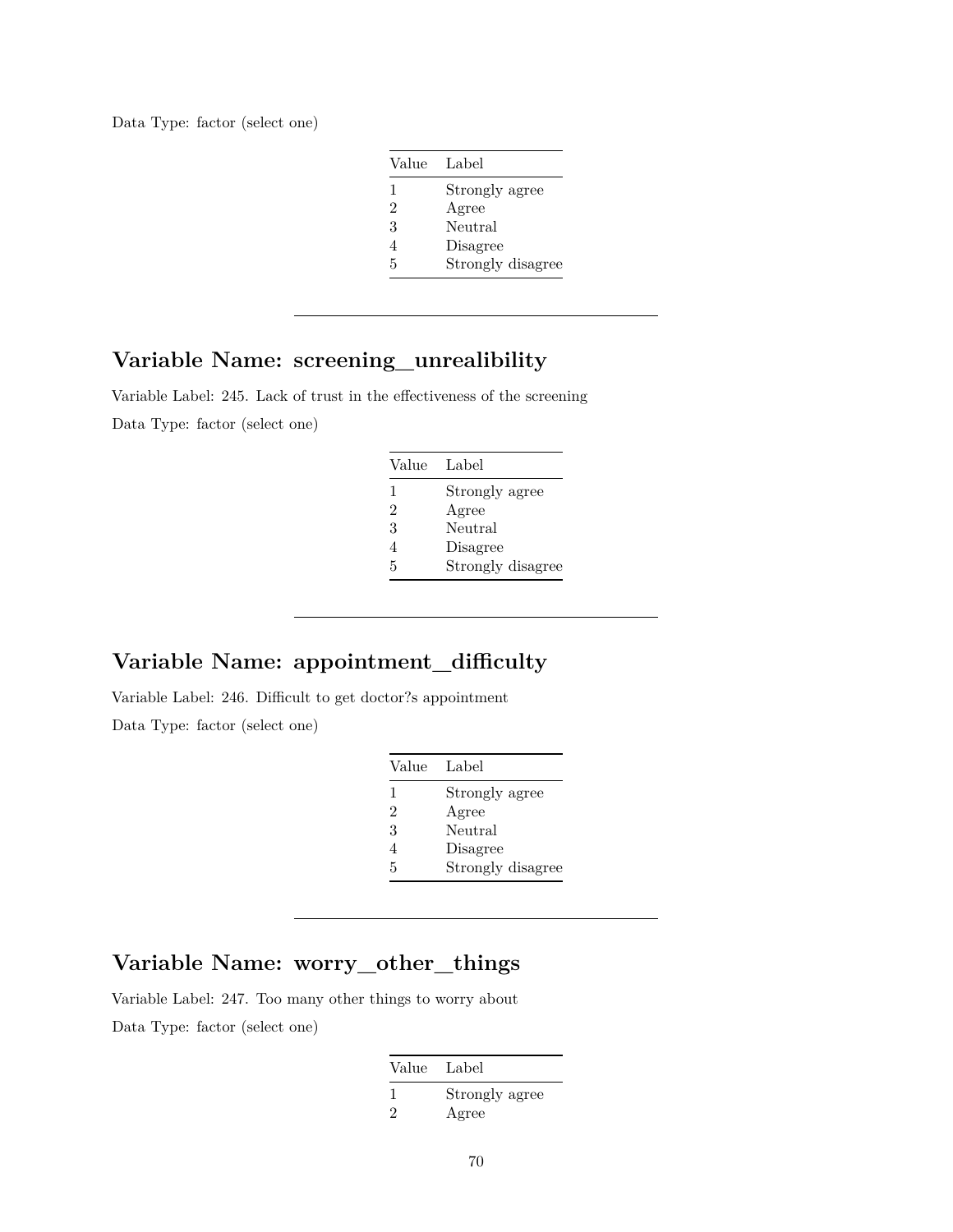| Value | Label             |
|-------|-------------------|
| 3     | Neutral           |
|       | Disagree          |
| 5     | Strongly disagree |

# **Variable Name: negligible\_symptom**

Variable Label: 248. Doctor may think it is a negligible symptom Data Type: factor (select one)

| Value | Label             |
|-------|-------------------|
| 1     | Strongly agree    |
| 2     | Agree             |
| 3     | Neutral           |
| 4     | Disagree          |
| 5     | Strongly disagree |

## **Variable Name: culture\_understanding**

Variable Label: 249. Doctor doesn?t understand my language and culture Data Type: factor (select one)

| Value | Label             |
|-------|-------------------|
| 1     | Strongly agree    |
| 2     | Agree             |
| 3     | Neutral           |
| 4     | Disagree          |
| 5     | Strongly disagree |

### **Variable Name: uncomfortable\_male\_doctor**

Variable Label: 250. Not comfortable with male doctors

| Value | Label             |
|-------|-------------------|
| 1     | Strongly agree    |
| 2     | Agree             |
| 3     | Neutral           |
| 4     | Disagree          |
| 5     | Strongly disagree |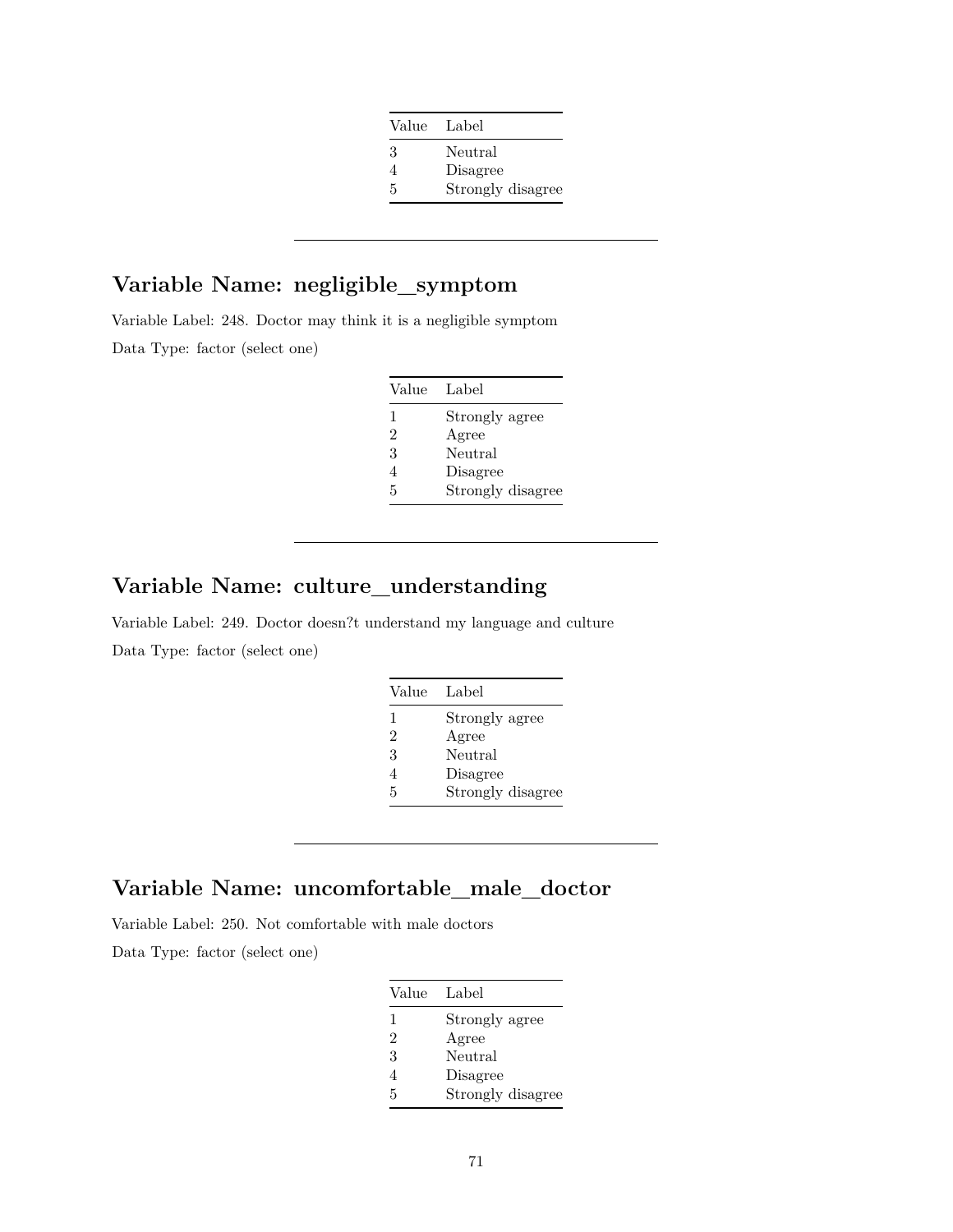#### **Variable Name: screening\_discomfort**

Variable Label: 251. Pain / discomfort caused during screening Data Type: factor (select one)

| Value | Label             |
|-------|-------------------|
| 1     | Strongly agree    |
| 2     | Agree             |
| 3     | Neutral           |
| 4     | Disagree          |
| 5     | Strongly disagree |

## **Variable Name: visit\_physician\_once**

Variable Label: 252. Have you visited a physician at least once in the last year? Data Type: factor (select one)

| Value   | Label |
|---------|-------|
|         | Yes   |
| $\cdot$ | Nο    |

#### **Variable Name: advice\_breast\_screening**

Variable Label: 253.Were you then advised for breast cancer screening? Data Type: factor (select one)

| Value | Label |
|-------|-------|
| L     | Yes   |
| ۰,    | Nο    |

#### **Variable Name: breast\_screening\_importance**

Variable Label: 254. Did the physician explain to you about the importance of doing breast cancer screening or early detection in a language that you could understand?

| Value | Label |
|-------|-------|
|       | Yes   |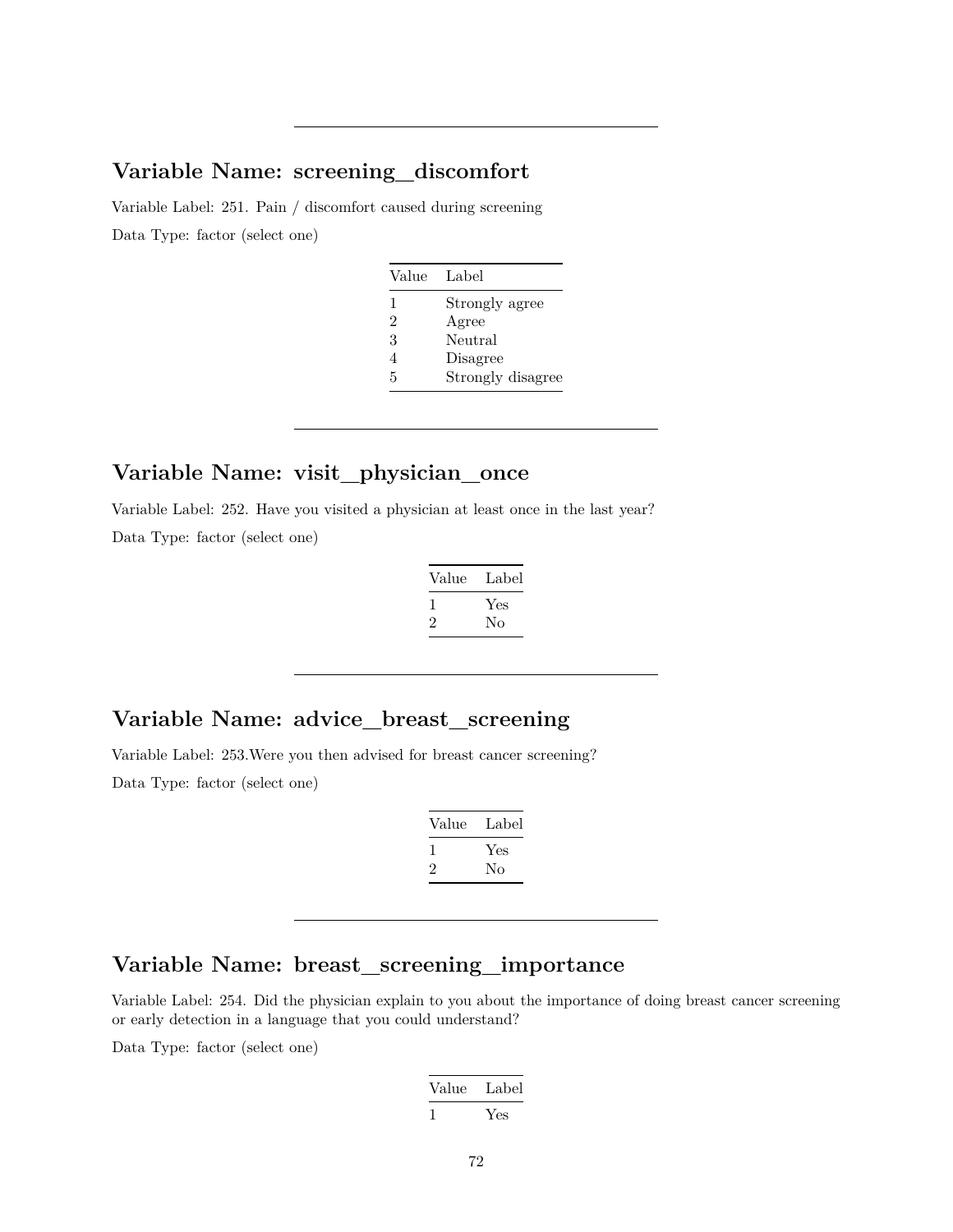| Value | Label |
|-------|-------|
| ッ     | Nο    |

#### **Variable Name: breast\_screening\_intention**

Variable Label: 255. Did you have the intention to undergo breast cancer screening (CBE or mammography) following the physician advice?

Data Type: factor (select one)

| Value   | Label |
|---------|-------|
|         | Yes   |
| $\cdot$ | Nο    |

### **Variable Name: CHV\_advice**

Variable Label: 256. Have you got any advice on breast health from Community Nurses (Jururawat Masyarakat/Misi)?

Data Type: factor (select one)

| Value | Label |
|-------|-------|
|       | Yes   |
| '2    | Nο    |

#### **Variable Name: advice\_related\_to**

Variable Label: 257. What was the advice related to? Data Type: factor (select one)

| Value Label |                          |
|-------------|--------------------------|
| 1           | Breast cancer symptoms   |
| 2           | Breast self examination  |
| 3           | CBE                      |
| 4           | Mammography              |
| 5           | Breast care in pregnancy |
| հ           | Others                   |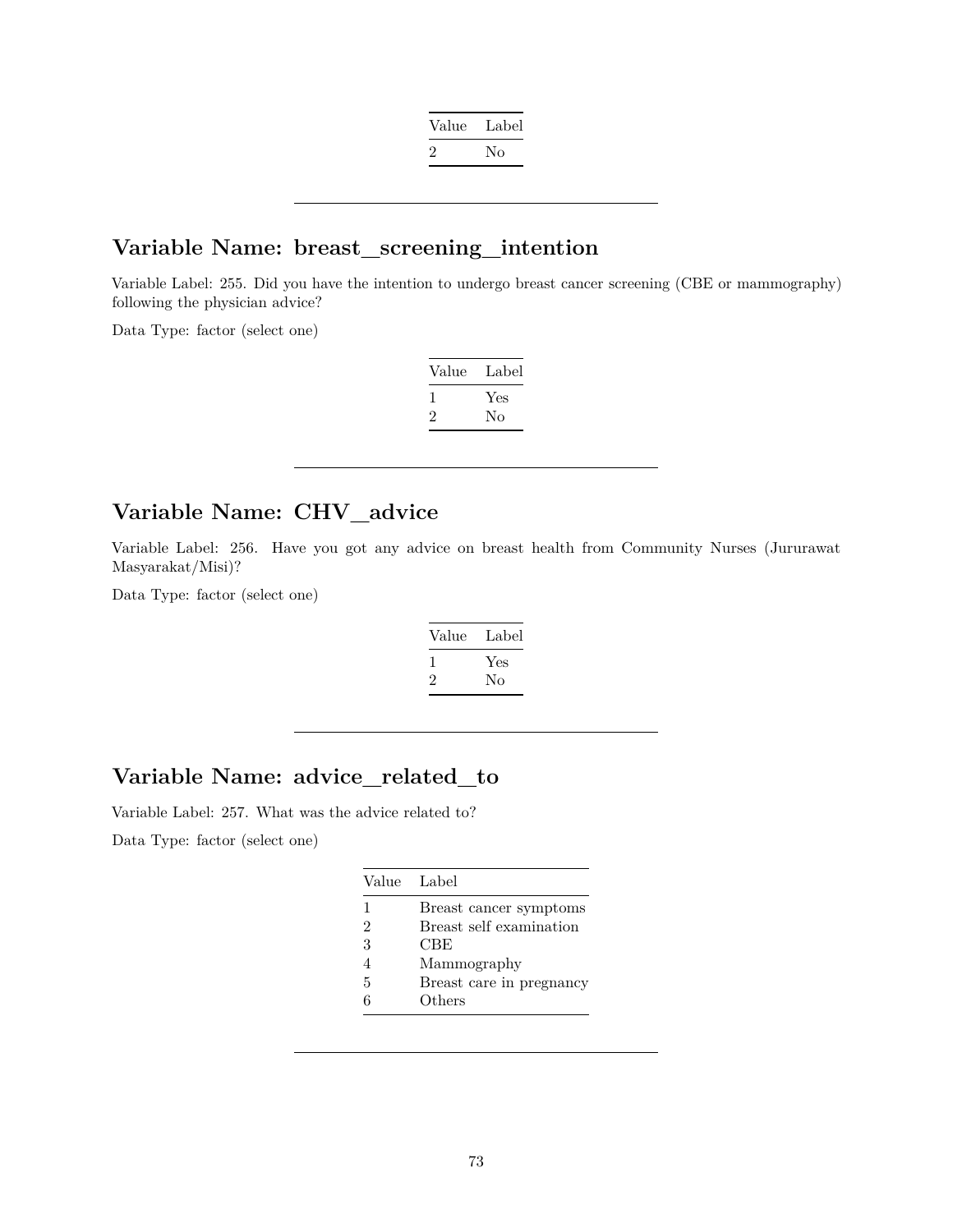#### **Variable Name: screening\_importance\_explained**

Variable Label: 258. Did the Community Nurse (Jururawat Masyarakat/Misi) explain to you about the importance of doing breast cancer screening in a language that you could understand?

Data Type: factor (select one)



## **Variable Name: bse\_intend**

Variable Label: 259. BSE

Data Type: factor (select one)

| Value | Label       |
|-------|-------------|
| 1     | No          |
| 2     | Less likely |
| 3     | Not sure    |
| 4     | Most likely |
| 5     | Definitely  |

#### **Variable Name: cbe\_intend**

Variable Label: 260. CBE

Data Type: factor (select one)

| Label       |
|-------------|
| No          |
| Less likely |
| Not sure    |
| Most likely |
| Definitely  |
|             |

## **Variable Name: mammography\_intend**

Variable Label: 261. Mammography Data Type: factor (select one)

| Value Label |    |
|-------------|----|
| ı           | No |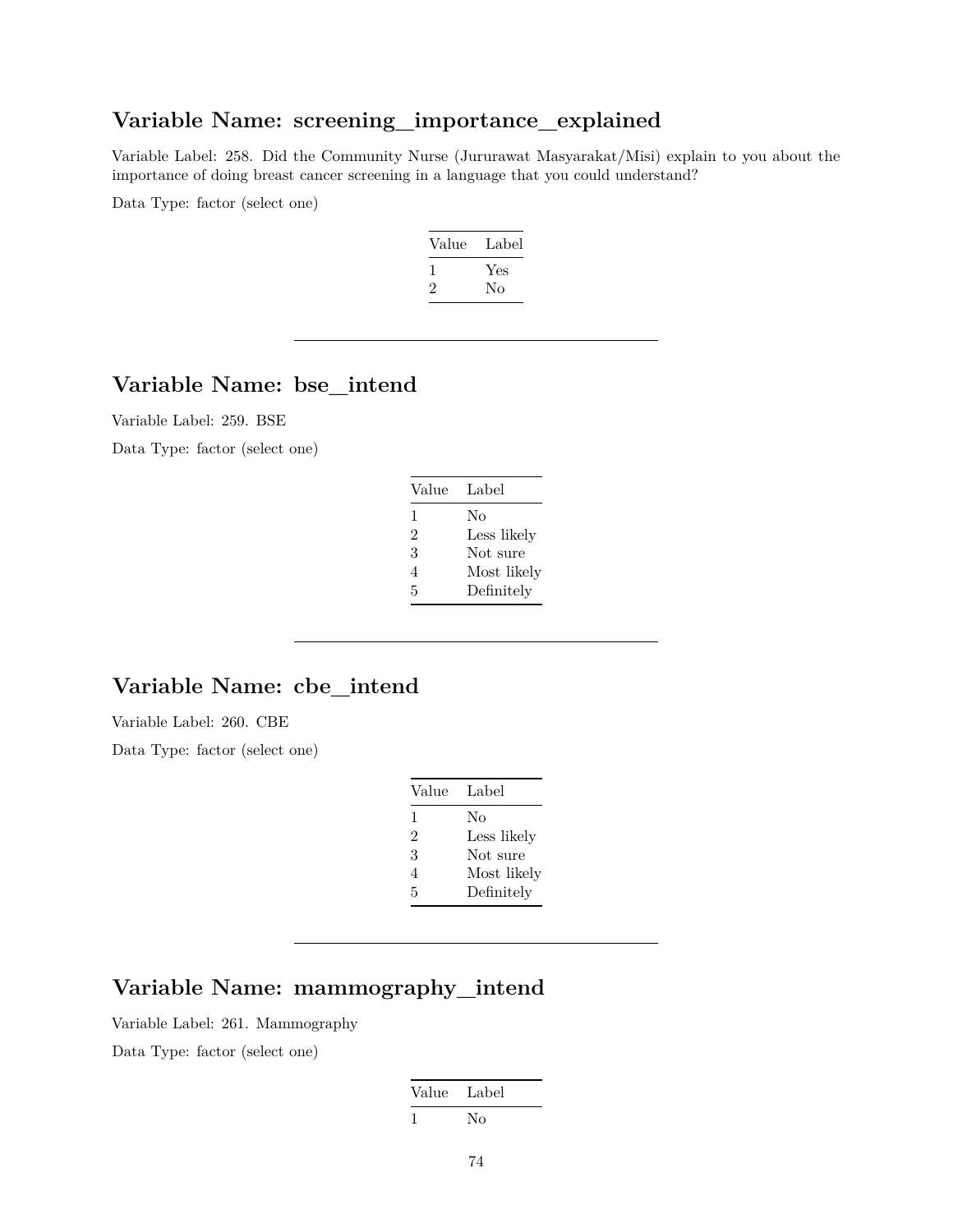| Value | Label       |
|-------|-------------|
| 2     | Less likely |
| 3     | Not sure    |
| 4     | Most likely |
| 5     | Definitely  |

# **Variable Name: bse\_improve\_training**

Variable Label: 262. BSE?

Data Type: factor (select one)

| Value | Label             |
|-------|-------------------|
| 1     | Strongly agree    |
| 2     | Agree             |
| 3     | Neutral           |
| 4     | Disagree          |
| 5     | Strongly disagree |

### **Variable Name: cbe\_improve\_training**

Variable Label: 263. CBE?

Data Type: factor (select one)

| Value | - Label           |
|-------|-------------------|
| 1     | Strongly agree    |
| 2     | Agree             |
| 3     | Neutral           |
| 4     | Disagree          |
| 5     | Strongly disagree |

## **Variable Name: mammo\_improve\_training**

Variable Label: 264. Mammography?

Data Type: factor (select one)

| Value | Label             |
|-------|-------------------|
| 1     | Strongly agree    |
| 2     | Agree             |
| 3     | Neutral           |
| 4     | Disagree          |
| 5     | Strongly disagree |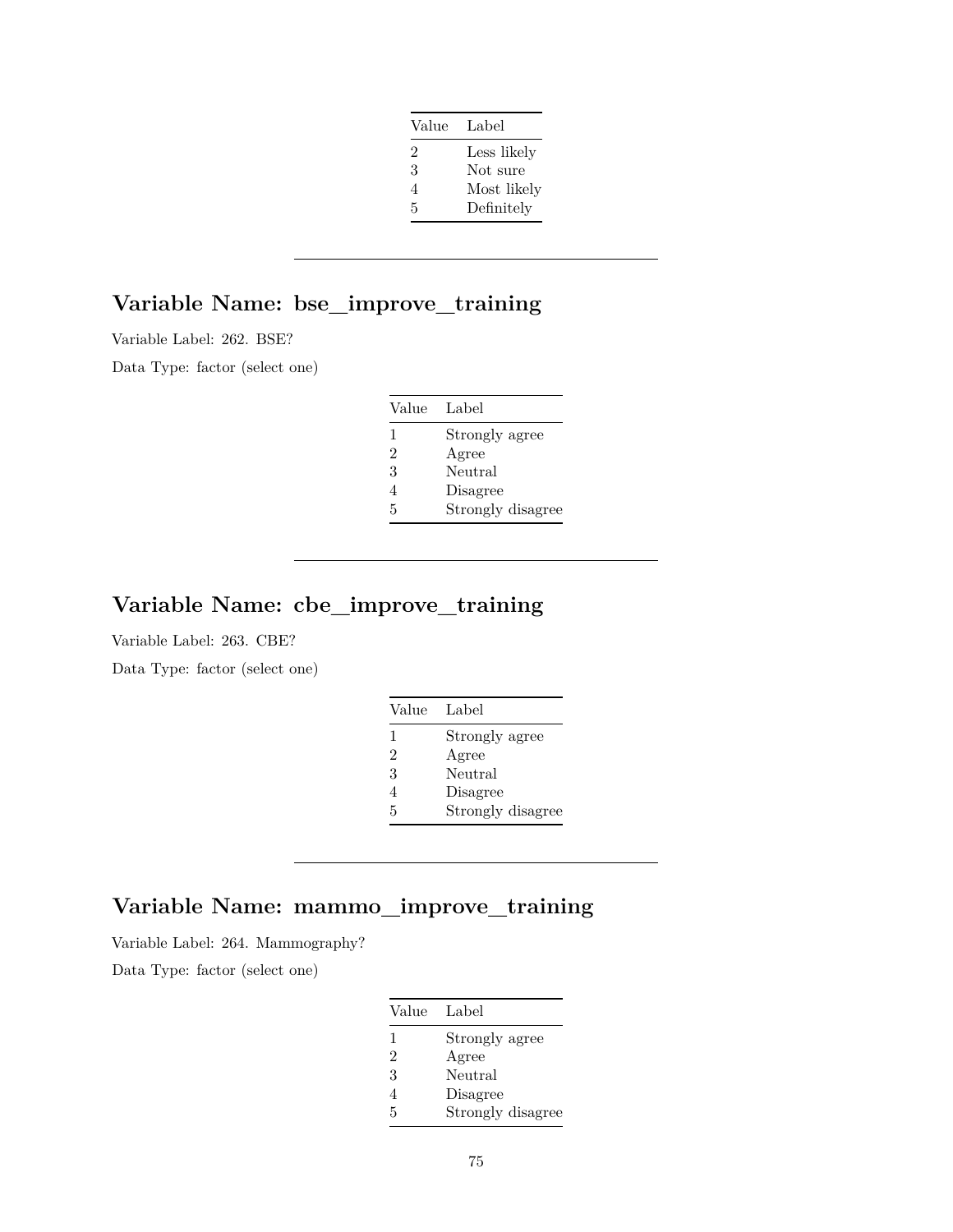## **Variable Name: cbe\_improve\_access**

Variable Label: 265. CBE?

Data Type: factor (select one)

| Value | Label             |
|-------|-------------------|
| 1     | Strongly agree    |
| 2     | Agree             |
| 3     | Neutral           |
| 4     | Disagree          |
| 5     | Strongly disagree |

#### **Variable Name: mammo\_improve\_access**

Variable Label: 266. Mammography?

Data Type: factor (select one)

| Value | Label             |
|-------|-------------------|
| 1     | Strongly agree    |
| 2     | Agree             |
| 3     | Neutral           |
| 4     | Disagree          |
| 5     | Strongly disagree |

## **Variable Name: bse\_how**

Variable Label: 267. How to perform BSE? Data Type: factor (select one)

| Value        | Label |
|--------------|-------|
| $\mathbf{I}$ | Yes   |
| '2           | No    |
|              |       |

## **Variable Name: CBE\_importance**

Variable Label: 268. Importance of CBE?

Data Type: factor (select one)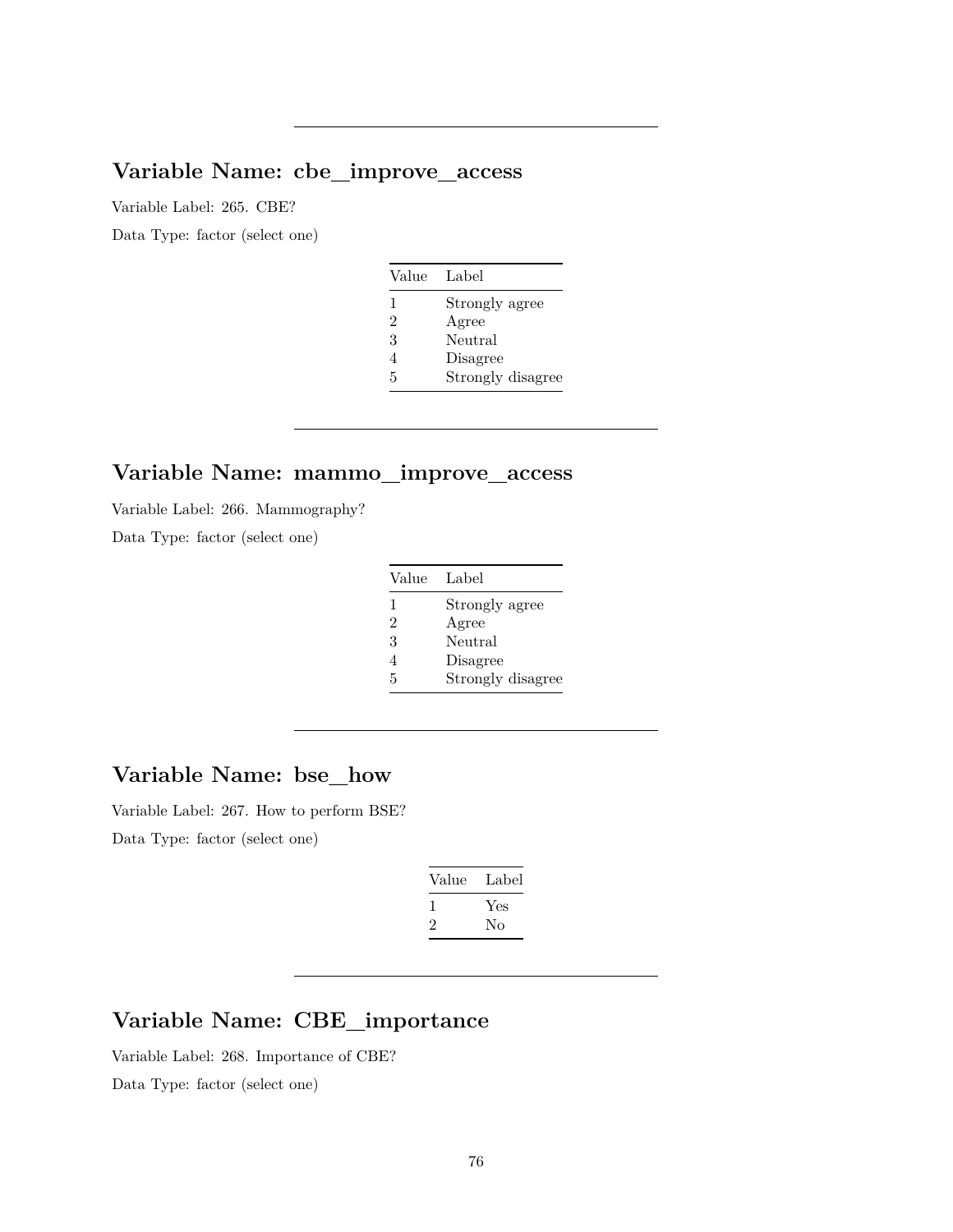| Value | Label |
|-------|-------|
| -1    | Yes   |
| '2    | Nο    |
|       |       |

# **Variable Name: CBE\_facility**

Variable Label: 269. Facility to get CBE done? Data Type: factor (select one)

| Value | Label |
|-------|-------|
|       | Yes   |
| ۰,    | Nο    |

## **Variable Name: mammo\_importance**

Variable Label: 270. Importance of mammography?

Data Type: factor (select one)

| Value | Label |
|-------|-------|
|       | Yes   |
| ۰,    | Nο    |

### **Variable Name: mammo\_facility**

Variable Label: 271. Facility to get mammography done? Data Type: factor (select one)

| Value | Label |
|-------|-------|
|       | Yes   |
| '2    | Nο    |

# **Variable Name: group\_edu**

Variable Label: 272. Group education Data Type: factor (select one)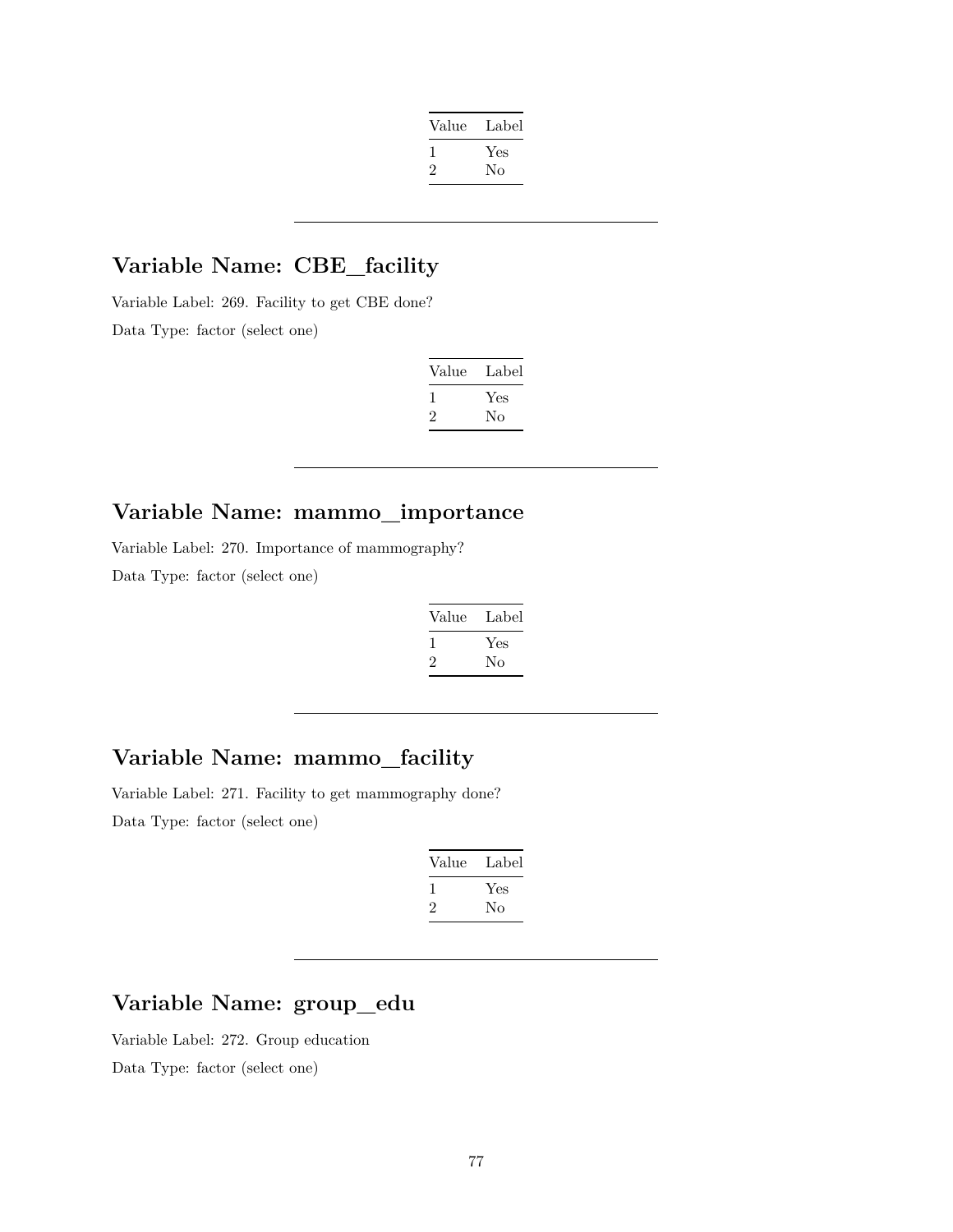| Value Label                 |               |
|-----------------------------|---------------|
| $\mathbf{I}$                | Preferred     |
| $\mathcal{D}_{\mathcal{L}}$ | Neutral       |
| 3                           | Not preferred |

## **Variable Name: mass\_edu**

Variable Label: 273. Mass education

Data Type: factor (select one)

| Value Label  |               |
|--------------|---------------|
| $\mathbf{I}$ | Preferred     |
| 2            | Neutral       |
| 3            | Not preferred |

## **Variable Name: one\_to\_one\_edu**

Variable Label: 274. One to one education

Data Type: factor (select one)

| Value Label    |               |
|----------------|---------------|
| $\mathbf{I}$   | Preferred     |
| $\mathfrak{D}$ | Neutral       |
| 3              | Not preferred |

## **Variable Name: cost\_subsidy**

Variable Label: 275. Cost subsidy

Data Type: factor (select one)

| Value Label                 |               |
|-----------------------------|---------------|
| ı.                          | Preferred     |
| $\mathcal{D}_{\mathcal{A}}$ | Neutral       |
| 3                           | Not preferred |

#### **Variable Name: travel\_arrangement**

Variable Label: 276. Travel arrangements for mammography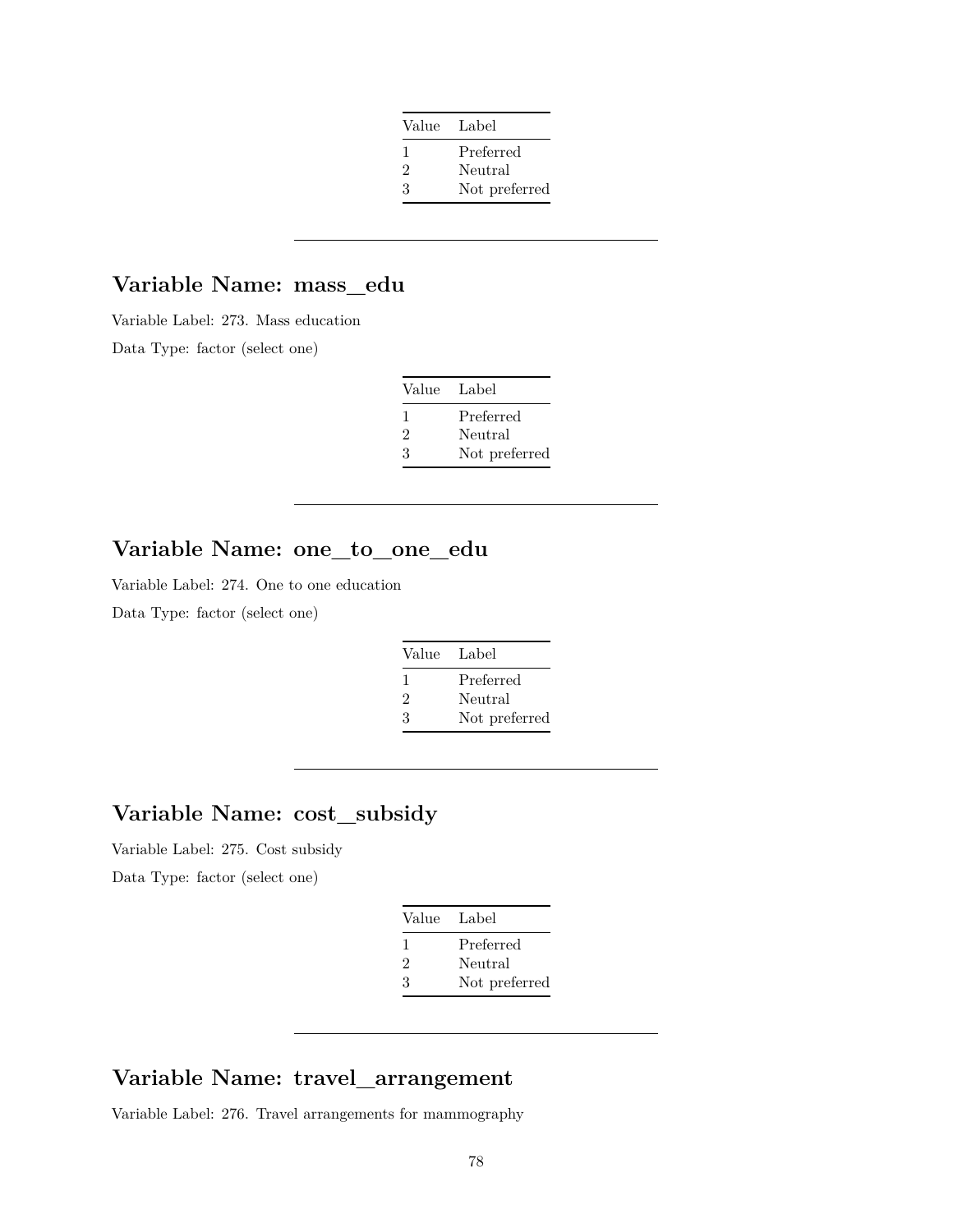Data Type: factor (select one)

| Value Label  |               |
|--------------|---------------|
| $\mathbf{I}$ | Preferred     |
| 2            | Neutral       |
| 3            | Not preferred |

## **Variable Name: phy\_exam**

Variable Label: 277. Physician examination/ CBE

Data Type: factor (select one)

| Value Label  |               |
|--------------|---------------|
| $\mathbf{I}$ | Preferred     |
| 2            | Neutral       |
| 3            | Not preferred |

## **Variable Name: camp\_approach**

Variable Label: 278. Camp approach/ Mobile unit Data Type: factor (select one)

| Value Label |               |
|-------------|---------------|
| -1          | Preferred     |
| 2           | Neutral       |
| З           | Not preferred |

### **Variable Name: CBE\_by\_nurse**

Variable Label: 279. CBE at home by female nurse Data Type: factor (select one)

| Value Label |               |
|-------------|---------------|
| 1           | Preferred     |
| 2           | Neutral       |
| 3           | Not preferred |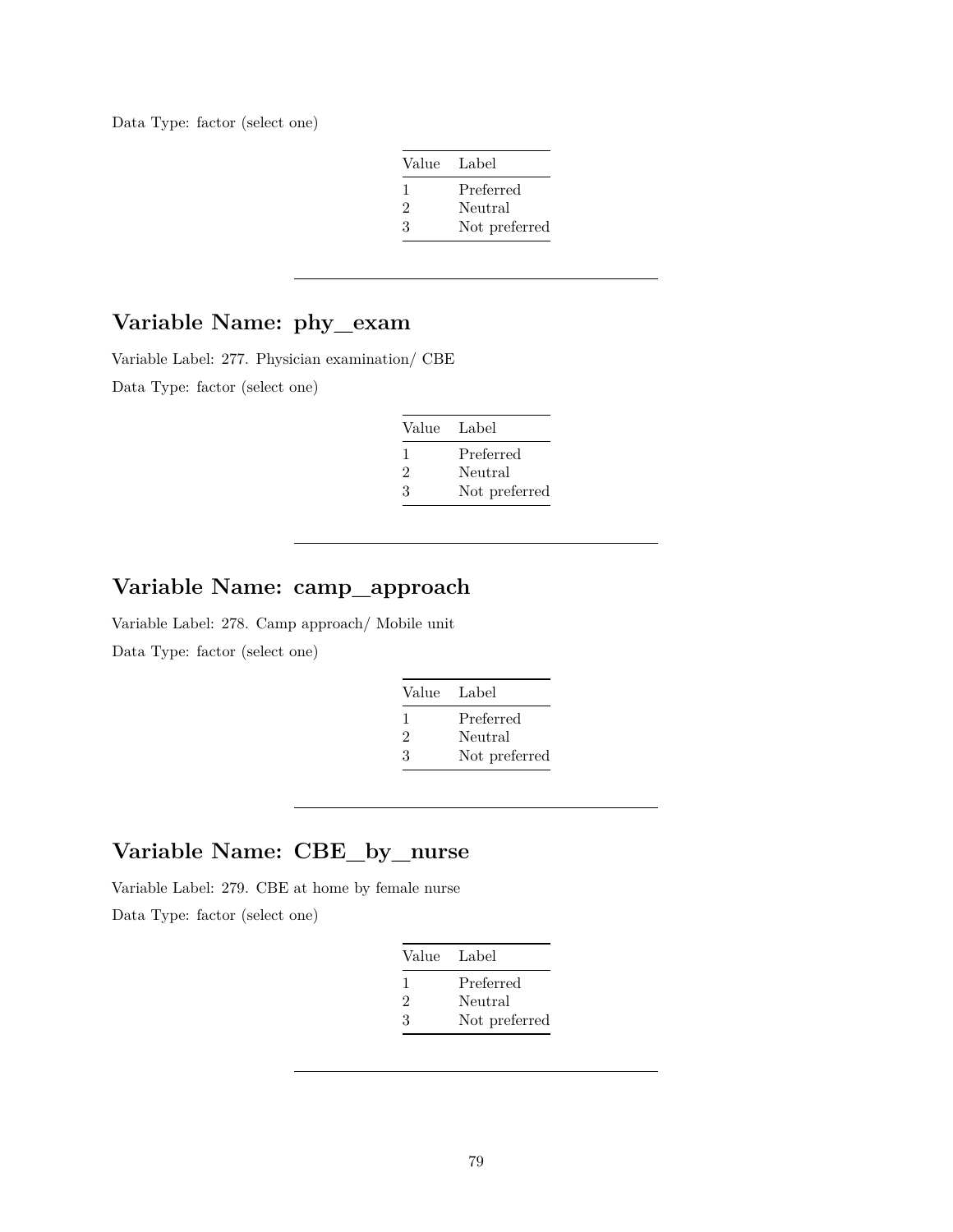#### **Variable Name: order\_at\_home**

Variable Label: 280. At home Data Type: factor (select one)

| Value          | Label          |
|----------------|----------------|
| 1              | 1              |
| $\overline{2}$ | $\overline{2}$ |
| 3              | 3              |
| 4              | 4              |
| 5              | 5              |
| 6              | 6              |

### **Variable Name: order\_workplace**

Variable Label: 281. Workplace

Data Type: factor (select one)

| Value          | Label |
|----------------|-------|
| 1              | 1     |
| $\overline{2}$ | 2     |
| 3              | 3     |
| 4              | 4     |
| 5              | 5     |
| 6              | 6     |
|                |       |

## **Variable Name: order\_public\_gatherings**

Variable Label: 282. Public gatherings

Data Type: factor (select one)

#### **Variable Name: order\_community\_events**

Variable Label: 283. Community events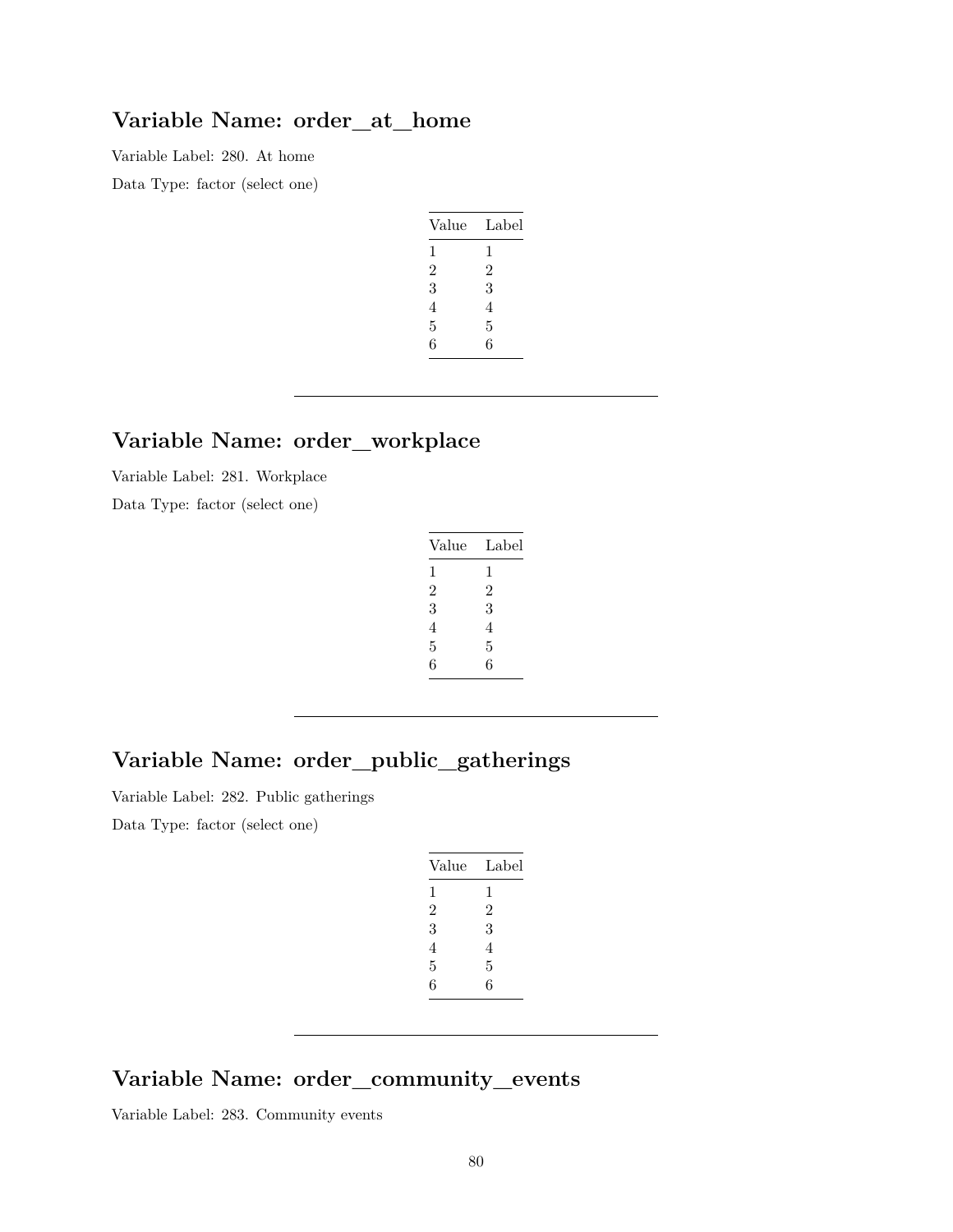Data Type: factor (select one)

| Value          | Label          |
|----------------|----------------|
| 1              | 1              |
| $\overline{2}$ | $\overline{2}$ |
| 3              | 3              |
| 4              | 4              |
| 5              | 5              |
| 6              | 6              |
|                |                |

## **Variable Name: order\_local\_women\_societies**

Variable Label: 284. Local women's societies

Data Type: factor (select one)

| 1<br>1 | Value          | Label          |
|--------|----------------|----------------|
|        |                |                |
|        | $\mathfrak{D}$ | $\mathfrak{D}$ |
| 3<br>3 |                |                |
| 4<br>4 |                |                |
| 5<br>5 |                |                |
| 6<br>6 |                |                |

## **Variable Name: order\_hospitals**

Variable Label: 285. Hospitals / Clinics

Data Type: factor (select one)

| Value          | Label          |
|----------------|----------------|
| 1              | 1              |
| $\overline{2}$ | $\overline{2}$ |
| 3              | 3              |
| 4              | 4              |
| 5              | 5              |
| 6              | 6              |
|                |                |

## **Variable Name: screening\_reminder**

Variable Label: 286. What do you think would be the ideal mode for delivery of a breast cancer screening reminder for the women in this community?

Data Type: factor (select one)